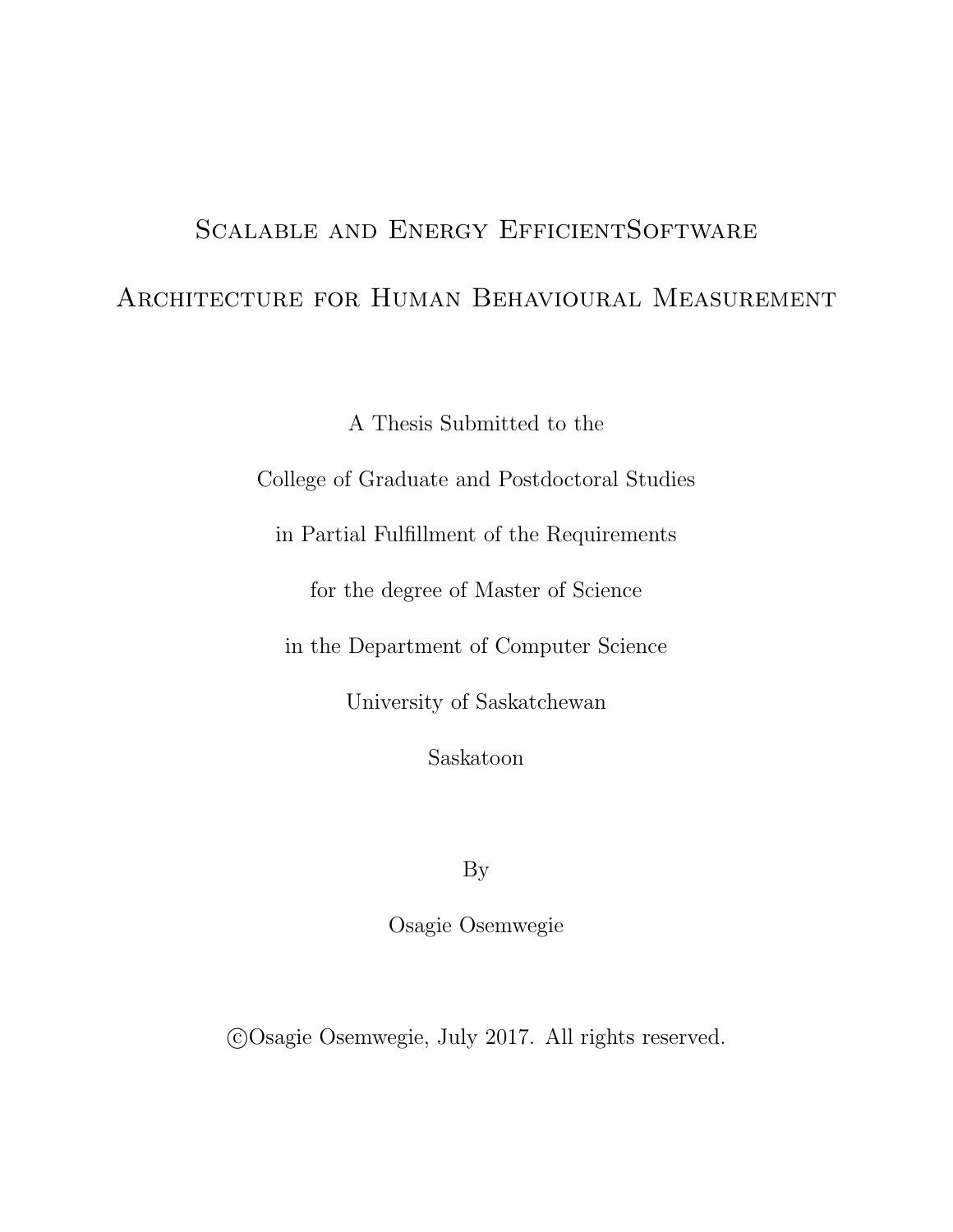# PERMISSION TO USE

<span id="page-1-0"></span>In presenting this thesis in partial fulfilment of the requirements for a Postgraduate degree from the University of Saskatchewan, I agree that the Libraries of this University may make it freely available for inspection. I further agree that permission for copying of this thesis in any manner, in whole or in part, for scholarly purposes may be granted by the professor or professors who supervised my thesis work or, in their absence, by the Head of the Department or the Dean of the College in which my thesis work was done. It is understood that any copying or publication or use of this thesis or parts thereof for financial gain shall not be allowed without my written permission. It is also understood that due recognition shall be given to me and to the University of Saskatchewan in any scholarly use which may be made of any material in my thesis.

Requests for permission to copy or to make other use of material in this thesis in whole or part should be addressed to:

Head of the Department of Computer Science 176 Thorvaldson Building 110 Science Place University of Saskatchewan Saskatoon, Saskatchewan Canada S7N 5C9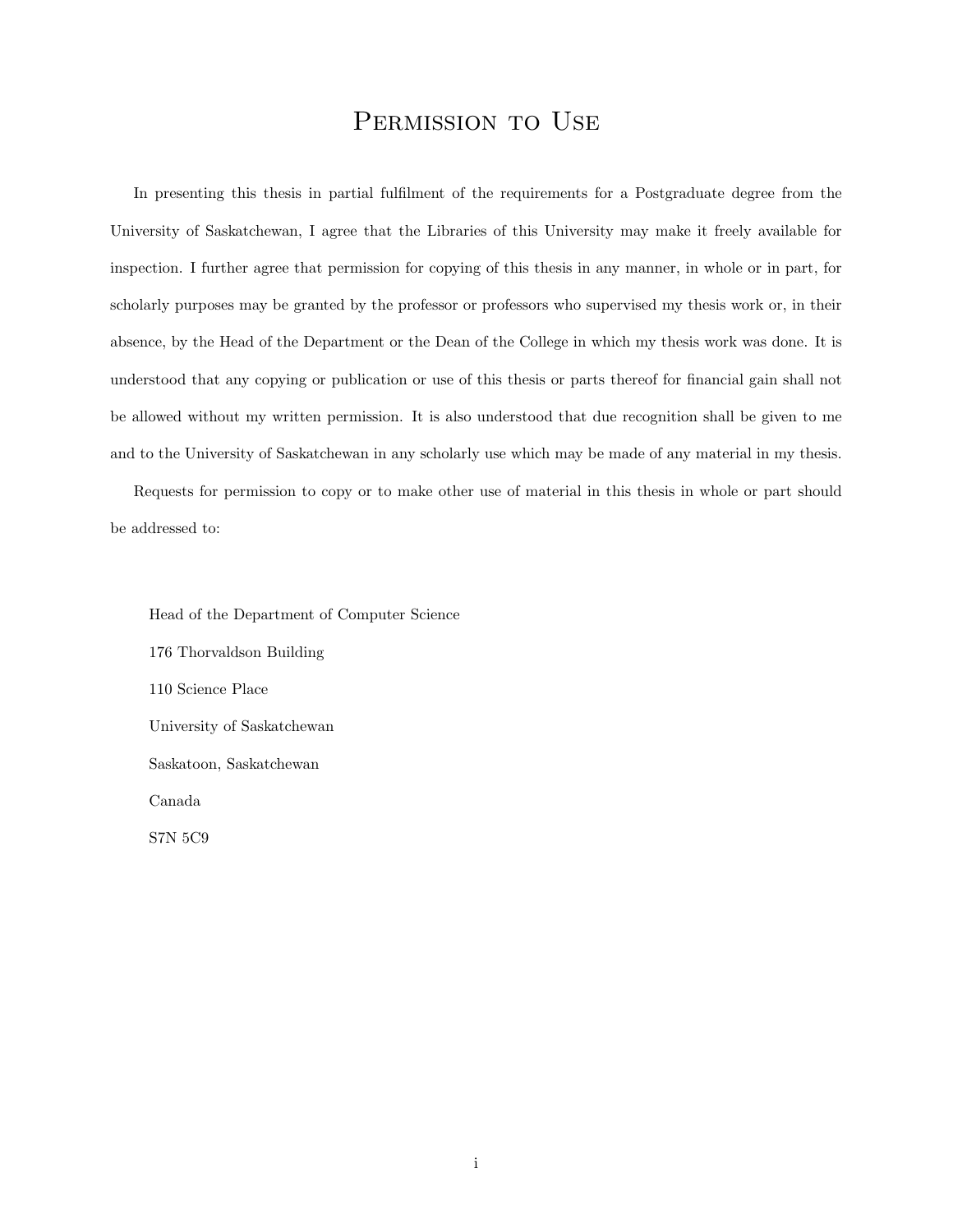# **ABSTRACT**

<span id="page-2-0"></span>Understanding human behavior is central to many professions including engineering, health and the social sciences, and has typically been measured through surveys, direct observation and interviews. However, these methods are known to have drawbacks, including bias, problems with recall accuracy, and low temporal fidelity. Modern mobile phones have a variety of sensors that can be used to find activity patterns and infer the underlying human behaviors, placing a heavy load on the phone's battery. Social science researchers hoping to leverage this new technology must carefully balance the fidelity of the data with the cost in phone performance. Crucially, many of the data collected are of limited utility because they are redundant or unnecessary for a particular study question. Previous researchers have attempted to address this problem by modifying the measurement schedule based on sensed context, but a complete solution remains elusive. In the approach described here, measurement is made contingent on sensed context and measurement objectives through extensions to a configuration language, allowing significant improvement to flexibility and reliability. Empirical studies indicate a significant improvement in energy efficiency with acceptable losses in data fidelity.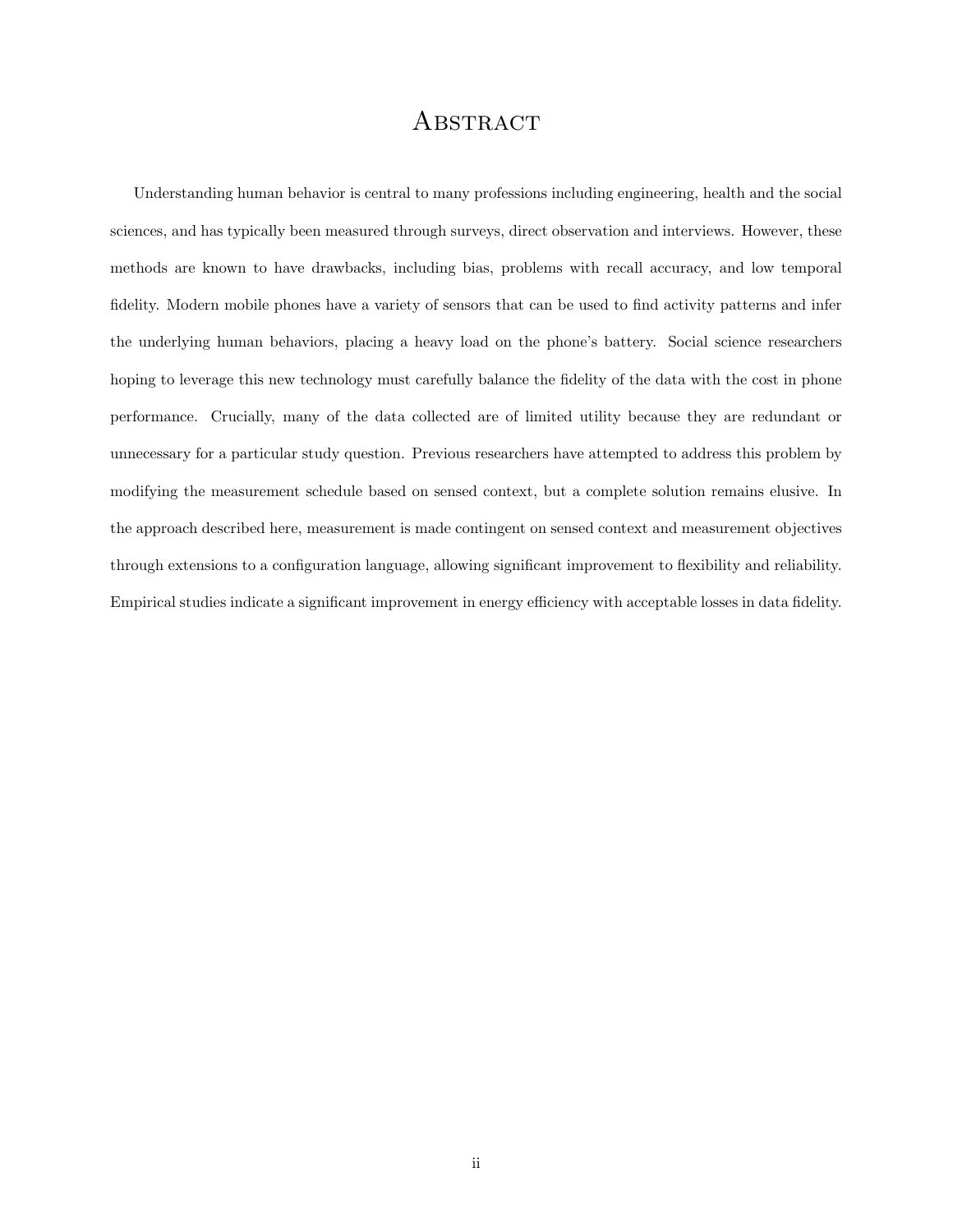# **ACKNOWLEDGEMENTS**

<span id="page-3-0"></span>I will like to to thank my supervisor, Kevin Stanley, allowed me to conduct this work for 2 years providing me with enormous number of guidance and mentorship. I would like to thank T. Paul, W. Qian and A. Mann for use of their entropy rate estimation code, and the Natural Sciences and Engineering Research Council of Canada, the Saskatchewan Health Research Fund and the University of Saskatchewan for funding this work.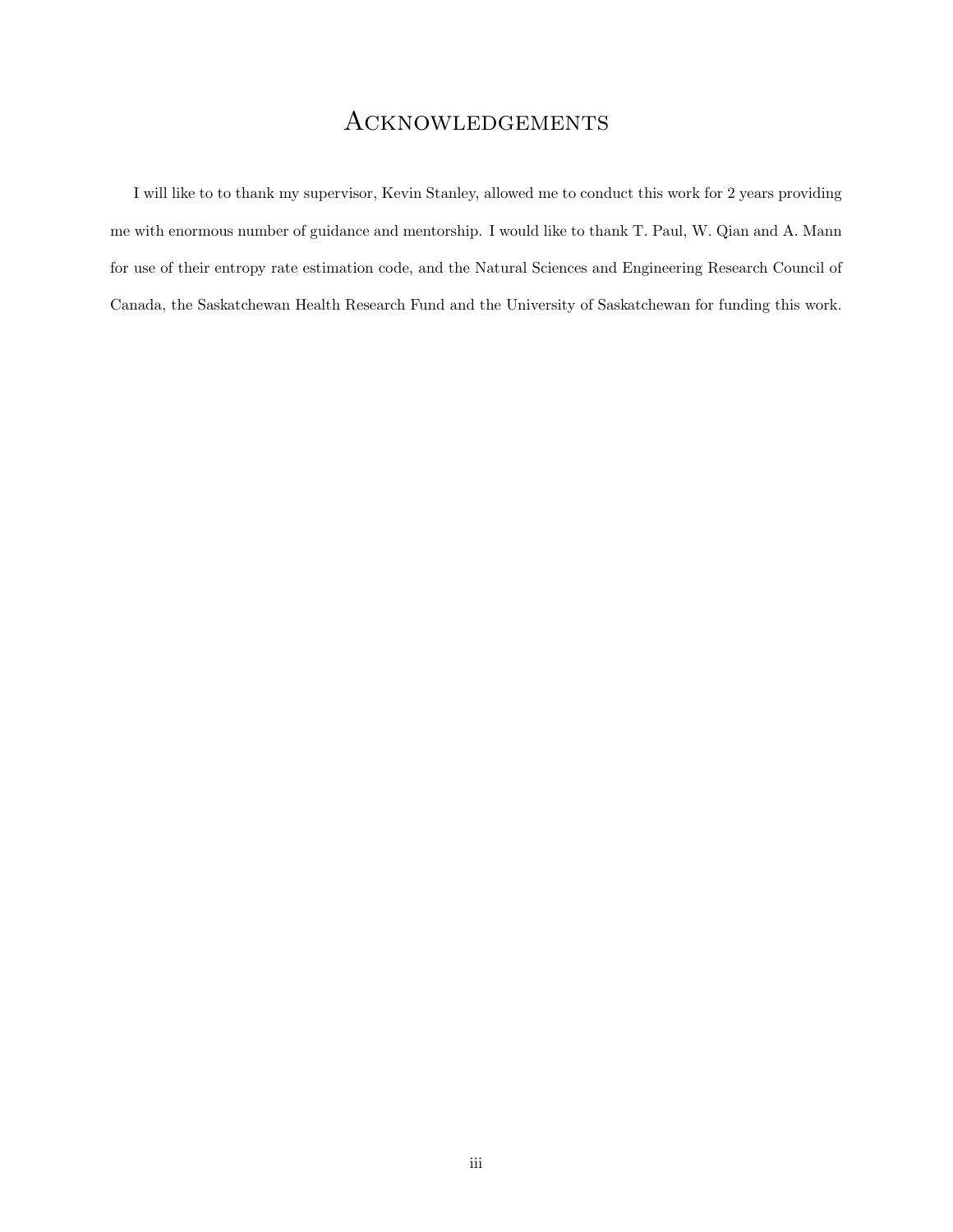# **CONTENTS**

|                                                                                                         | <b>Permission to Use</b>                                                                                                                                                                             | i                                                                                                                                       |
|---------------------------------------------------------------------------------------------------------|------------------------------------------------------------------------------------------------------------------------------------------------------------------------------------------------------|-----------------------------------------------------------------------------------------------------------------------------------------|
| <b>Abstract</b>                                                                                         |                                                                                                                                                                                                      | ii                                                                                                                                      |
|                                                                                                         | <b>Acknowledgements</b>                                                                                                                                                                              | iii                                                                                                                                     |
| <b>Contents</b>                                                                                         |                                                                                                                                                                                                      | iv                                                                                                                                      |
|                                                                                                         | <b>List of Tables</b>                                                                                                                                                                                | vi                                                                                                                                      |
|                                                                                                         | <b>List of Figures</b>                                                                                                                                                                               | vii                                                                                                                                     |
|                                                                                                         | <b>List of Abbreviations</b>                                                                                                                                                                         | viii                                                                                                                                    |
| 1                                                                                                       | Introduction                                                                                                                                                                                         | 1                                                                                                                                       |
| $\bf{2}$                                                                                                | <b>Related Work</b>                                                                                                                                                                                  | $\overline{5}$                                                                                                                          |
| 2.1<br>2.2<br>2.3<br>2.4<br>2.5<br>2.6<br>2.7<br>$\bf{3}$<br>3.1<br>3.2<br>3.3<br>3.4<br>3.5<br>$3.6\,$ | Battery issues with smartphone sensors (a) $\ldots$ and $\ldots$ and $\ldots$ and $\ldots$ and $\ldots$ and $\ldots$ and $\ldots$<br>iEpi Version 3<br>3.1.1<br>3.5.1<br>3.5.2<br>3.5.3<br>Use cases | $\overline{5}$<br>$\overline{7}$<br>9<br>10<br>11<br>13<br>13<br>15<br>15<br>15<br>17<br>17<br>18<br>$20\,$<br>$20\,$<br>22<br>24<br>26 |
| $\overline{\mathbf{4}}$<br>4.1<br>4.2                                                                   | <b>Experimental Setup</b><br>Pilot study<br>4.2.1<br>4.2.2                                                                                                                                           | 28<br>28<br>31<br>31<br>34                                                                                                              |
| $5^{\circ}$<br>$5.1\,$                                                                                  | <b>Results</b><br>Compliance rate $\dots \dots \dots \dots \dots \dots \dots \dots \dots \dots \dots \dots \dots \dots \dots \dots \dots$<br>5.1.1<br>5.1.2<br>5.1.3<br>5.1.4<br>5.1.5               | 37<br>37<br>37<br>38<br>39<br>41<br>42                                                                                                  |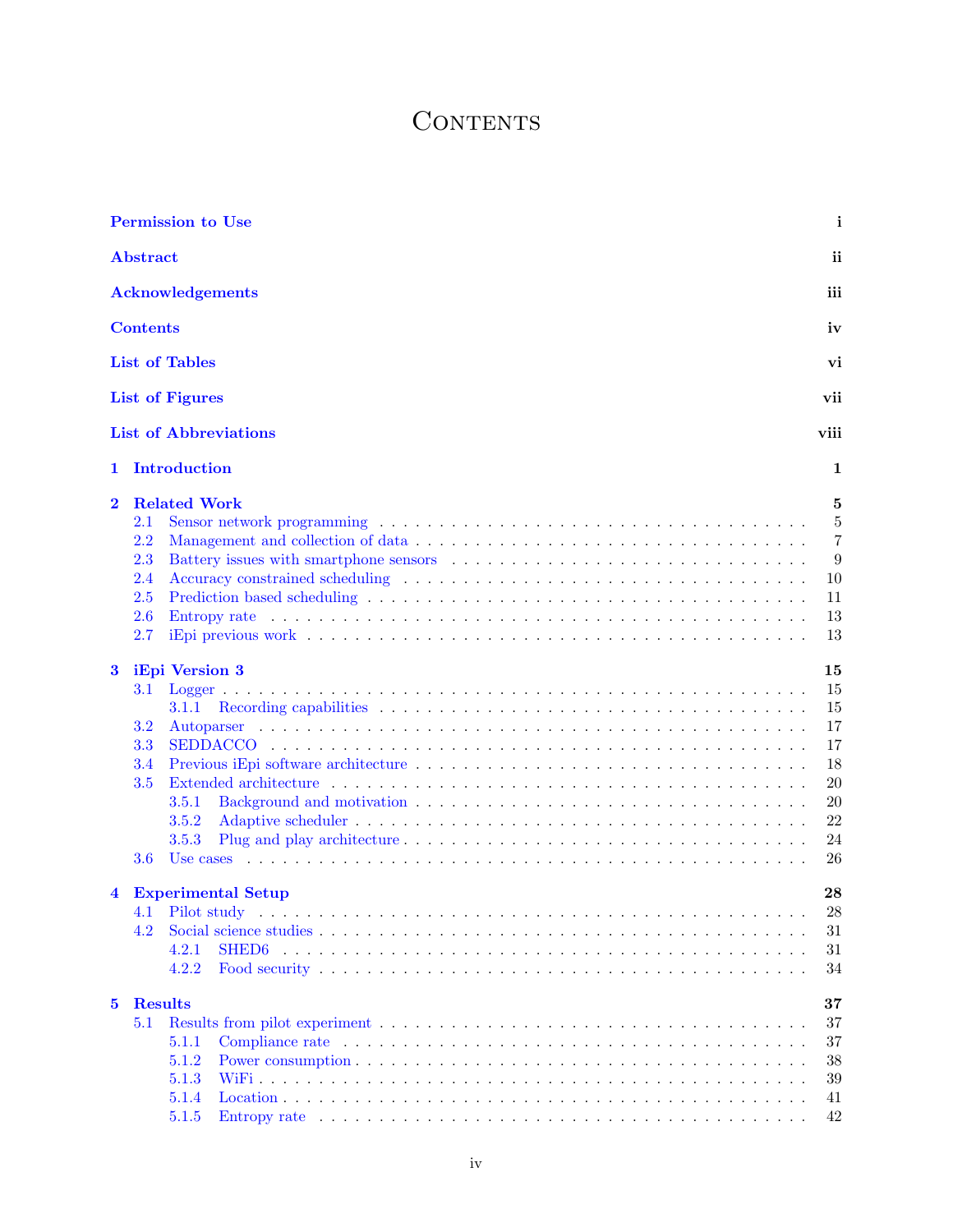|  | <b>6</b> Conclusion |    |
|--|---------------------|----|
|  |                     |    |
|  |                     |    |
|  |                     |    |
|  | <b>References</b>   | 53 |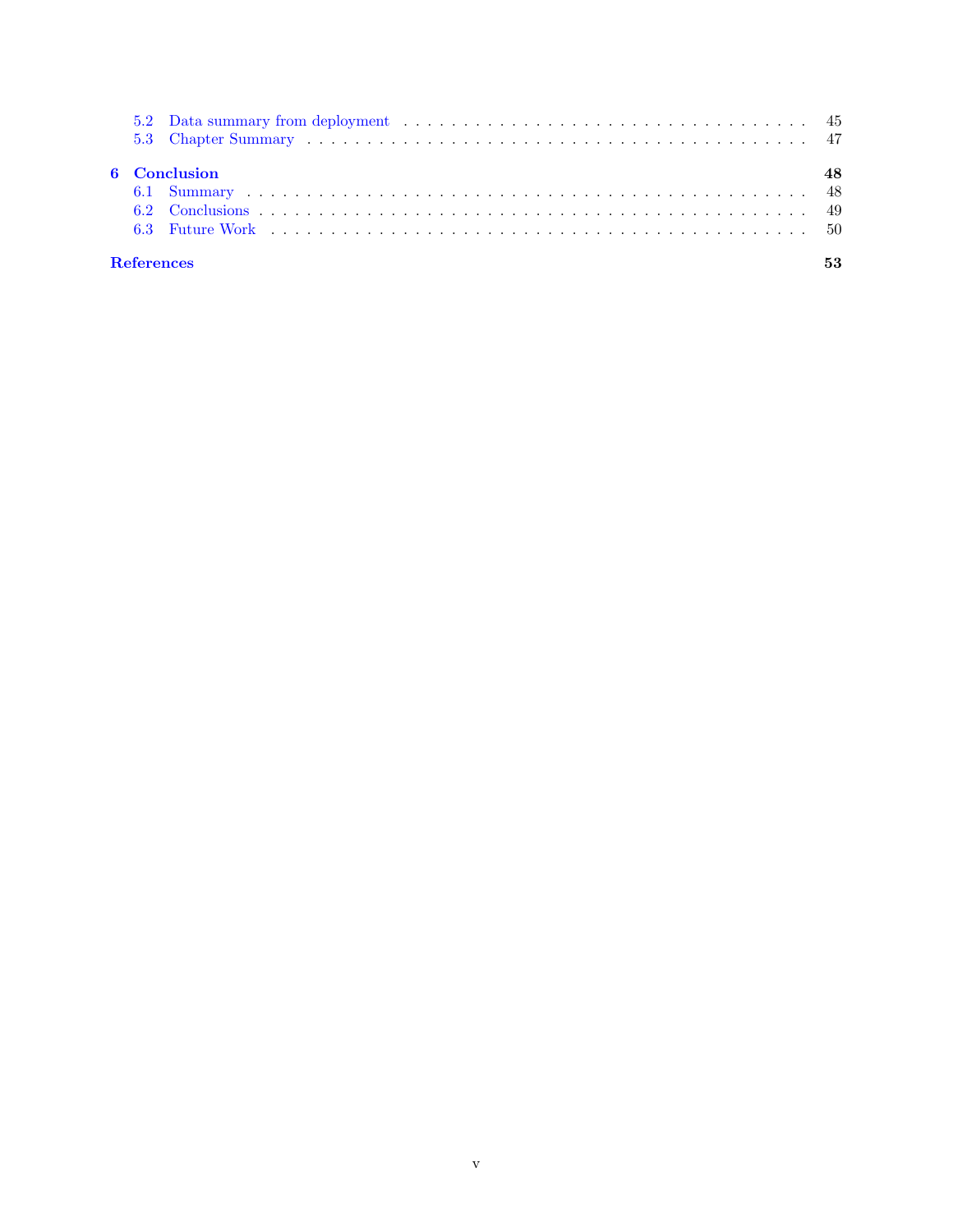# LIST OF TABLES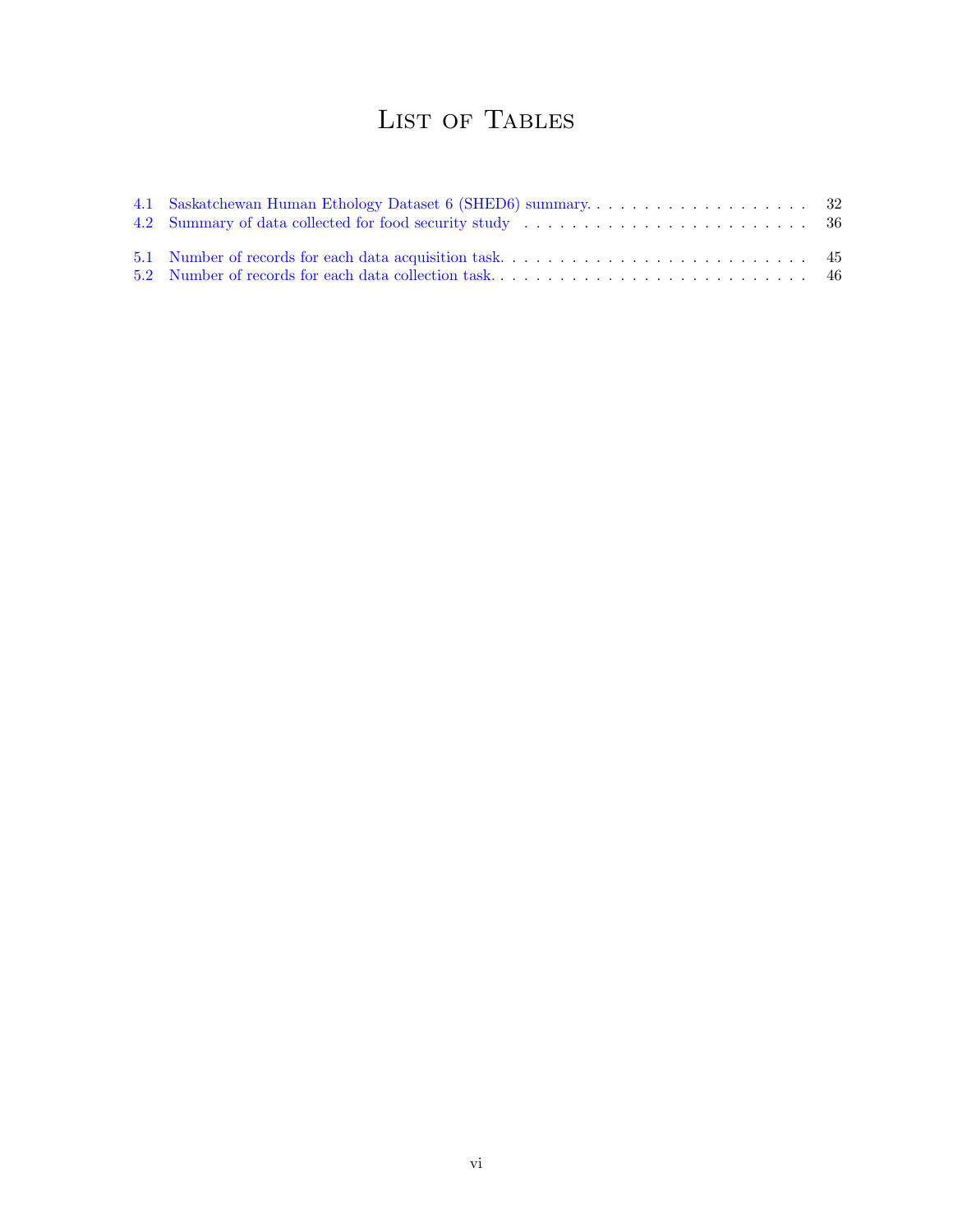# LIST OF FIGURES

| 1.1           |                                                                                                             | -3 |
|---------------|-------------------------------------------------------------------------------------------------------------|----|
| 3.1           |                                                                                                             | 18 |
| <b>3.2</b>    |                                                                                                             | 19 |
| 3.3           |                                                                                                             | 21 |
| 3.4           | CPU usage while saving accelerometer data in a sqlite database.                                             | 21 |
| 3.5           |                                                                                                             | 22 |
| 3.6           | Implementing an abstract class for the plug and play architecture. $\dots \dots \dots \dots \dots$          | 24 |
| 3.7           | An abstracted overview of the extended iEpi architecture. $\dots \dots \dots \dots \dots \dots \dots \dots$ | 25 |
| 5.1           |                                                                                                             | 38 |
| 5.2           |                                                                                                             | 39 |
| 5.3           | Battery consumption rate for each monitoring regime                                                         | 40 |
| 5.4           |                                                                                                             | 41 |
| $5.5^{\circ}$ | Pie charts showing the ratio of number of times, for each measure scheme, a university router               |    |
|               | was in proximity to when no university router was in proximity                                              | 42 |
| 5.6           |                                                                                                             | 43 |
| 5.7           | A participant's trajectory in each measuring scheme for a single day                                        | 43 |
| 5.8           | Entropy rate of all participants' battery, activity and location data                                       | 44 |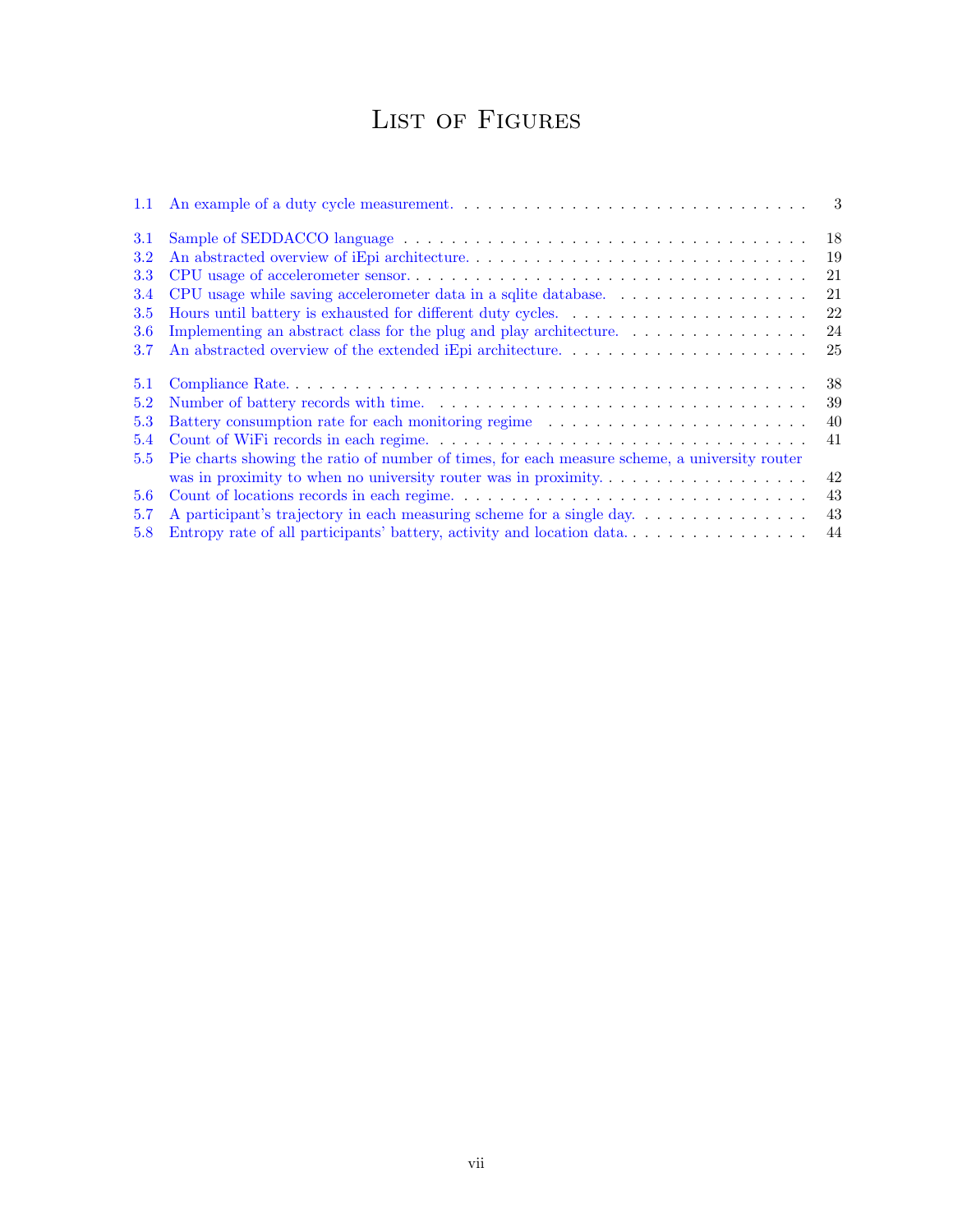# LIST OF ABBREVIATIONS

| <b>SHED</b>     | Saskatchewan Human Ethology Dataset                       |
|-----------------|-----------------------------------------------------------|
| CMQ             | Context Monitoring Query                                  |
| SQL             | <b>Structured Query Language</b>                          |
| <b>GSM</b>      | Global System for Mobile communications                   |
| <b>GPS</b>      | Global Positioning system                                 |
| RAM             | Random Access Memory                                      |
| CPU             | Central Processing Unit                                   |
| <b>RSS</b>      | Received Signal Strength                                  |
| <b>RAPS</b>     | <b>Rate Adaptive Positioning System</b>                   |
| <b>CAPS</b>     | Cell-ID Aided Positioning System                          |
| <b>SEDDACCO</b> | <b>SEIf Documenting Data Analysis and COIIection Code</b> |
| EEG             | ElectroEncephaloGram                                      |
| XML             | <b>Extensible Markup Language</b>                         |
| URL             | Uniform Resource Locator                                  |
| <b>API</b>      | Application Programming Interface                         |
| <b>NALP</b>     | Neighbourhood Active Living Potential                     |
|                 |                                                           |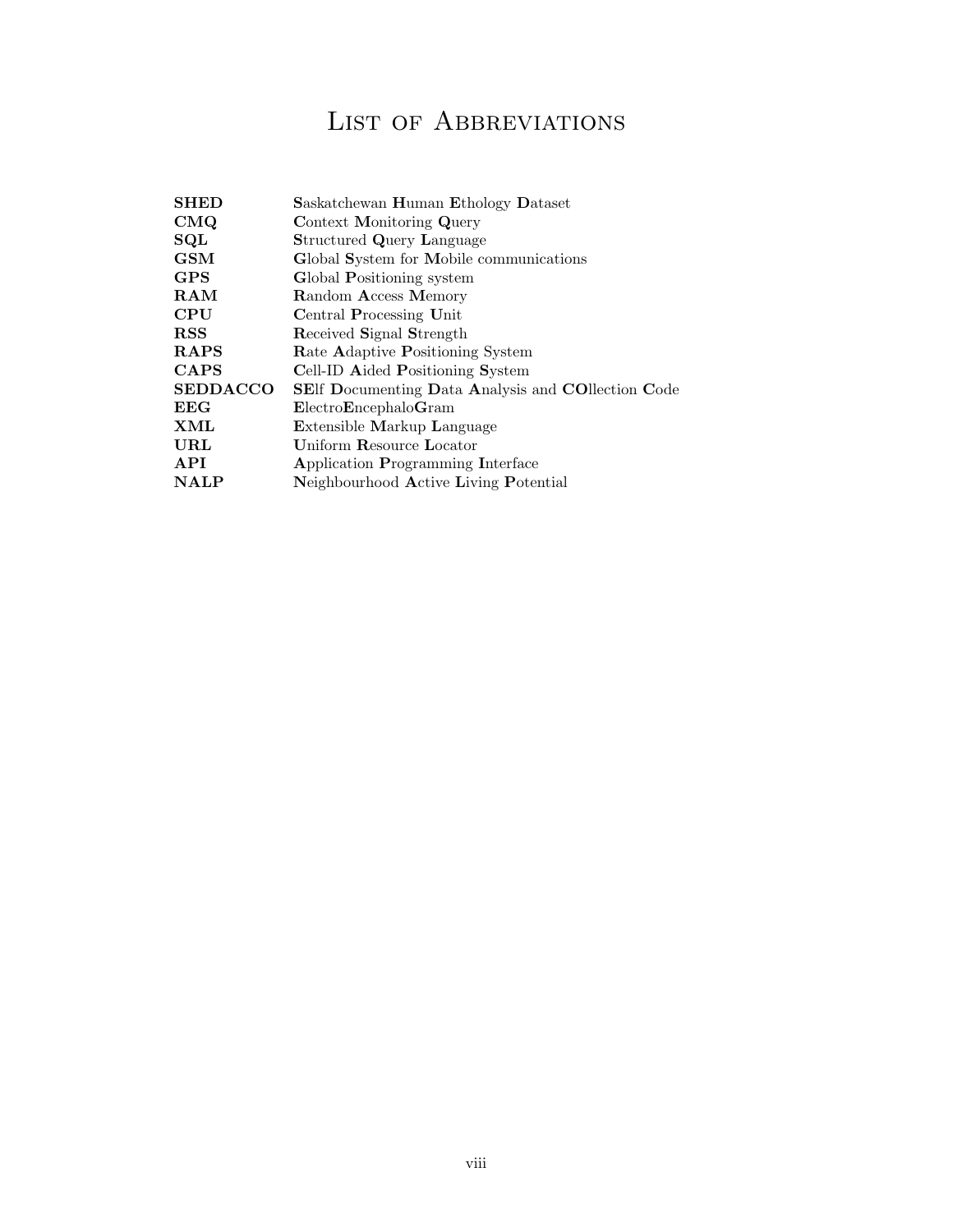# CHAPTER 1

# **INTRODUCTION**

<span id="page-9-0"></span>Understanding of human behaviour underpins several research fields. From emergency evacuation modelling, to understanding the spread of disease, to city planning, the dynamics of human behaviour shapes our safety, comfort and health. Classic studies in human behaviour have employed surveys, diaries and interviews [\[13\]](#page-61-0). While providing insight into the psychology of behaviour, these tools are limited in the information that they can acquire as it shifts the burden of data collection to the participants and participants' answers and completion rates can be limited by the participant's memory or emotional state such as if the participant having a sad day prior to completing the survey or interview [\[44\]](#page-63-0). Human memory and perception is often biased, causing participants and researchers alike to emphasize some events at the expense of others. Participants are also likely to avoid reporting embarrassing behaviour, or provide distorted answers to match social norms or please the researcher [\[44\]](#page-63-0). Participant self-reporting is subjective; designing surveys to consistently quantify behaviour across participants becomes difficult.

With recent advances in portable technologies, scientists have exploited the use of these portable devices to help reduce observation and bias encountered by researchers studying human behaviour. Devices such as GPS and step counters play a part in improving data quality as they can provide a high quality and finegrained channel for acquiring data, simplifying the comparison between evidence gathered in behavioural research because the data collected is physically less subject to participant biases.

Purpose-built devices have been proposed to monitor individuals, areas, and environments using special purpose built hardware known as wireless sensor networks. These technologies have mainly been used in non-human monitoring applications such as observing moving animals [\[59\]](#page-64-0), or environment like earthquakes [\[60\]](#page-64-1). These devices have been used for various research projects involving humans [\[57,](#page-64-2) [58,](#page-64-3) [64\]](#page-64-4). However, when used for human applications, they can be easily damaged during a participant's daily activities and are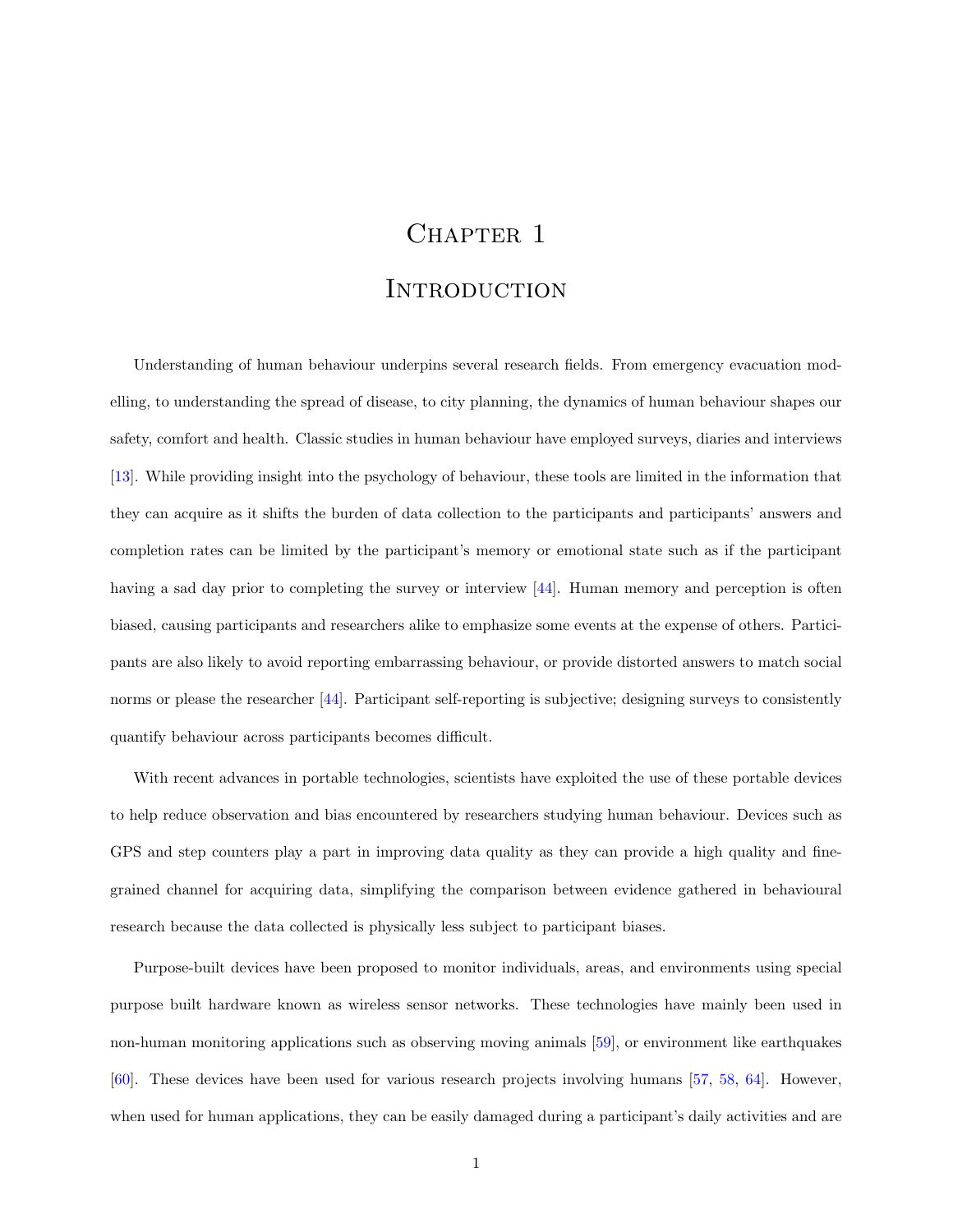vulnerable to static electricity [\[18\]](#page-62-0). Because these devices have little value outside the purpose of the study, participants have little motivation to carry such devices. These devices are also more difficult to reconfigure, update and deploy; creating an entry barrier for potential participants reducing their overall utility.

While purpose-built devices provide some advantage over traditional tools, they suffer from significant drawbacks. However, today's smartphones provide a rich sensing platform that has produced several applications ranging from simple step counting [\[38\]](#page-63-1) to fall detection systems [\[2\]](#page-61-1), and general behavioural monitoring tools [\[1,](#page-61-2) [13,](#page-61-0) [17,](#page-62-1) [36,](#page-63-2) [55\]](#page-64-5). These tools allow the simultaneous monitoring of activity level, interpersonal contact, location and geographic context, providing a rich stream of potential data for social science researchers and practitioners. Smartphones reduce some of the limitations encountered in surveys and interviews and the smartphone is capable of collecting more data than participants' are likely to remember, such as the places they visited over the past month.

Unfortunately, the constant use of built-in smartphone sensors is challenging for resource constrained hardware platforms. Continuously capturing user context through sensors can place a heavy load on the smartphone processor, memory and sensors. In particular, the drain on energy reserves can be limiting, with utilization of all available sensors completely depleting the phone's batteries in a matter of hours [\[45\]](#page-63-3), [\[42\]](#page-63-4). To address this issue, researchers have developed duty cycling strategies where the phone periodically measures and then sleeps to conserve energy, or have created hierarchical systems where low-power sensors preferentially perform measurements [\[9\]](#page-61-3). Simply measuring on a fixed duty cycle could be wasteful; however, depending on the research questions underlying the experiment. For example, researchers interested in shopping patterns would want high fidelity information while shopping behaviour was likely, for example while participants were in a mall, but be willing to have lower fidelity information about the rest of the participants' behaviours.

The central idea of duty cycle is to wake up device to collect sensor data periodically for a short period of time called burst length instead of continuous data collection. Figure [1.1](#page-11-0) shows an example of a duty cycle measurement that collects data every 30 seconds for 2 minutes. The duty cycle is controlled by a scheduling process.

Choosing the most energy efficient duty cycle while still acquiring sufficiently high fidelity data to answer the behavioural research questions is a challenging problem  $[22]$ , in part because the definition of "sufficiently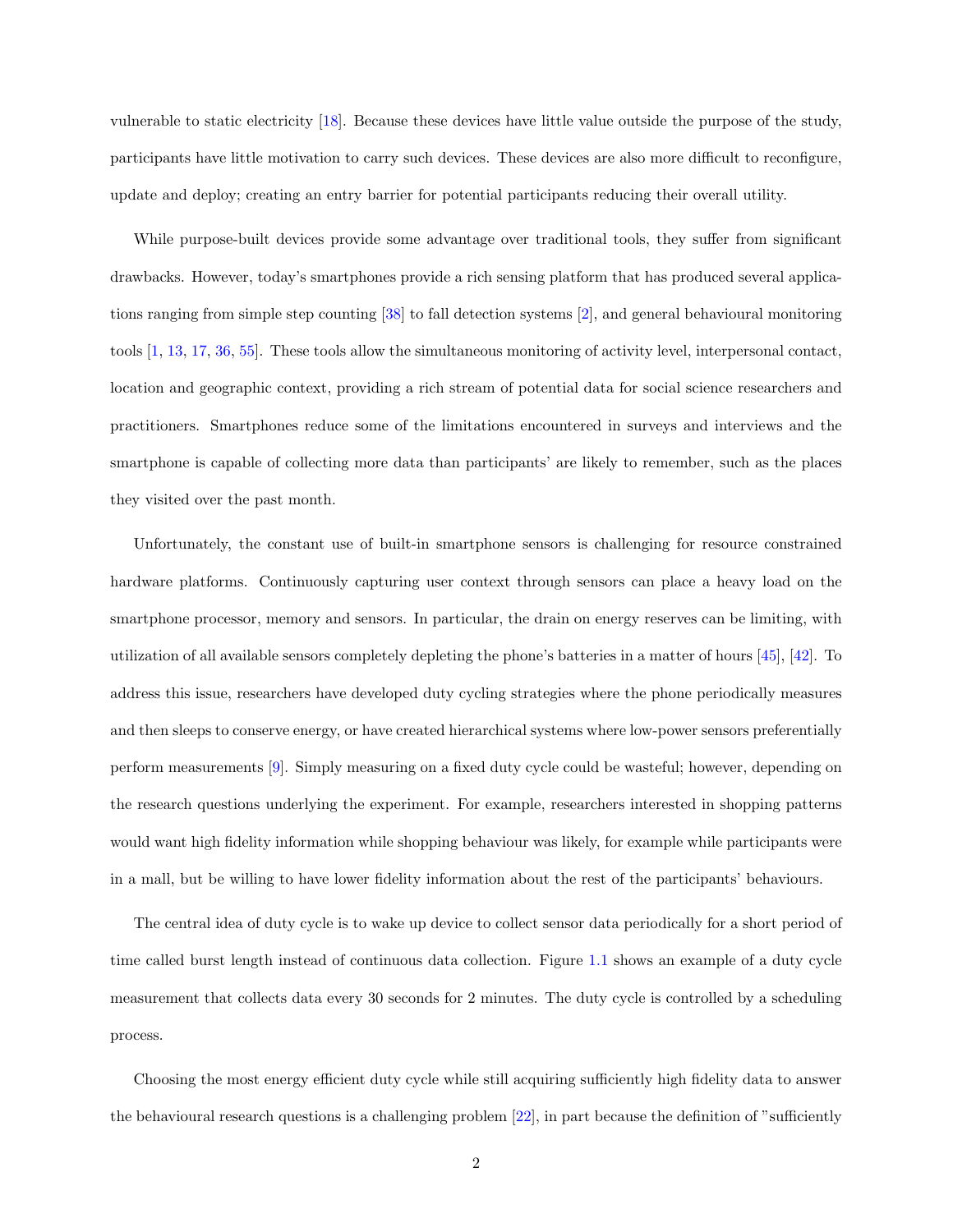<span id="page-11-0"></span>

Figure 1.1: An example of a duty cycle measurement.

high fidelity" changes from experiment to experiment, and the manifestation of behaviours varies with participant, physical context, and time. Architectures which support dynamic scheduling of sensing tasks based on both a priori experimenter definition, and sensed context would be required to provide the kind of context aware duty cycle management required to negotiate an appropriate trade-off between measurement benefit and energy cost. The purpose of this thesis is to explore the effect of duty cycle scheduling on battery life and quality of data.

The problem choosing sampling frequency versus energy consumption can be explained with the following example. Consider a study that collects mobility data from users. To get close to a full day of battery life for an average smartphone, one needs about 8 minute duty cycle and a burst length of 30 seconds [\[7\]](#page-61-4). Collecting data for 30 seconds every 8 minutes means a portion of a user's trajectories will be missed. However, continuous collection of data makes the phone last for just few hours with current phone technologies. Continuous sensing also collects redundant data for example if a user stays at home the entire day. The goal of this work is to demonstrate that it is possible to develop a software architecture that reduces battery consumption in smartphones' data collection by supporting multiple adaptive duty cycling scheme.

In this thesis, I describe a scheduling system, built by extending the SEDDACCO measurement configuration language [\[26\]](#page-62-3) and the iEpi measurement platform [\[27\]](#page-62-4), which allows experimenters to specify measurement regimes and the triggering sensed context. I demonstrate the efficacy of this new system over three one week experiments, each employing different scheduling logic. I implement a form of adaptive scheduling where the measurement frequency is adjusted based on the sensed context by extending the iEpi architecture, and allow the run-time specification of schedules and heuristics through extensions to the SED-DACCO language. I show a substantial decrease in energy utilization while maintaining an acceptable data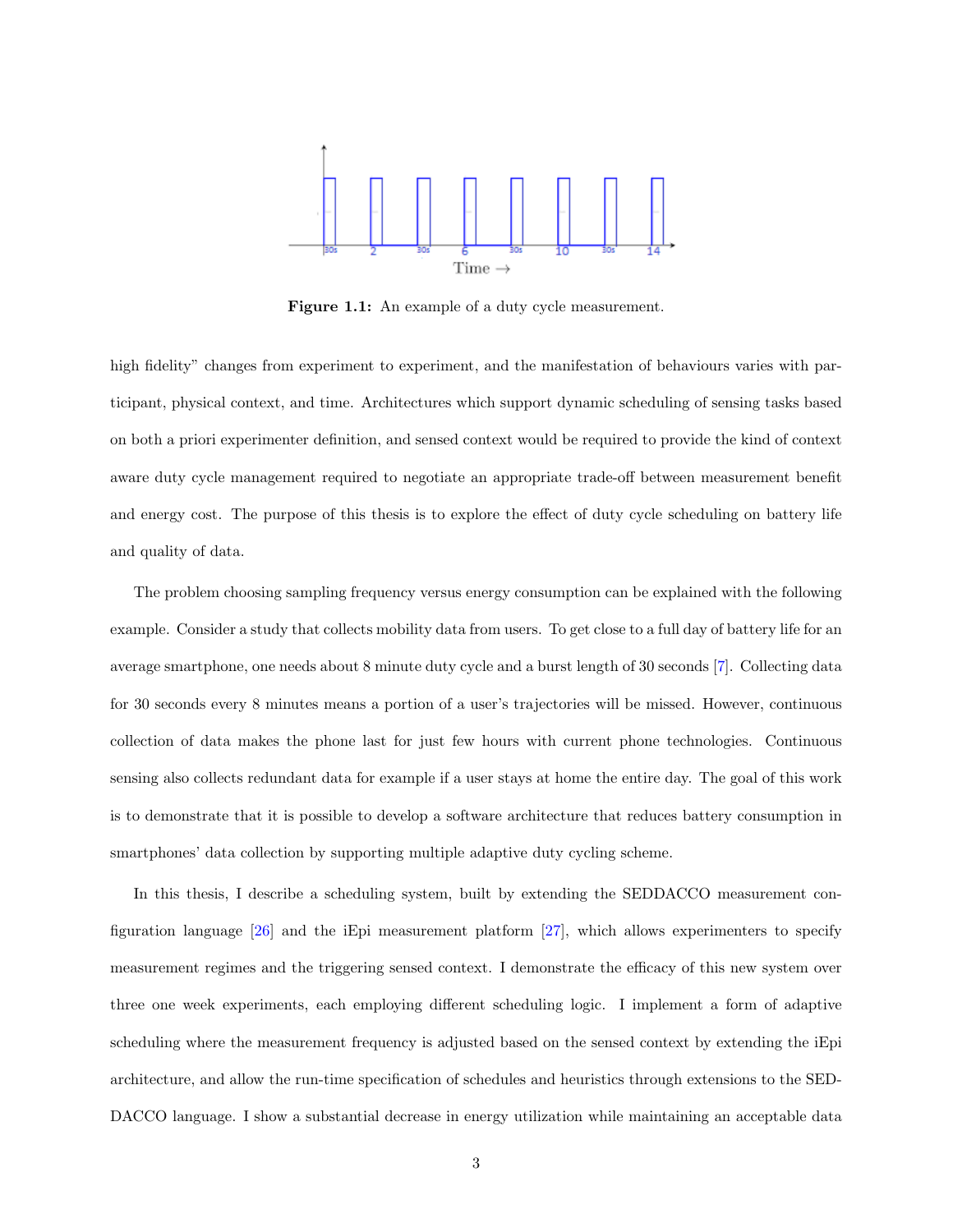fidelity. Efficacy of the system is demonstrated through analysis of battery logs, sensor data collected, and by computing the information entropy rate of adaptively sampled and non-adaptively sampled conditions. The scheduling system was also used in two social science studies. The first study involved monitoring the food consumption habits of 17 families and the second study, known as SHED6, involved the collection of data from 74 students for a period of 30 days. The versatility of the system helped in reducing battery consumption and also allowed researchers to deploy different context-aware scheduling configurations. Though the analyses of the social science experiments are not present in this thesis, I provide some evidence to show the desirability and utility of the system.

The remainder of this thesis is organized as follows. Chapter 2 gives a relevant prior research. Chapter 3 provides the purpose and intention of the proposed framework design. Chapter 4 shows the experimental setup to prove the efficacy of the architecture. Chapter 5 shows the result from the experiment. Finally, chapter 6 shows the conclusion and future work.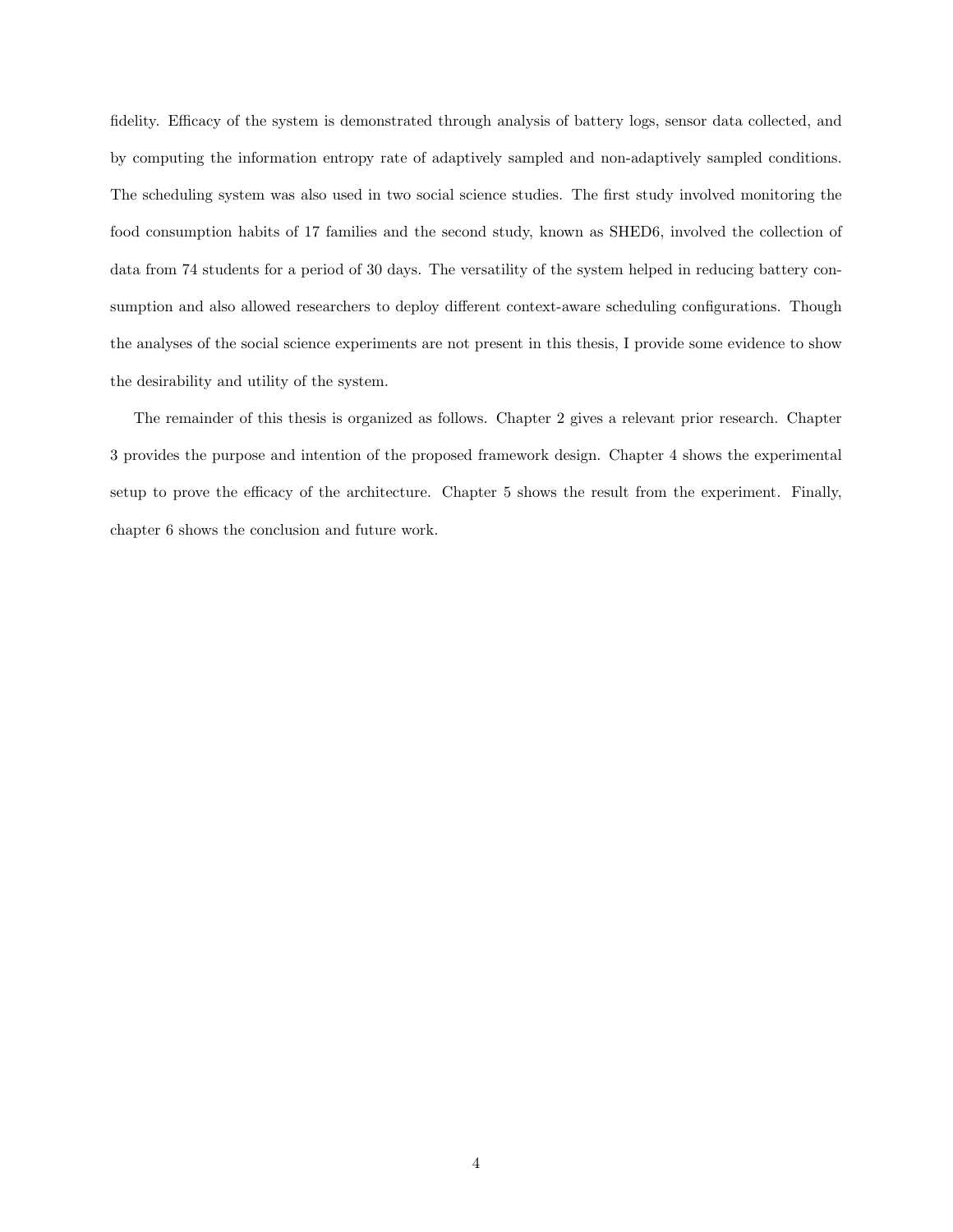# CHAPTER<sub>2</sub> Related Work

<span id="page-13-0"></span>The work of this thesis concerns the design and development of a flexible architecture for data collection. There is significant work on this subject ranging from the design to the issues encountered. As the focus of this thesis is not the data derived by these systems but rather the systems themselves, this review will largely address the technical aspects of related work as opposed to the behavioural monitoring implications they provide.

#### <span id="page-13-1"></span>2.1 Sensor network programming

Engineers have created wireless sensor networks applications for areas including health care, utilities, and remote monitoring. These applications provide valuable insight into human behaviour and other healthrelated phenomena. However, when the behavior of the devices need to be changed, the devices traditionally have to be taken back to the developers to reprogram. This makes the system difficult to maintain and manage. In addition to this issue, researchers are forced to understand the underlying hardware and the low level coding constructs [\[33\]](#page-63-5).

To give researchers an easier way to program wireless sensors, software developers have created various macro-programming languages by extending existing widely-used general purpose programming languages. Kairos [\[16\]](#page-62-5), an extension to the Python language, provides a set of extensions that allows programmers to express the global behavior of a wireless sensor network by exposing simple primitive functions - read/write variables, looping through nodes, and node addressing. Kothari et al. [\[28\]](#page-62-6) extended the C programming language in a language called Pleiades. Pleiades uses a central program to configure wireless sensor networks. Pleiades allows users to specify the global behavior of their programs. Pleiades' language extensions include concurrency primitives, node manipulation primitives, keywords to describe whether or not variables must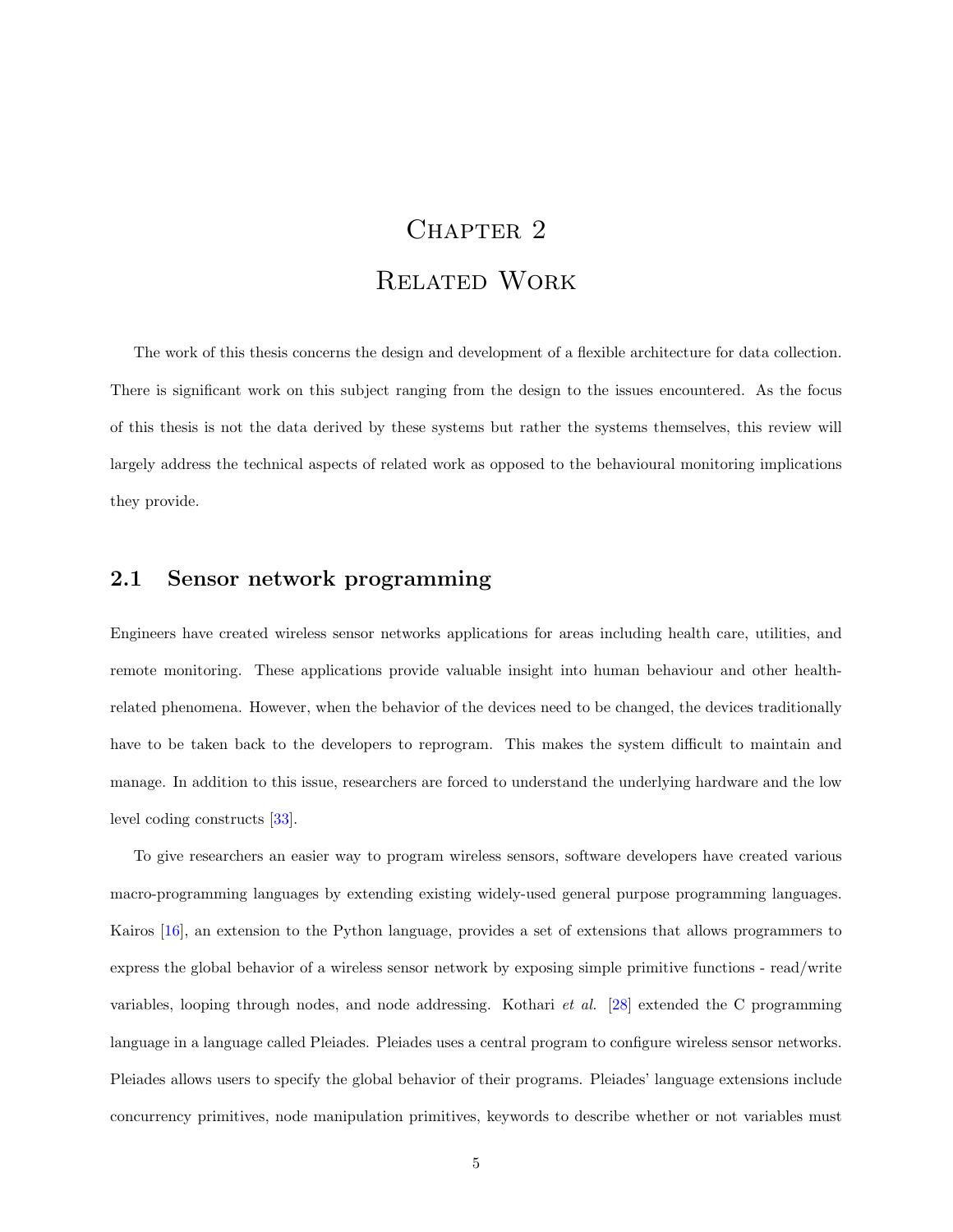be synchronized, and sensor abstractions. EcoCast [\[56\]](#page-64-6) is a macro-programming system for wireless sensor networks. The system works as an extension to the Python programming language. It extends Python's map, reduce and filter functions to provide versions that work in a macro-programming environment, allowing for simpler processing of distributed collections of nodes.

Another approach used by engineers is to emulate frameworks commonly used by other popular programming languages so as to reduce the entry barrier. TAG [\[32\]](#page-63-6) uses SQL-like queries to request data from a sensor network. TAG allows users to express simple, declarative queries and have them distributed and executed efficiently in networks of low-power, wireless sensors. MacroLab [\[19\]](#page-62-7) uses a Matlab syntax to perform operation on wireless sensor data. The user writes a single program for the entire network using Matlab-like operations such as addition, find, and max. The framework executes these operations across the network in a distributed fashion or centralized fashion – whichever is most efficient for the target deployment.

Scientists have also used rule based macro-programming on sensor networks. Instead of querying raw sensor data, this system interprets the data and returns the result to the user. Two particular instances of such techniques are described in the remainder of this section.

Semantic Streams [\[62\]](#page-64-7) allows nontechnical users to pose queries over semantic interpretations of sensor data, such as querying to know the ratio of cars to trucks in a parking garage without actually writing code to infer any of the objects from the raw sensor data. The system contains two fundamental elements: event streams and inference units. Event streams represent a flow of asynchronous events that represents a real-world event, such as an object, person or car detection and has properties such as the time or location it was detected, its speed, direction, and/or identity. Inference units are processes that operate on event streams. They infer semantic information about the world from incoming events and either generate new event streams or add the information to existing events as new properties.

FACTS [\[56\]](#page-64-6) is a proof-of-concept middleware framework based on rules, facts, and functional abstractions. It was developed to reduce the difficulty programmers face when programming event-based systems, e.g., alerting the security guard when there are too many people in a room. The rules in FACTS express the reaction to an event, the facts represents data and functions enable interaction between FACTS and software outside of FACTS.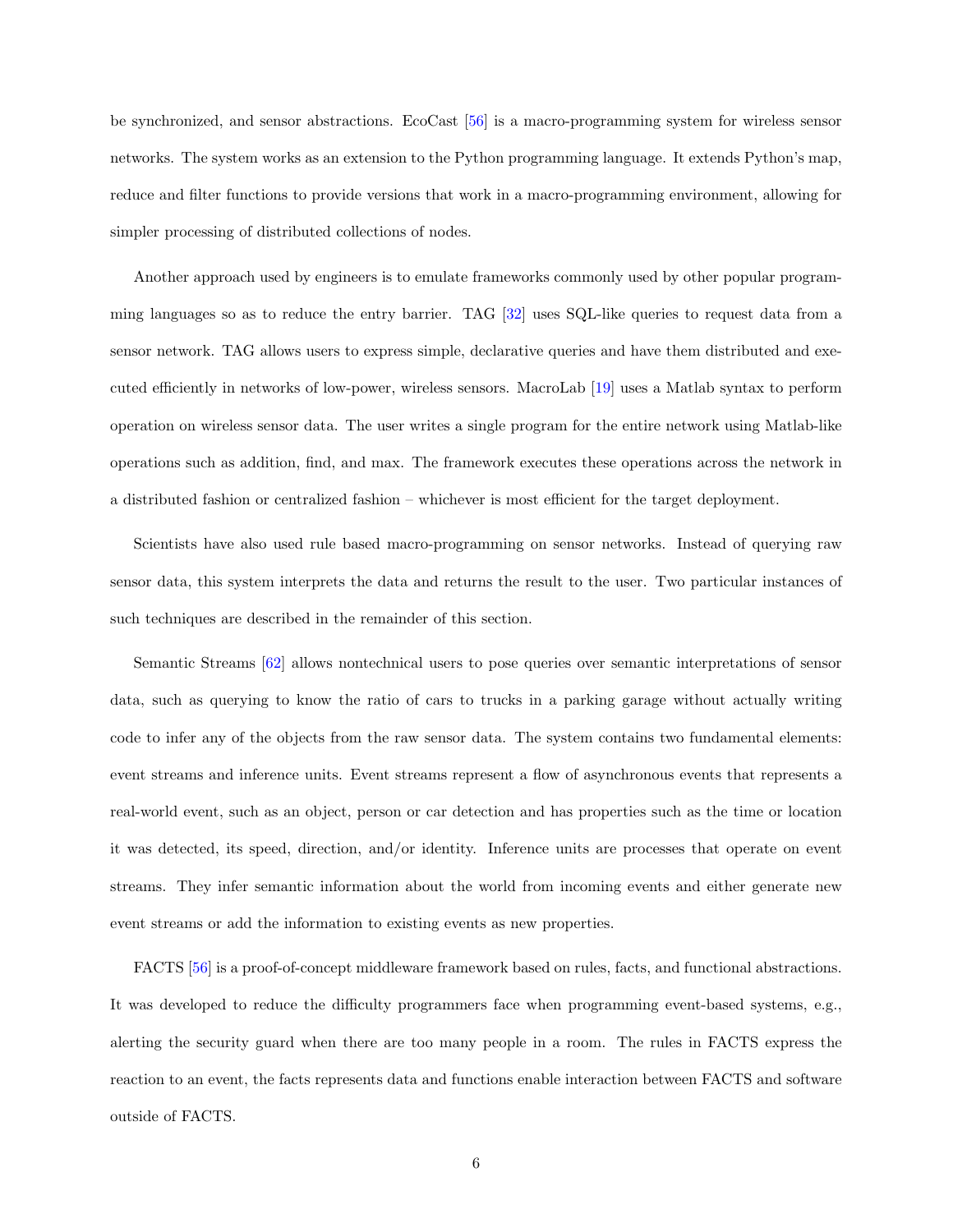To the best of my knowledge, this thesis is the only work conducted on using a plug and play architecture with macro-programming. The plug and play allows modules and functionality to be added at runtime without developer adding any code to the original source code or having developers redeploy the entire system.

### <span id="page-15-0"></span>2.2 Management and collection of data

Smartphones come with various sensors and each sensor consumes different amounts of energy, [\[45\]](#page-63-3) so one might need to use different duty cycles on different sensors. The data needs to be processed or stored in the phone or sent to a server. Due to such complexity, several scientists have designed dedicated software architectures for data collection.

Min [\[34\]](#page-63-7) implemented a software architecture which is composed of four components: health monitor, a privacy controller, a sensor broker and a resource efficient sensor controller. The app known as Healthopia was developed to collect health-behaviour related data from smartphones. The health monitor is designed to continuously collect health-behaviour information. It processes sensor data and infers relevant information from the data. The privacy controller allows users to specify apps that the user would like to allow to access the the information generated by Healthopia. Sensor broker is designed to manage external health sensors like wearable devices. It sends a broadcast message to discover nearby sensors and interprets the data received from the external device. The resource efficient sensor controller allows for efficient monitoring of changes in health information. It selects the essential sensors for monitoring the queries and resolves the conflicts of the applications for shared resources.

Kang [\[21\]](#page-62-8) proposed a middle-tier architecture called Seemon. It uses a context monitoring query (CMQ) with which users can specify various range of context. CMQ requires 3 conditions including context, alarm and duration. The context is a predefined user context programmed in Seemon like a specific location of the user e.g. at university. The alarm determines when the event is triggered and the duration determines how long the query should run. Below is the structure of the query.

Context <context element>

(AND <context element> )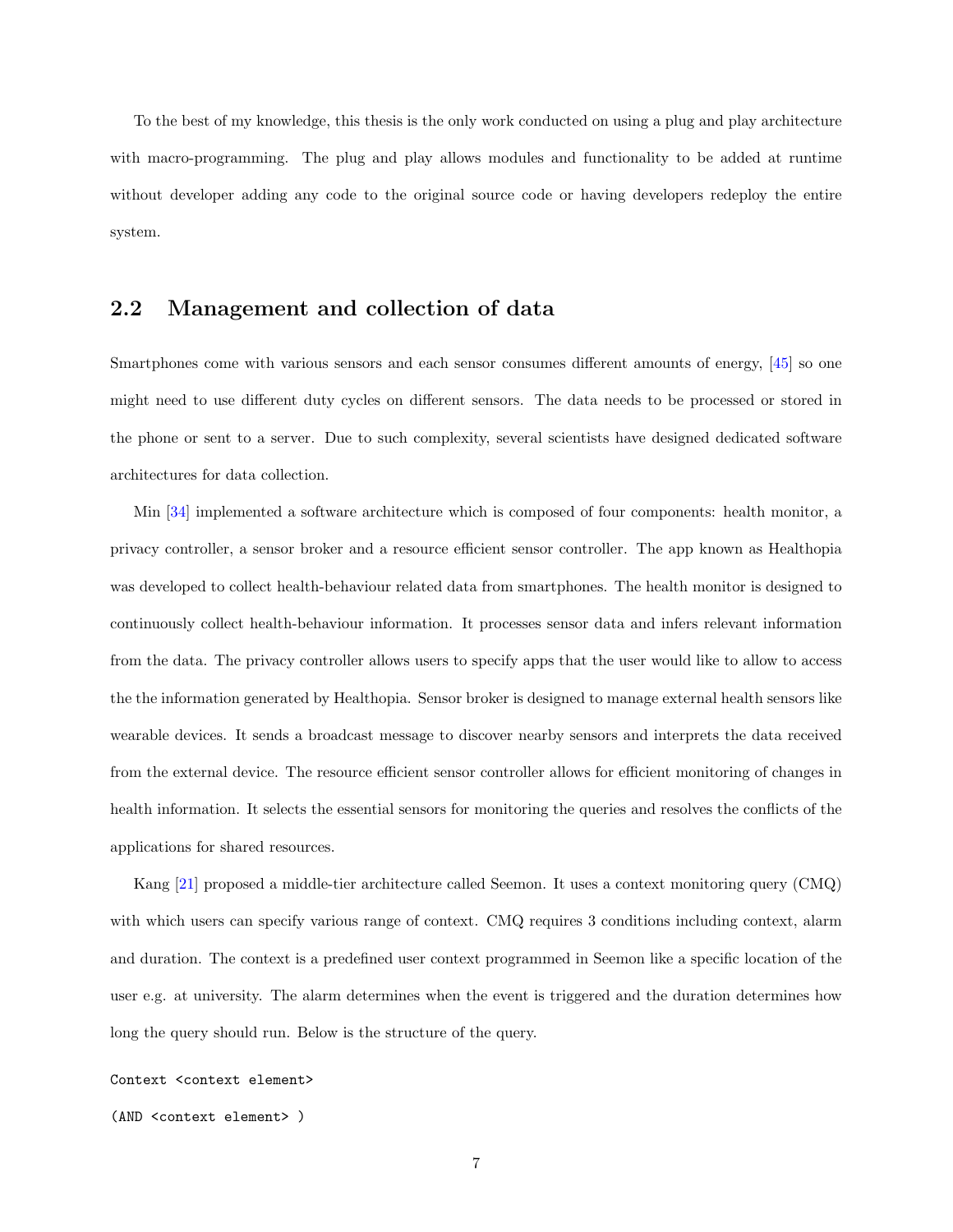#### DURATION <duration>

Seemon consists of four components: the context monitoring query processor, the sensor manager, the application broker, and the sensor broker. Seemon process are in three phases: query registration, query processing, and sensor control. Firstly, the CMQ is registered to the CMQ processor. The processor evaluates the queries registered over the data received from the sensor broker. Finally, the sensor manager stops unused sensors from transmitting data.

The application broker provides an interface for other applications to communicate with Seemon. It also controls privacy and security by checking if the application requesting context information is registered in an access control list [\[47\]](#page-63-8).

Jigsaw [\[9\]](#page-61-3) presents a pipeline architecture to facilitate efficient data collection. Jigsaw consists of three classification pipelines: accelerometer, microphone and GPS pipelines which are responsible for collecting and processing information from the individual sensor. Each sensor pipelines chooses its sampling scheme and provides contextual information from the data.

Kirovski et al. [\[23\]](#page-62-9) proposed Health-OS, a platform that specifies a robust architecture for a system that unifies health-related apps. Health-OS is a middleware platform consisting of a sensing module, a mobile personal data hub and a trusted personal computer. The sensing module provides Health-OS access to the external world. Each sensing module contains: a sensor; a controller for data modeling, compression, and analysis; a communications module with encryption and error correction codebooks; memory management and an energy source. Each module, after collecting data, sends the data to the personal data hub. The data hub is responsible for storing and analyzing the data collected from the sensors. The data hub is also responsible sending data via a network connection to a server. To reduce energy consumption, the data hub would synchronize its contents relatively infrequently with the computer.

EpiCollect [\[1\]](#page-61-2) is an Android based application which allows data like photos or GPS records to be entered and stored on a mobile phone and sent to a central web database. The web server provides analysis and visualization tools that can be used on the data by researchers. EpiCollect was designed to allow researchers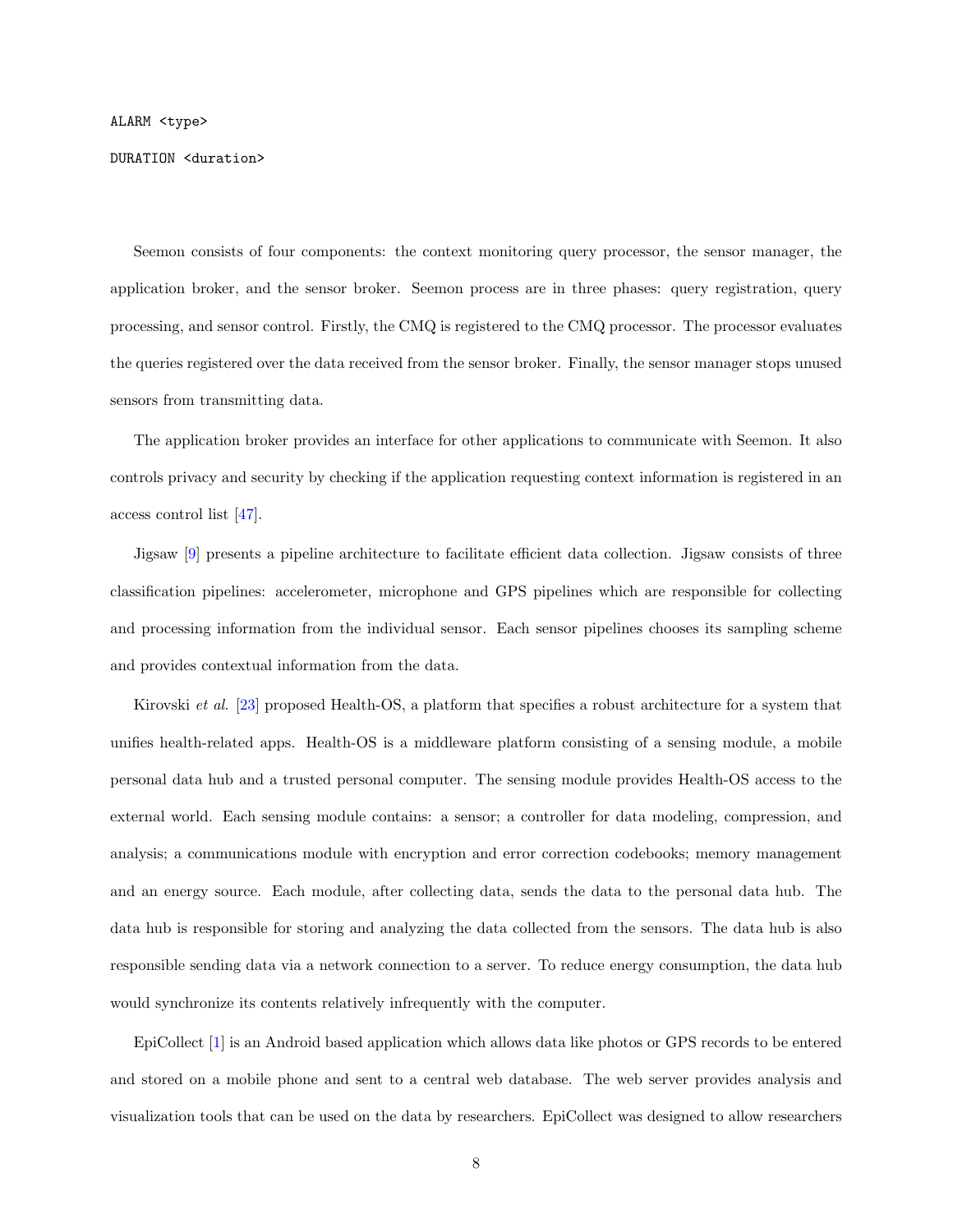to collect data points in the field to record and then automatically process data. The application consists of a series of interfaces on the smartphone to collect user input. The most recent version [\[61\]](#page-64-8) makes use of an online builder to specify the data fields of interest; the system then uses the information to generate interfaces on the device and a database schema for storing the data. EpiCollect solves a major issue encountered by ecologists. Traditional tools often require the manual collection of data points from outdoor environments and insertion of those data into a database, processes which are tedious and prone to transcription errors [\[1\]](#page-61-2).

# <span id="page-17-0"></span>2.3 Battery issues with smartphone sensors

Smartphones are powered from batteries that are limited in capacity and easily drained. This implies that managing energy is paramount for such devices. Studies based on smartphone data collection require a good understanding of energy management – how much of the energy is used by which parts of the system and under what circumstances.

Aaron et al. [\[7\]](#page-61-4) shows the distribution of power consumption among different components of a modern smartphone. First, they measured the energy consumption of the different components at a circuit level using a data acquisition system and a host computer. Their result shows the RAM to consume the lowest amount of energy and the CPU, mobile radio and graphics consume the most energy. In their study, they noticed energy consumption by the GPS module to be largely independent of the signal strength and number of satellites involved, which is contrary to Naik [\[37\]](#page-63-9). The Bluetooth module was also noted to consume a negligible amount of energy when the CPU is not activated. From their result, one can assume that the individual sensors consume low amounts of energy, and instead, energy consumption is driven by the CPU.

Priyantha et al.[\[45\]](#page-63-3) studied the energy consumption of just the sensors on smartphones and proposed the use of low-power micro controllers for data acquisition. The study showed that keeping the main CPU in the active state rather than idle state is one of the major battery drains. The study, using an HTC Touch PRO, showed that when the accelerometer is sampled, the overall power consumption increases by 370 mW even though the datasheet shows that the device consumes less than 1 mW when active. They noted that the increase comes from the need to keep the phone's main processor and associated high-power components active to access the sensor results, yielding a total power consumption that is orders of magnitude larger than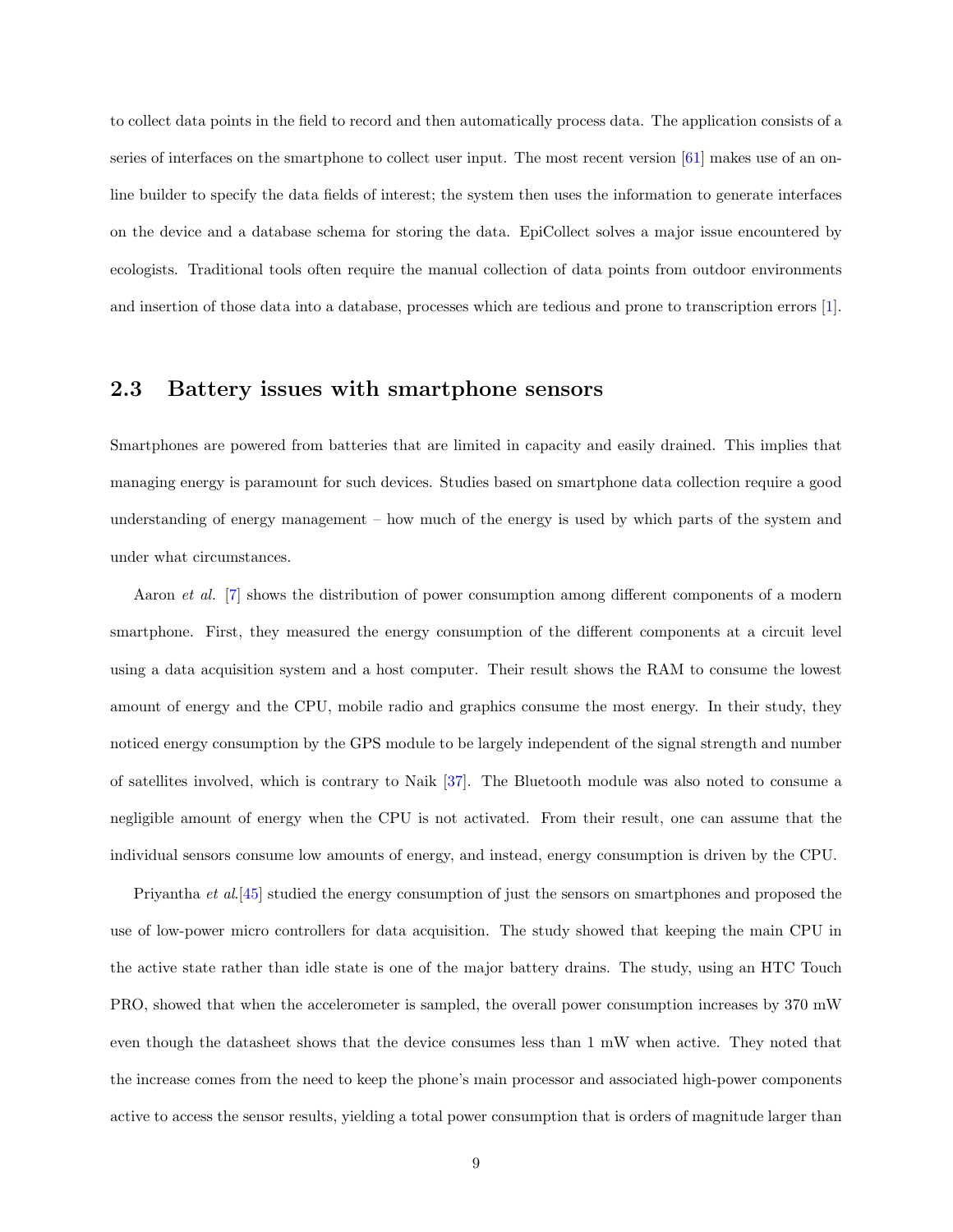the power required for sensing. They also showed that there is a high energy drain when a phone changes from a sleep state to the idle state and from the idle state to this sleep state. Their experiment showed that the phone takes approximately 900 ms to move into a sleep state and about 270 ms to exit from the sleep state.

Liu *et al.* [\[31\]](#page-63-10) looked at battery consumption from flawed design implementations by developers. They found two common types: sensor listener misusage and sensory data underutilization. Sensor listener misuage is when a developer fails to stop a sensor from collecting data after the necessary data has been collected. Failing to unregister causes significant additional battery consumption. Sensory data underutilization is when data are collected but are not used by the application requesting it. They then propose an approach for systematic diagnosis of energy inefficiency problems in Android applications.

Continuous sensing applications are power hungry. To address energy consumption with respect to human behavior monitoring, some scientists have used a duty-cycling scheme [\[13,](#page-61-0) [27\]](#page-62-4), specifying when and how long a sensor is activated. Having flexibility to specify a duty-cycle regime for each sensor has been shown to help conserve energy [\[27\]](#page-62-4), but the main issue is choosing the most energy efficient duty cycle that will also guarantee quality data. Several authors have tried various monitoring schemes to reduce consumption by activating a high-power sensor only if the system is unable to detect the context of the user using a lowpower sensor. Other researchers have also proposed prediction-based schemes to find regularities in mobility patterns in order to re-use data without activating sensors when a user follows previously observed patterns [\[3,](#page-61-5) [8,](#page-61-6) [50\]](#page-64-9).

## <span id="page-18-0"></span>2.4 Accuracy constrained scheduling

Lin et al. [\[30\]](#page-62-10) designed a prototype framework called A-LOC which automatically adapts sensed location energy and accuracy based on dynamically varying the smartphone sensor used for location. A-LOC is able to be use other sensors like Bluetooth, cell-tower and WiFi to determine location. The framework consists of four major blocks. The Dynamic Accuracy Requirement block provides the accuracy needed by the applications. The Sensor Energy Model block models the energy used by each available location sensor for obtaining location. The Dynamic Sensor Accuracy Model block models the quality of location information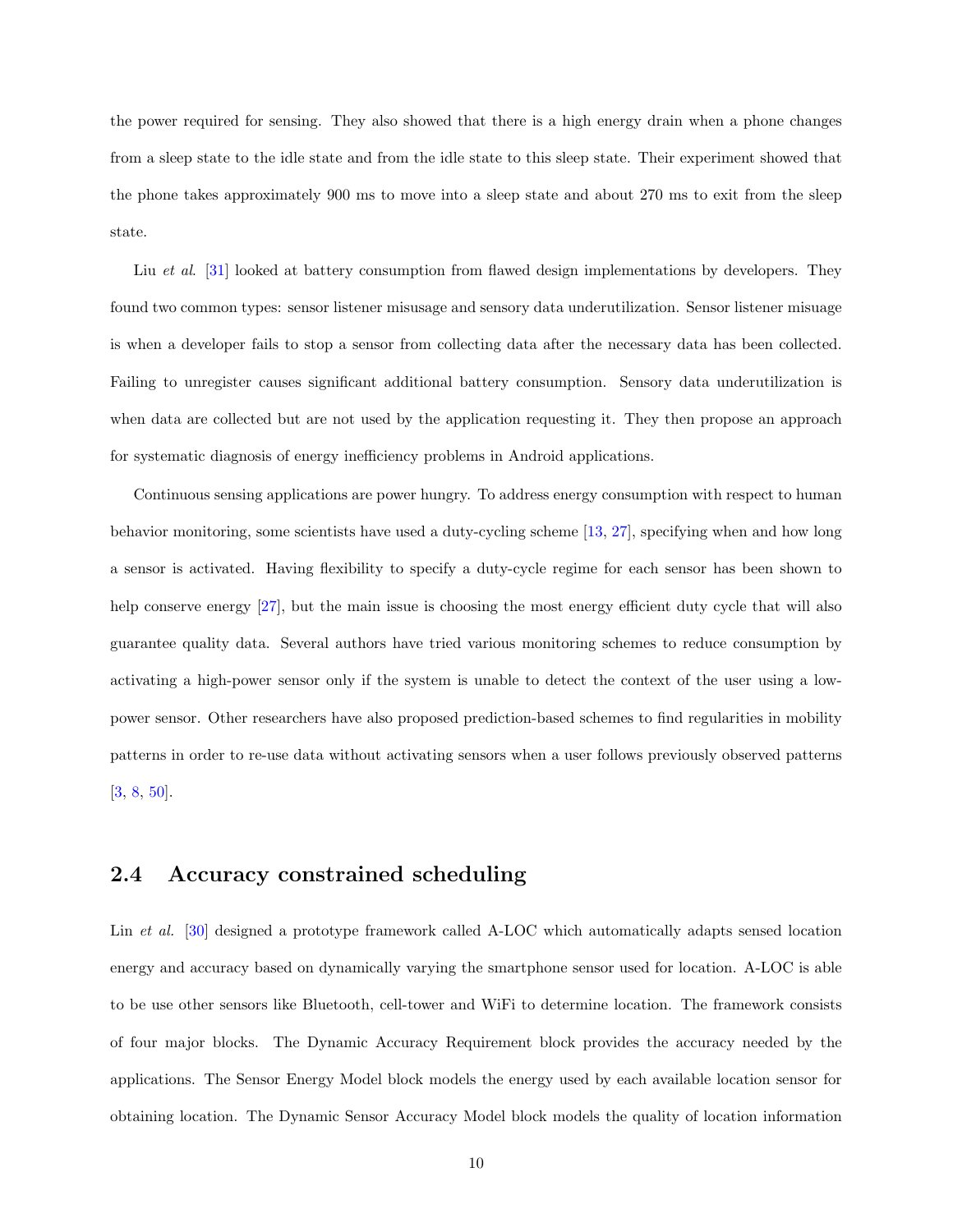received using a Bayesian technique. The Sensor Selection Algorithm block determines the location sensor to be used at each time step.

RAPS [\[40\]](#page-63-11) is a smartphone application like A-LOC, but it uses other sensors rather than GPS when results are less accurate. In contrast to A-LOC, RAPS uses a duty-cycled accelerometer to efficiently estimate user movement: whether a user is moving or not. RAPS stores the space-time history of user movements to estimate when to activate GPS by using the velocity of the device. RAPS is also able to detect GPS unavailability and subsequently turn the GPS on or off. RAPS is able to detect GPS unavailability by employing cell-tower RSS blacklisting. Finally, RAPS also uses Bluetooth to reduce uncertainty by communicating with nearby devices that uses RAPS to determine which of the devices has an higher accuracy, and subsequently uses the result with the highest accuracy.

EnTracked [\[24\]](#page-62-11) was proposed for position tracking and trajectory tracking. EnTracked uses three strategies to determine position and trajectory: a head-aware strategy that uses compass as a turning point sensor, a distance-aware strategy that dynamically predicts how long the GPS can remain idle between successive measurement and a movement-aware strategy which uses the accelerometer to detect movement. Entracked selects the optimal strategy given the current requirements and how much power is needed.

Abdesslem et al. [\[4\]](#page-61-7) propose the use of less power hungry sensors more often and enabling the more expensive sensors less frequently. They implemented this approach in an app called Senseless. Senseless is designed to make use of the accelerometer to sense movement and only uses the GPS after movements have been detected.

### <span id="page-19-0"></span>2.5 Prediction based scheduling

Paek et al. [\[41\]](#page-63-12) proposes CAPS. CAPS uses cell-ID sequences to efficently locate a user's position with reasonable accuracy. CAPS stores the cell-ID and trajectory of paths followed by a user. It adopts a sequence matching technique to efficently determine a user's position by identifying a cell-ID sequence in the user's history. The strategy enables CAPS to exploits the fact that people take similar routes on a daily basis and have consistent cell-IDs.

Becker et al.. [\[3\]](#page-61-5) explores the use of cellular handoff patterns to identify users' trajectory through a city.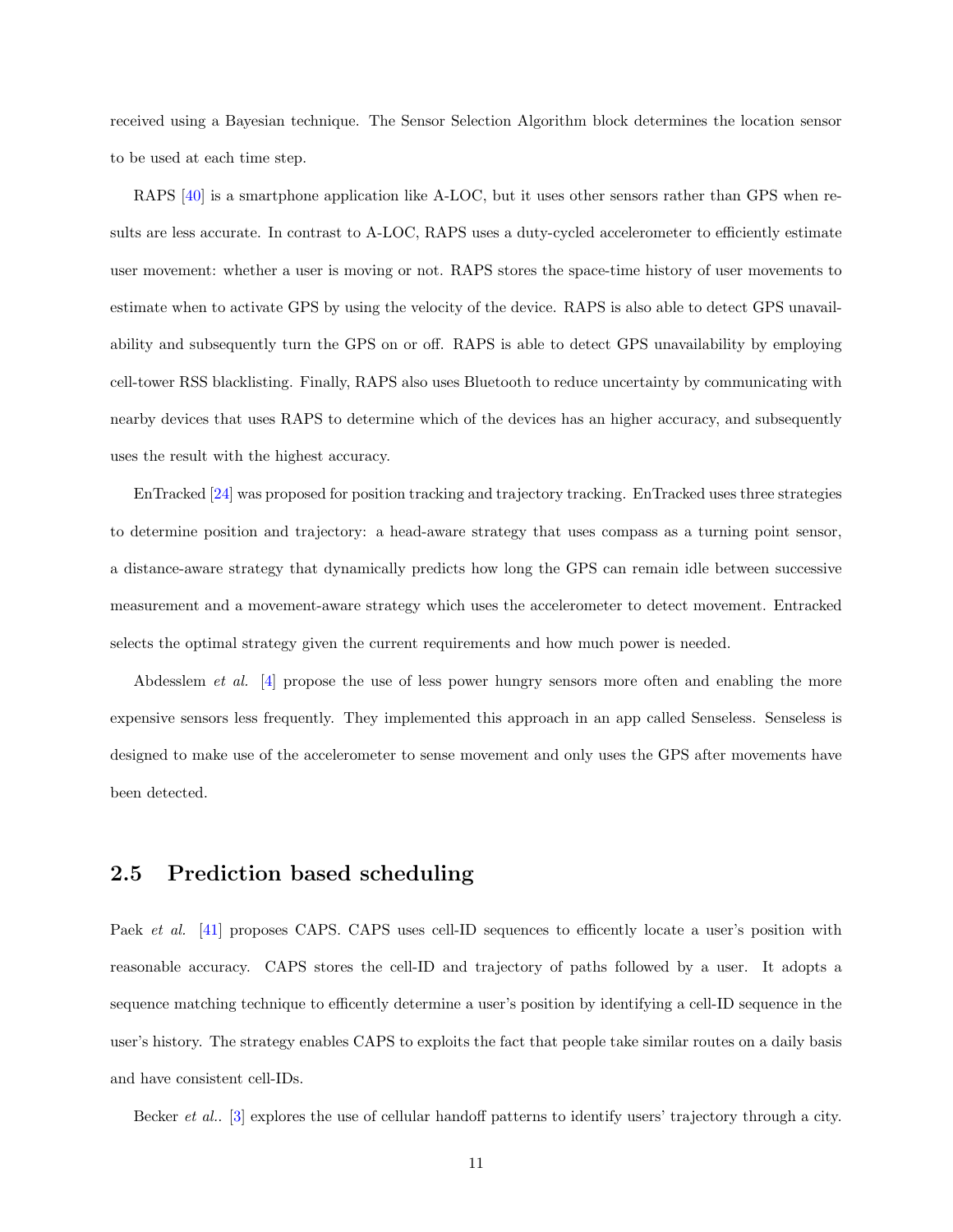Data was collected from 15 driving and train routes with roughly 20,000 residents. The authors developed two methods for classifying handoff patterns on these routes. The first method uses nearest-neighbour classification to identify routes and the second uses signal-strength. The model developed was then used to predict individual trajectories.

FreeTrack [\[8\]](#page-61-6) measures the position of users by taking advantage of their mobility patterns, cell tower state and battery state. The system activates the high power sensors, WiFi or GPS, when the position cannot be acquired through other means such as cell connection and battery state. FreeTrack uses no pre-trained data set or centralized server. It uses WiFi fingerprints to recognize places at room-level accuracy, which the author defines as an indoor space where a user spends a certain period of time. With no historical data, FreeTrack collects data from WiFi at regular intervals to determine location. When a user stays at a place for certain period of time, a place signature is derived composed, of the location, cell connection, WiFi fingerprint, battery state, arrival time, and dwell time. If the place has not previously been observed (by comparing WiFi previously of scanned places), the system creates a new place. The system minimizes the use of the high power sensors if the place has been re-visited by user. FreeTrack contains a location inference engine that models the user mobility pattern using a Hidden Markov Model, which decides when to trigger a high power sensor.

Thiagarajan et al. presented VTrack [\[54\]](#page-64-10) a traffic monitoring system that uses a Hidden Markov Model (HMM) to model a vehicle trajectory over an area. VTrack makes use of GPS and WiFi for location and performs map matching over the data and produces travel time estimates for each travel path. VTrack provides real-time estimates to user. It also compiles a database of historic travel delays on road segments. They evaluated their study using location data of about 800 hours of actual commuter drivers. The data was gathered from an iPhone and embedded in-car GPS and WiFi radios.

This section shows the battery issue and the approach that has been used in solving the issue. However, each approach only target a single use case, location. There is yet a single solution to accommodate different approach into a single solution where users can choose. My approach uses an extensible architecture where different monitoring approach can be used.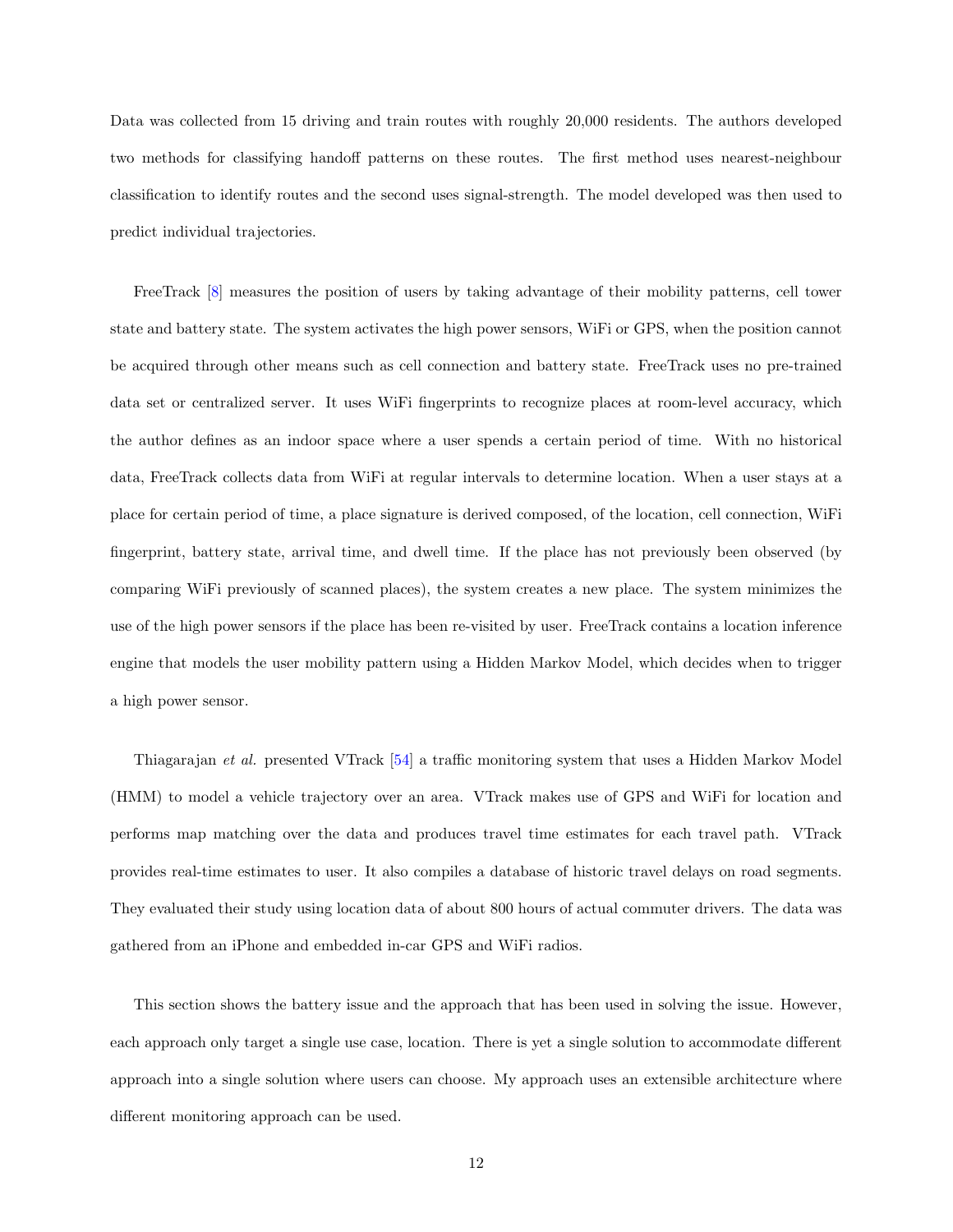#### <span id="page-21-0"></span>2.6 Entropy rate

Entropy rate has been used for measuring the degree of predictability characterizing a time series. Entropy rate or the smallest amount of information required to represent a message, was used by Song [\[51\]](#page-64-11) to determine the predictability of individuals around a major urban center. Their analysis demonstrated a modest entropy rate which was independent of the typical range of a user's trajectory. Their result showed that a user's mobility has a potential to be 90 percent predictable. However, it is unclear whether this entropy rate was due to their population or the data collection approach.

Gavin [\[50\]](#page-64-9) shows that the approach to deriving the upper bound of predictability in human mobility provided by Song [\[51\]](#page-64-11) can be significantly tightened by integrating topological constraints, providing a far lower and hence more accurate upper bound. Their result indicates that a lower predictability of 70 percent.

Qian et al. [\[46\]](#page-63-13) analyze a smaller but high-resolution data set to determine the impact of spatial data encoding, resolution, and filtering on the mobility entropy of the study population. Their data set includes GPS and WiFi proximity traces from 38 participants. Their results showed that higher resolution mobility patterns are less predictable than coarser ones. Motivated in part by the fact that different spatial-temporal granularity yields different entropy rates as noted by Qian *et al.* [\[46\]](#page-63-13), Osgood *et al.* [\[39\]](#page-63-14) showed a methodology that estimates the differences of mobility entropy at different spatial and temporal scales.

This paper uses entropy rate as a metric determine the information lost in different adaptive measuring scheme.

### <span id="page-21-1"></span>2.7 iEpi previous work

The system developed in this thesis is the third iteration of a larger research project named iEpi, which has been in development for several years. iEpi was was motivated by an earlier system called Flunet [\[18\]](#page-62-0). Flunet used MicaZ motes in a wireless sensor network to capture human contact data throughout the 2009-2010 pandemic flu season. Flunet suffered from several issues. The motes were easily damaged, forgotten and are difficult to program. These issues led to the first iteration of iEpi.

iEpi was further motivated by challenges in understanding the spread of infectious disease [\[44\]](#page-63-0). Scientists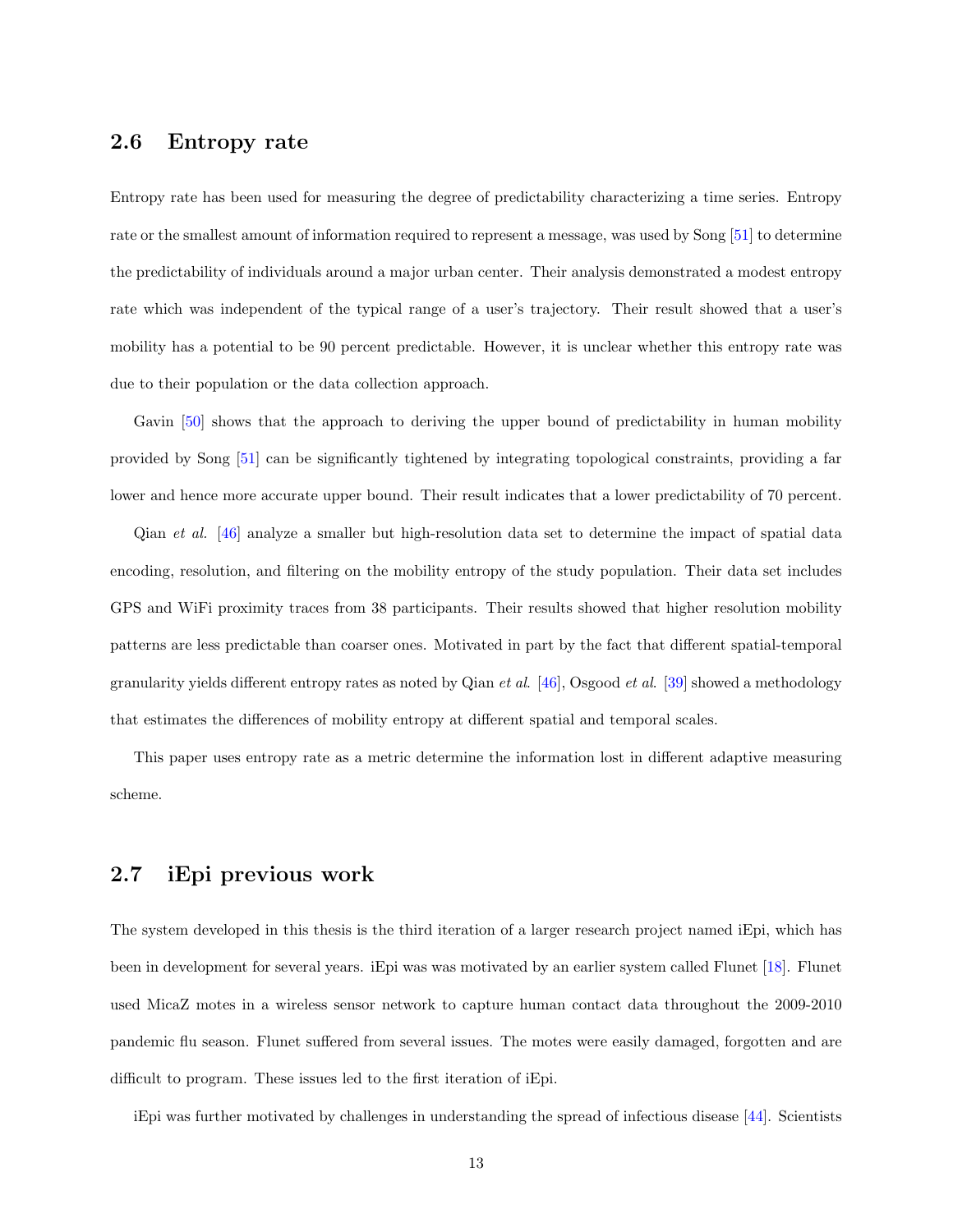have long used mathematical and computational models to study the spread of diseases. However, models can become inaccurate without fine-grained data. The first iteration of iEpi attempted to solve this issue by providing fine-grained behavioural data to improve the quality of influenza-like disease modelling. The first use of iEpi was to collect data over five weeks from 39 participants [\[17\]](#page-62-1). While significant battery problems were encountered, 45 million data records were collected.

The first iteration of the iEpi architecture used a pipeline architecture composed of stream, task, data logger, upload and database. The Stream collects sensor data and the task controls the stream's schedule. After data is collected, the data logger is invoked to store the data, which is later retrieved for upload to a server [\[17\]](#page-62-1). At this point in its development, iEpi used an extremely restricted version of SEDDACCO for its configuration [\[26\]](#page-62-3). It used regular expressions to extract tasks to be performed.

The second iteration of iEpi focused on modularity and extensibility. SEDDACCO was redesigned to use a more robust Antlr library for parsing and compiling the configuration file. Other functionality was added SEDDACCO, like conditions and task-chaining. A detail overview of the architecture can be found in [3.4.](#page-26-0)

This thesis introduces the third iteration of iEpi. This iteration aims to increase the flexibility of iEpi and reduce battery consumption. iEpi uses a plug-and-play architecture for modularity and flexibility. The plug and play architecture allows researchers to add different scheduling algorithms that specifically target their study interest, allowing for reduced battery consumption, as it records only information deemed useful. The behavior of individual modules and scheduling algorithms are configured using the SEDDACCO programming language. This allows researchers or scientists to reconfigure the devices at runtime without redeployment.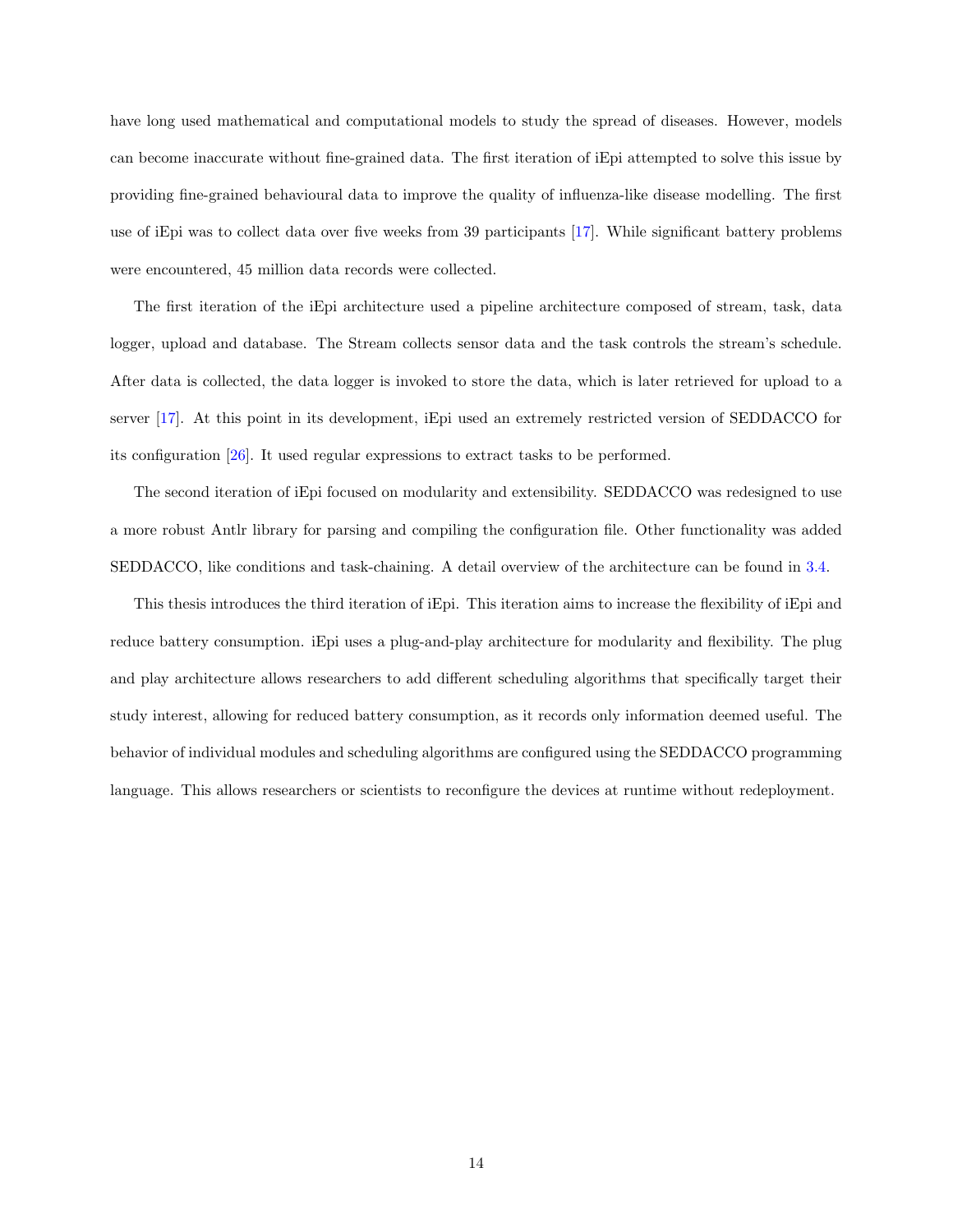# CHAPTER<sub>3</sub> iEpi Version 3

<span id="page-23-0"></span>iEpi is an end-to-end system for collecting and analyzing contextual data using a combination of smartphone and server technology. Data is collected and encrypted via smartphone and then uploaded to a server. iEpi is capable of recording data from on-board sensors as well as external devices such as smartwatches or fitness watches.

#### <span id="page-23-1"></span>3.1 Logger

The logger is an Android-based application that collects sensor data. The logger uses a pipe and filter software architecture to organize different processes and tasks. The foundation of the system is a series of Android threads called processes. A process, not to be confused with an Android process, controls the execution of a pipeline of tasks, known as a task chain. A task is the unit that does work like data collection or data processing. All task output is encrypted and saved on the device until it is uploaded to the server or manually removed. Each processes has a scheduler that controls when a process starts and stops. The schedule for each processes is configured in a configuration language called SEDDACCO, discussed in section [3.3.](#page-25-1) The logger recording capabilities are discussed below.

#### <span id="page-23-2"></span>3.1.1 Recording capabilities

- Proximity: iEpi is able to collect Bluetooth data. Bluetooth data allows the device to detect nearby devices and their type, e.g. smartphone, printer or computer. As smartphone users typically carry their smartphone, the data could be used to detect people who are close by.
- Location: They are several methods from which location can be estimated. iEpi is able to collect data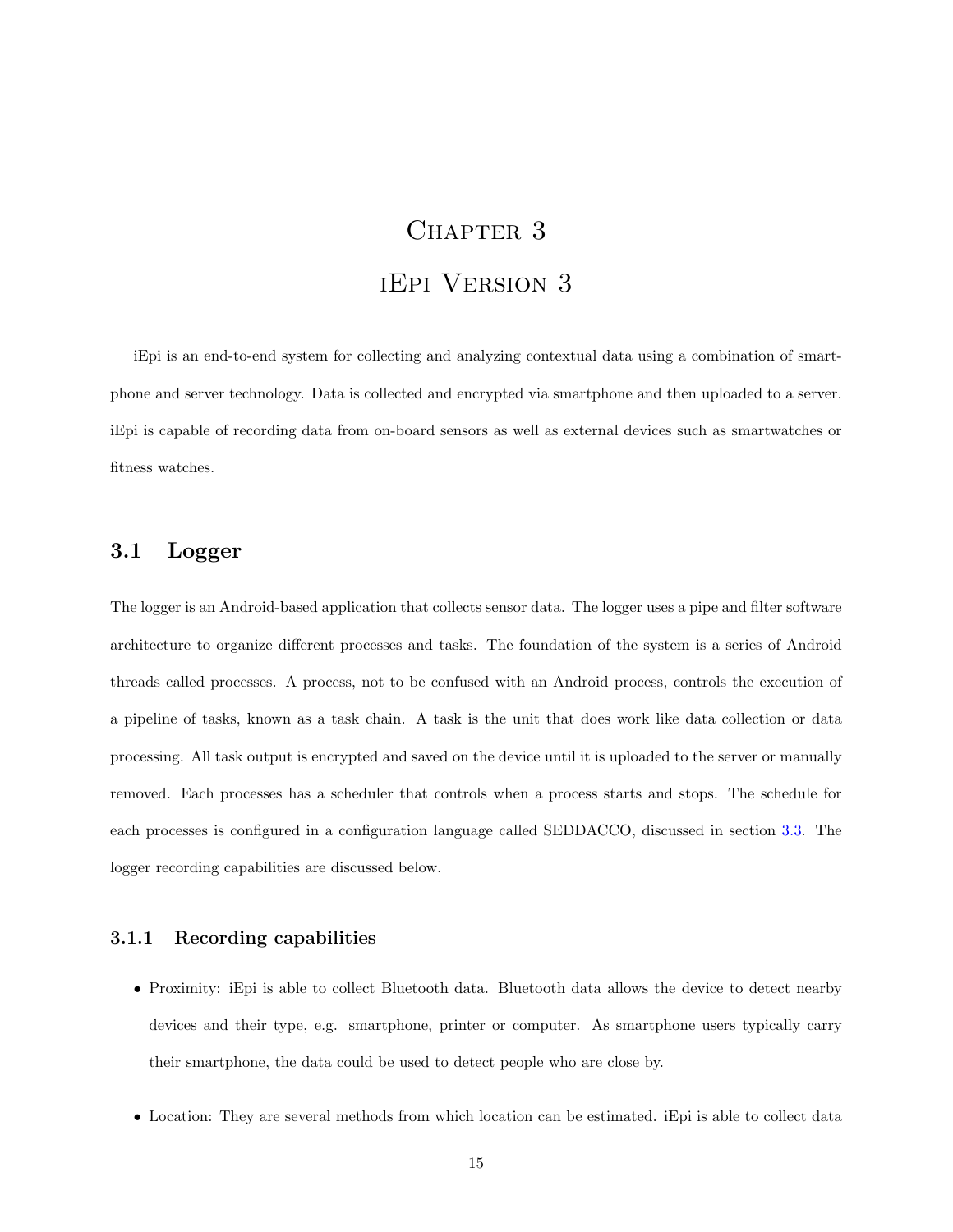from the following smartphone components:

- GPS data is collected by iEpi with which it is able to detect speed and location. GPS is known to provide the most accurate result for location, with accuracy as high as within 5 meter when outodors.
- Celltower proximity is able to give a coarse representation of the user's location. A slightly more accurate result can be obtained from celltower by triangulation if three or more celltowers are in range.
- WiFi, like celltower is able to provide the device location if the access point's location is known. Trilateration can also be used if more than three routers are in proximity.
- Bluetooth data can be used to find location if the device is in proximity to a known stationary device, such as a printer.
- Activity and Motion: iEpi is able to collect sensor data from gyroscope, accelerometer and magnetometer. For physical activity recognition, the data from sensors, such as an accelerometer and a gyroscope, have been utilized in research studies. A combination of a gyroscope, a magnetometer and an accelerometer can be used to infer the orientation of the device, a useful feature for other context sensing algorithms.
- Battery Status: iEpi is able to record the energy level, battery temperature, voltage and the state (charging or discharging) of the battery, including the source it is charging from (wall socket or USB). One can use this data to model power consumption or to infer if the phone is with the participant or not. This data has also be used to determine compliance of participants (see [5.1.1\)](#page-45-2). As iEpi can also collect currently running applications, one is able to infer which applications takes the most battery.
- Survey: iEpi is able to launch surveys. The survey can be context triggered, triggered by participants or triggered based on a schedule. How the survey launches is configured using SEDDACCO (see [3.3\)](#page-25-1). The survey can be configured at runtime on the server. iEpi frequently checks if there is a new survey file to be downloaded.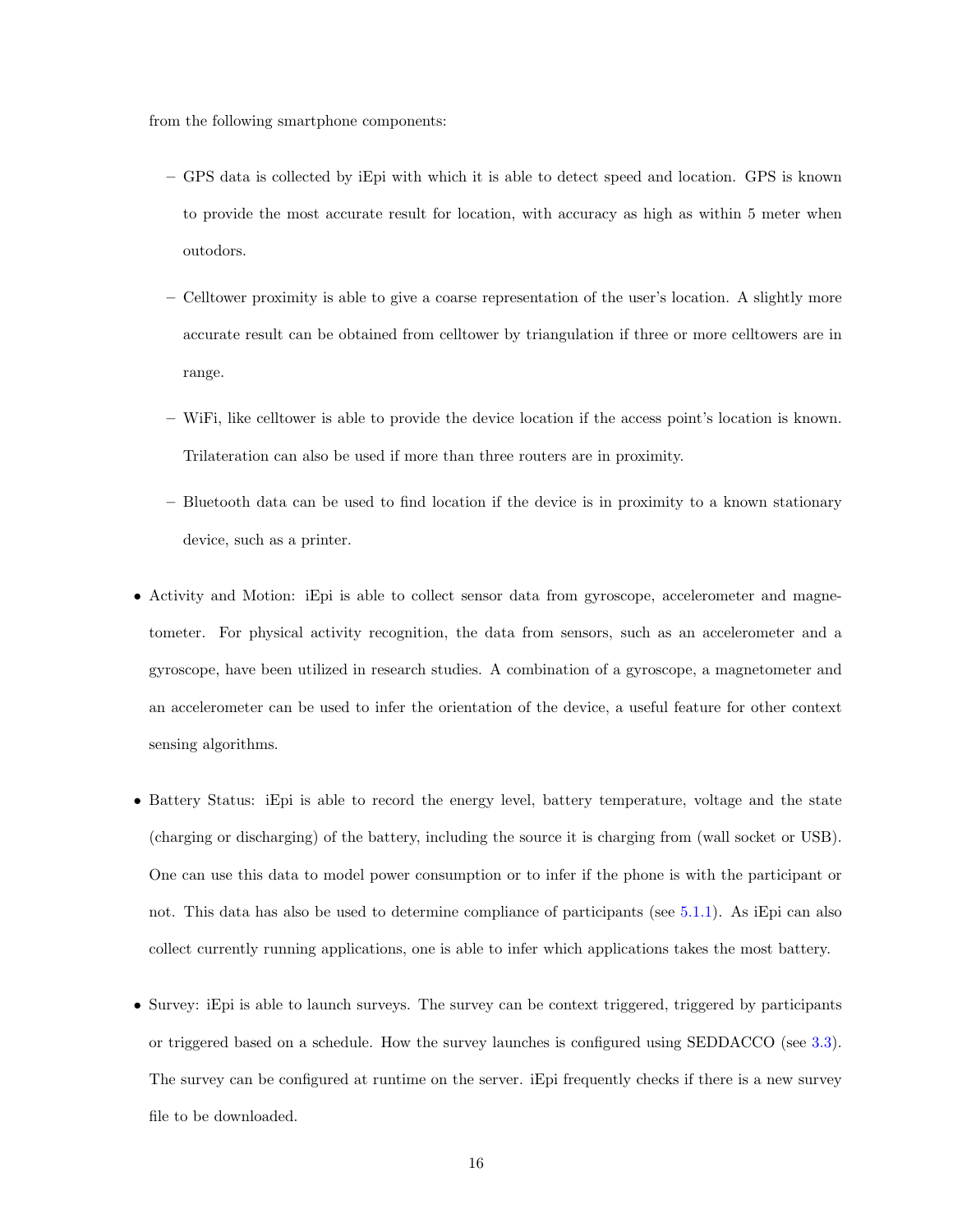- External Devices: iEpi can be configured to receive data from external sensor devices. Below are some devices that iEpi have been used to collect data from
	- Wii Board,
	- $-$  EEG,
	- Heart rate monitor, and
	- Skin Temperature monitor.

### <span id="page-25-0"></span>3.2 Autoparser

When data are collected by the logger, it is compressed, encrypted and sent to a backend server. The autoparser is a tool written in Scala that is used to decrypt, process and store the data in a database.

The autoparser is configured through the use of an XML file. The XML file contains database configuration and details needed to decrypt the file. The authoparser performs the following steps to parse the incoming data.

- Configuration file validation. The configuration is validated to make sure the XML is in the proper format and that all of the information required to parse the data is present in the file.
- Database connection. The database login details which includes the URL, username and password.
- Database creation. The database tables are created if the user specifies, otherwise the system uses the already created table in the database. If no table is created and the user did not specify table creation, the autoparser throws an exception.
- Parsing. The files are decompressed, decrypted and stored in the database.

## <span id="page-25-1"></span>3.3 SEDDACCO

SEDDACCO (SElf Documenting Data Analysis and Collection COde) [\[26\]](#page-62-3) is a custom configuration language for iEpi which takes an English-like, declarative-based syntax which allow the programmer to specify the configuration of the system rather than the implementation. The standard task syntax is given below.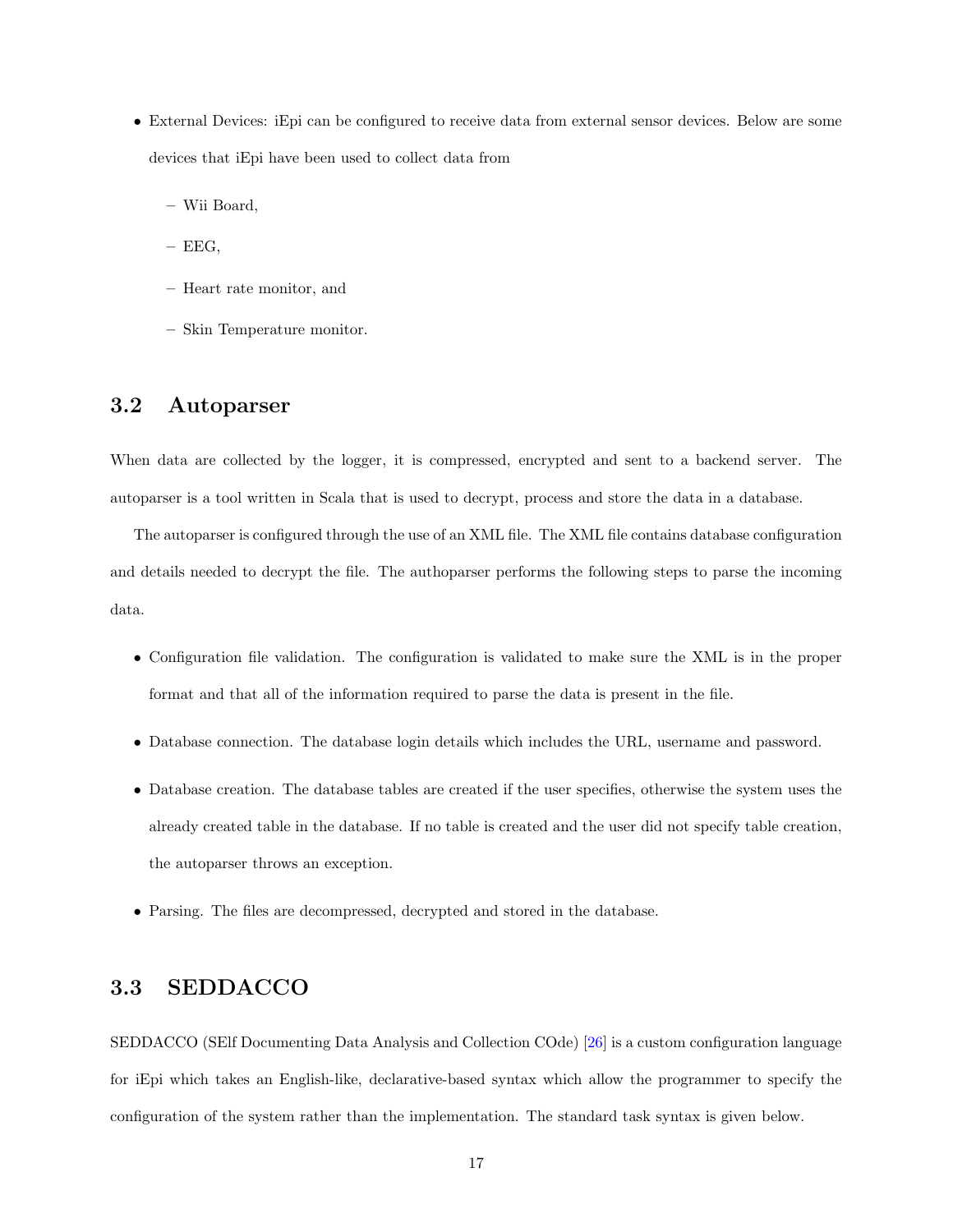• Program Structure:

```
before tasks start:
    [Startup Block]
done;
[Program Body].
```
• Startup Block:

<task clause> [condition clause] [parameter clause] [chained tasks clause] [semicolon].

• Program Body:

<task clause> <schedule clause> [condition clause] [parameter clause] [chained tasks clause] [semicolon].

• Chained Tasks Clause:

<task clause> [parameter clause] [chained tasks clause][semicolon].

The syntax changes slightly depending on the context for practical reasons. For instance, it makes little sense to provide a schedule to a task that will be executed exactly once at the beginning of the program. Figure [3.1](#page-26-1) shows an example of how SEDDACCO is used in an actual study [\[26\]](#page-62-3).

<span id="page-26-1"></span>collect accelerometer data [every 500 seconds] for 30 seconds; collect gps data [every 500 seconds] for 3 minutes with [record cap 5]; collect qyroscope data [every 500 seconds] for 30 seconds; check app usage [every 500 seconds]; collect wifi data [every 500 seconds] for 30 seconds; collect battery data [every 500 seconds] for 30 seconds;

Figure 3.1: Sample of SEDDACCO language

### <span id="page-26-0"></span>3.4 Previous iEpi software architecture

The basic functionality described in this section is primary the work of Knowles [\[25\]](#page-62-12). I presented an overview of the architecture and its limitations [\[27\]](#page-62-4). In particular, the relevant components required to address duty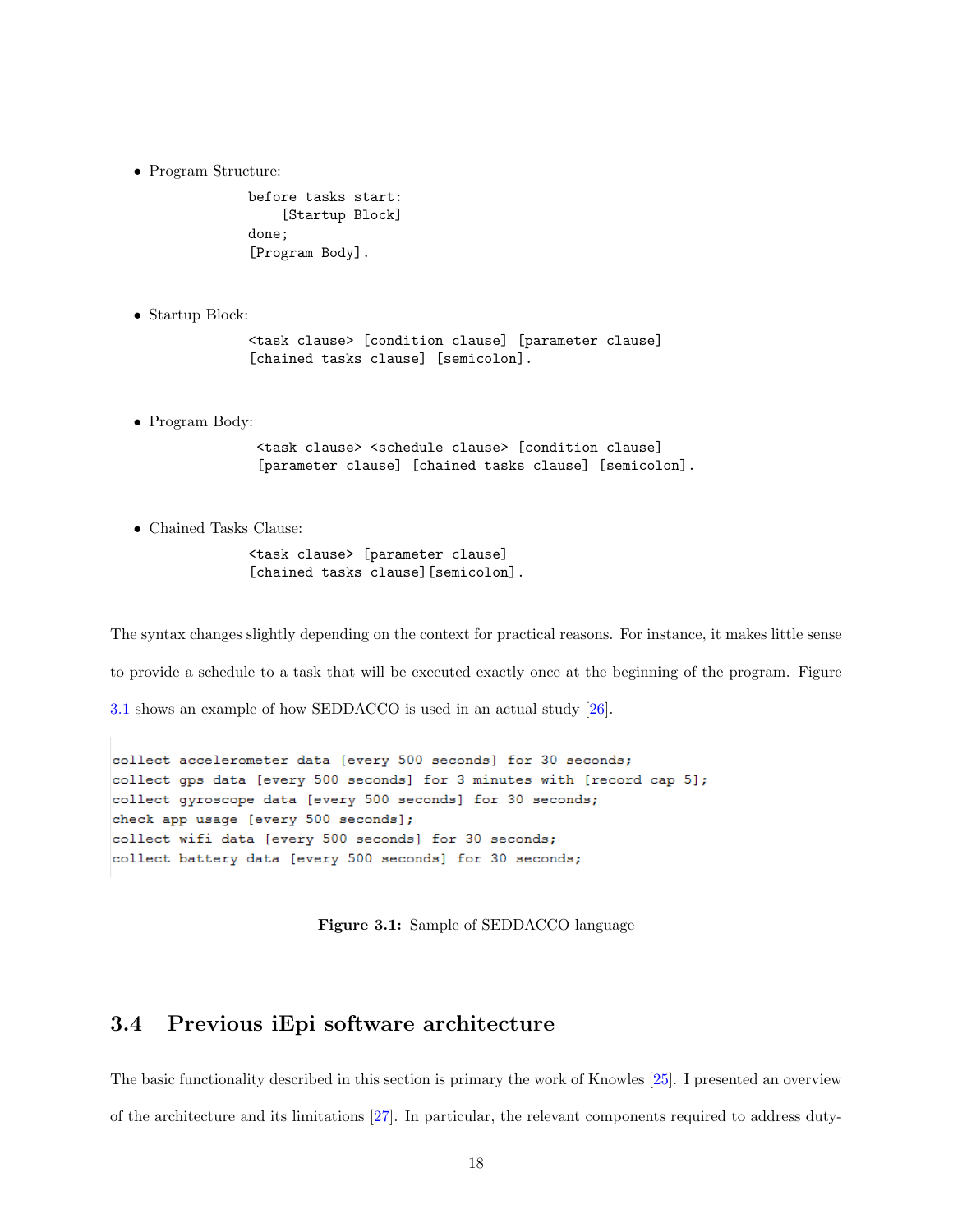cycle inefficiency - the Process, Scheduler, Task and Condition components - are described.

iEpi consists of series of parallel processes. Each process controls the execution of a chain of tasks. Each task contains atomic actions of gathering, manipulating or storing data from sensor streams. To reduce battery consumption, SEDDACCO is used to control when a process starts and for how long the process should run. Before each task is started, a user specified condition must be met. Figure [3.2](#page-27-0) shows an abstracted overview of the iEpi architecture. Below are the basic components of iEpi.

<span id="page-27-0"></span>

iEpi System

Figure 3.2: An abstracted overview of iEpi architecture.

• Task: The work to be performed. This includes data collection and processing. The tasks are preprogrammed by a developer. Example of tasks includes

> collect GPS data. save data. encrypt data with key.

New tasks can be added to the system easily due to the modular design. Task can also be linked together to form a task chain. Tasks can be configured so that the output of one task becomes the input of the other. Below shows an example of a SEDDACCO statement for specifying a task chain:

> Collect accelerometer data. convert data to activity.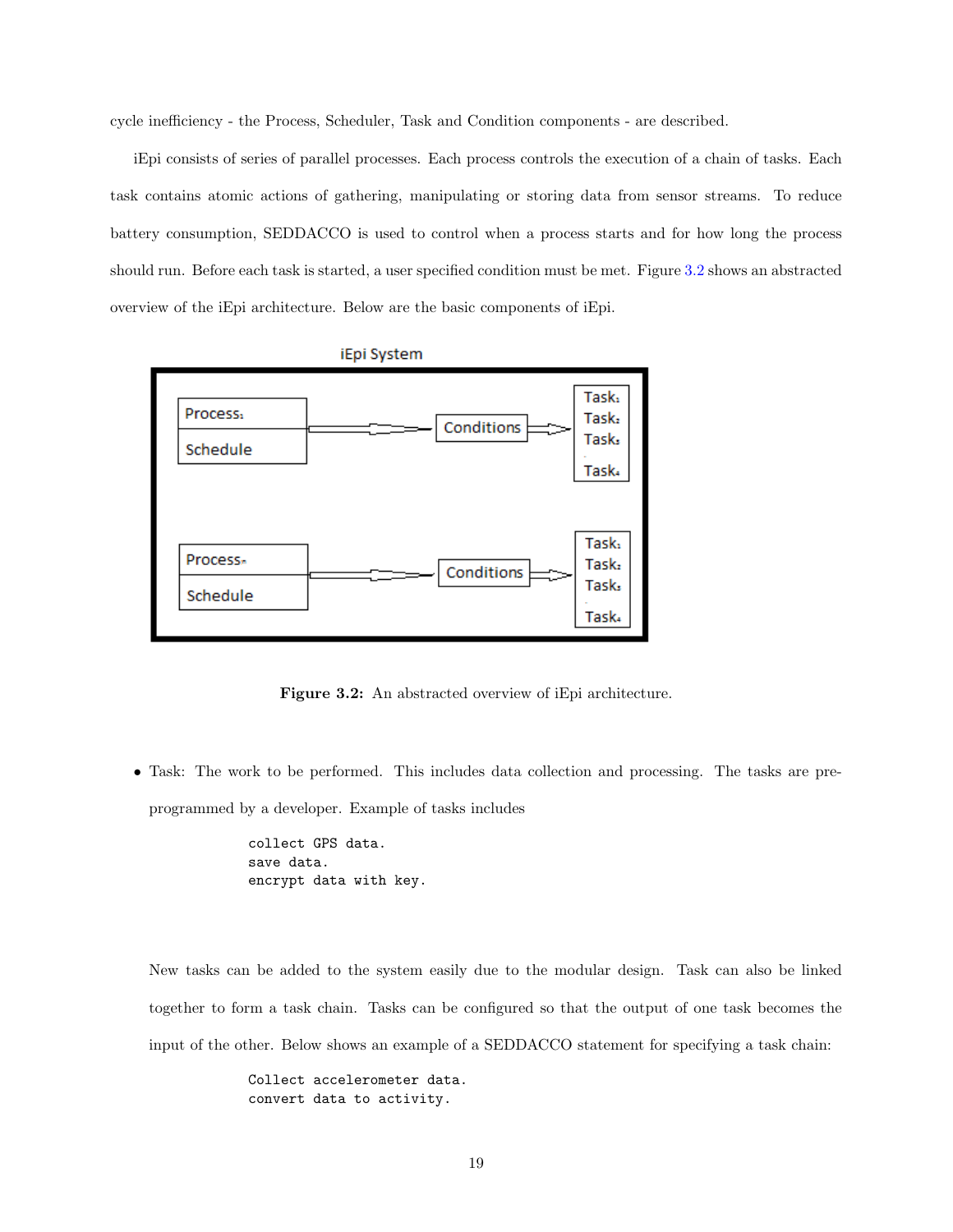The code above tells iEpi to collect accelerometer data and then pass the data to the convert module to determine the activity of the user.

- Conditions: Blocks of boolean logic, based on a temporary cache of sensor data, which launches a task when true. A task can perform operations on the stored data to produce a condition for another task. Like tasks, conditions are pre-programmed by the programmer and contributed in a modular fashion. Conditions return a boolean value that specifies if the condition was fulfilled. Conditions can be also be linked using AND, OR, and NOT constructs to form more complex predicates. Example: collect gps data if [has moved] and [outside].
- Schedules: All processes have a schedule which determines the duty-cycle for each process. Example: collect gps data every [2 minutes for 30 seconds].

#### <span id="page-28-0"></span>3.5 Extended architecture

#### <span id="page-28-1"></span>3.5.1 Background and motivation

When extending the architecture, saving battery life was an important concern. I considered relevant literature and the issues other authors have identified. The most salient issues around battery conservation identified in the literature are outlined below:

• Reduce transition rate [\[45\]](#page-63-3): When a phone changes state from idle to active and vice versa, the CPU does more work. A good strategy is to reduce to transition rate by adaptive scheduling. Instead of switching state at a fixed rate, the architecture should be able to specify a delay between the CPU activations. Research has shown that most sensors consume little energy [\[45\]](#page-63-3). As an example, I used iEpi [\[27\]](#page-62-4) to collect accelerometer data continuously for one minute, and store the data in a local SQLite database. No operations other than collection and storage were performed on the data. Figure [3.3](#page-29-0) and Figure [3.4](#page-29-1) show the results.

Figure [3.3](#page-29-0) shows the CPU usage of the accelerometer sensor when no further processing is performed on the data. We can see that the CPU usage is just above one percent. The spike in the figure is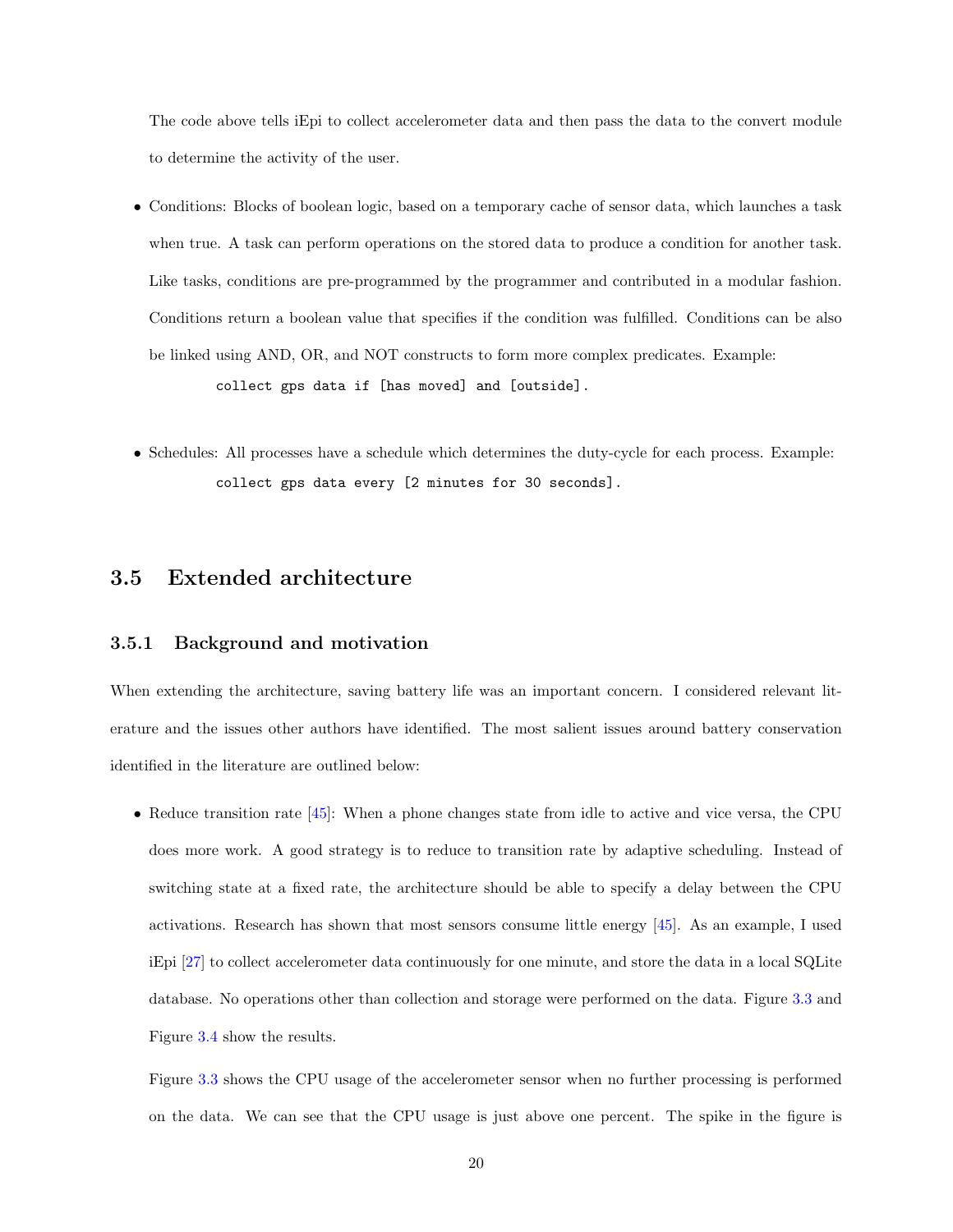<span id="page-29-0"></span>

Figure 3.3: CPU usage of accelerometer sensor.

<span id="page-29-1"></span>

Figure 3.4: CPU usage while saving accelerometer data in a sqlite database.

from the debugger getting a memory snapshot from the mobile device. Looking at Figure [3.4,](#page-29-1) the CPU usage when data is being stored in a local SQLite data base increases to about 10 percent.

- Use of low-power sensors [\[4\]](#page-61-7): Different studies may require different context to trigger a task. To get the user's context, a low-power sensor should be used when possible. Google's API has various functions that use low-power sensor to acquire various contexts like activity recognition, step counting and location.
- Efficient coding [\[31\]](#page-63-10): Proper coding practice and test driven development methodology was followed in implementing the architecture. A code coverage tool, EclEmma, was used to find code blocks that used a sensor but fail to unregister the sensor to stop data collection. As seen in Figure [3.5,](#page-30-1) not stopping data collection from sensors greatly affects the battery life of the device. Another reason for battery consumption is the collection of unnecessary sensor data, for example constantly checking user location when user is asleep [\[4\]](#page-61-7). To reduce collection of unnecessary data, the app should be able to recognize user context as it is impossible to reliably predict when a user will be in a certain context like sleeping. iEpi has been configured to allow data post processing on the device and the use of Google API to allow limited context-recognition which was not used in the previous implementation of iEpi.
- Sampling Rate: As can be seen in Figure [3.5,](#page-30-1) reducing the amount of time the sensors are activated can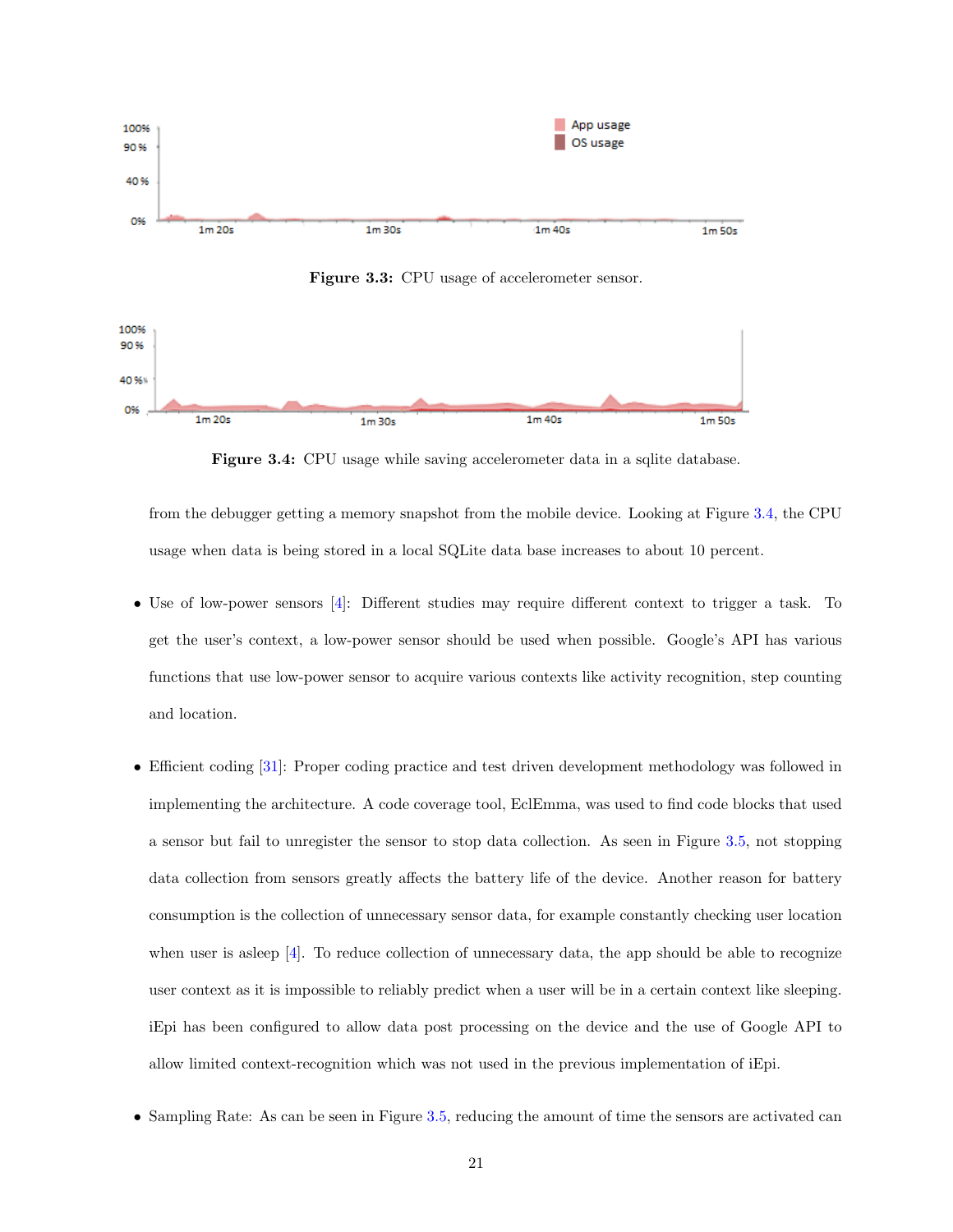<span id="page-30-1"></span>reduce the energy consumption of the device, but a strict duty-cycle scheme still has the disadvantage of sensors being turned on when the sensor is reporting irrelevant information. As such, there is a need for a flexible measuring regime, as not all sensors are needed at all times.



Battery life of phone in hours

Figure 3.5: Hours until battery is exhausted for different duty cycles.

#### <span id="page-30-0"></span>3.5.2 Adaptive scheduler

Because humans have been shown to follow highly predictable routines [\[51\]](#page-64-11), we can expect that significant data collection periods would be redundant, and easily representable by previous data. In our extended version, I allow schedules to be altered based on conditions. An experiment in indoor navigation in an institution [\[43\]](#page-63-15) would require high fidelity data collection from WiFi and location sensors while at the institution, but limited data rates when away, while a study focused on commuting patterns would require detailed location data upon leaving the institution [\[52\]](#page-64-12). Clearly, there is a need to configure data collection on a case-bycase, sensor-by-sensor, experiment-by-experiment level. Fortunately, iEpi was designed to be configurable at run-time. By leveraging SEDDACCO, we can extend iEpi's architecture to allow for the specification of conditionally scheduled measurement tasks, and the heuristics underlying them.

In adaptive scheduling, the architecture must allow parallel sensor streams to be articulated based on sensed context, and provide an ability for researchers to specify how the duty cycling should be modified and under what circumstances. This approach allows researchers to operationalize the definition of redundant data through heuristics. If the purpose of the adaptive scheduler is to provide battery savings by eliminating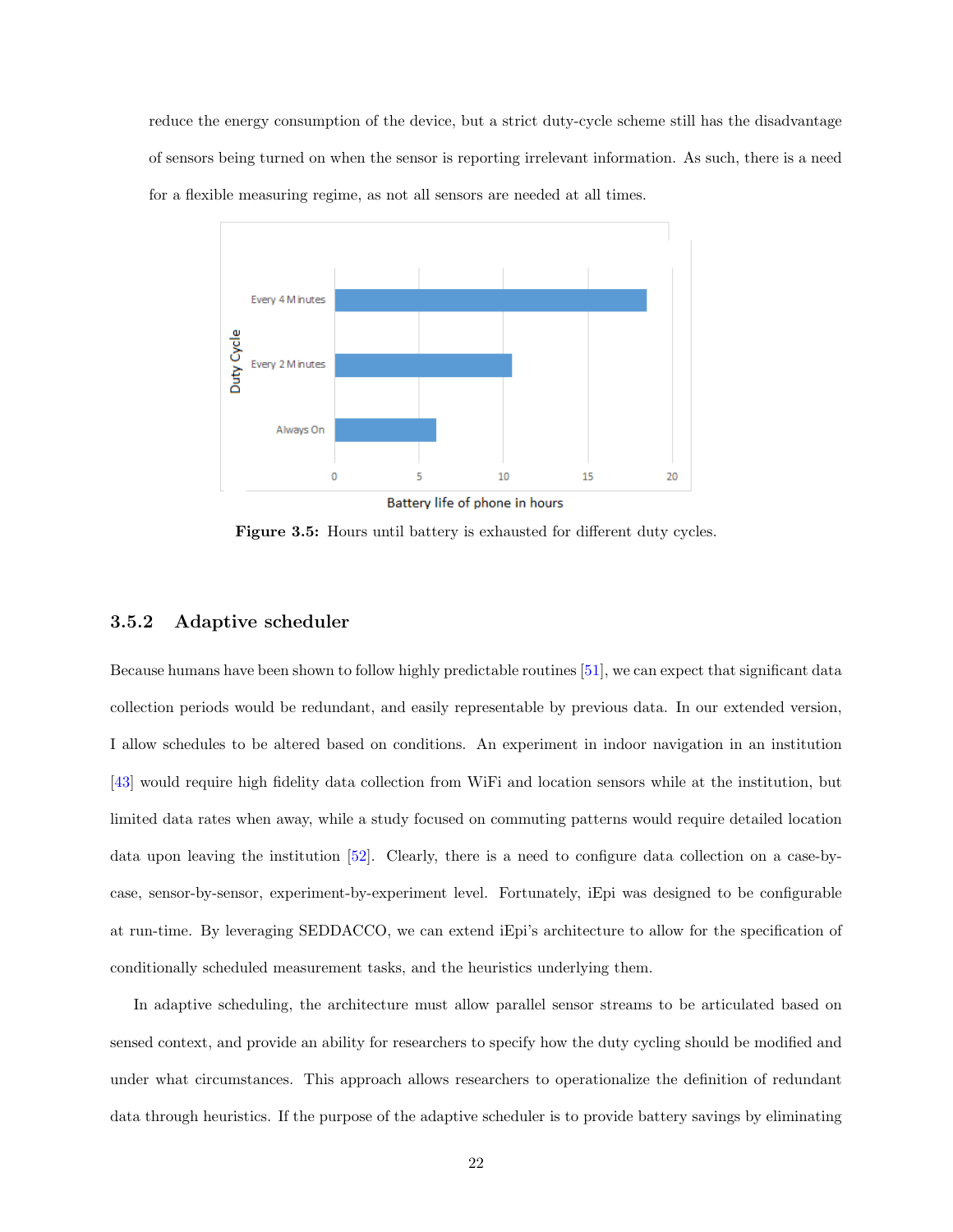redundant data, then we must allow individual researchers to specify what data is considered redundant, as this will vary on a case by case basis.

I extended the architecture to allow for dynamically reconfigurable independent measurement schedules on each data stream. The job of the adaptive scheduler is to decide the schedule of each process based on certain selected constraints. Figure [3.7](#page-33-0) shows the adaptive block.

When specifying a task in SEDDACCO, a schedule must be specified for the task. By default, heuristics are specified in the SEDDACCO language as conditional constructs on sensed data. However, while not shown in Figure [3.7,](#page-33-0) a more complex scheduler can be added – for example a prediction based scheduler using a Hidden Markov Model – by leveraging the plug and play capabilities of the system through the adaptive block.

#### Back-off system

Another way that I have tackled the battery issue in iEpi is to introduce a back-off system in iEpi. Back-off systems take advantage of the predictable nature of humans. Humans tend to follow a similar routine: visit similar places on a daily basis like work or being mostly still for most part of the day and moving for shorter periods. The back-off characteristics can be configured using SEDDACCO. The back-off system works by checking if a user-defined condition is met; if the condition is not met, it increases the duty-cycle by a certain amount based on the SEDDACCO configuration. Below is an example of a SEDDACCO program.

collect gps data every [2 minutes for 30 seconds] if

[in university] else back-off[multiple:2, max:30 mins];

The above code tells iEpi to collect GPS data every 2 minutes for 30 seconds if the smartphone detects the user is at the university and otherwise increases the duty-cycle by a multiple of 2, up to a maximum of 30 minutes. If the condition are met, again the duty-cycle returns to 2 minutes.

From the example above, one can see an obvious flaw with the back-off system. It maybe possible for a participant to go to the university and leave again before the next data collection period. However, the back-off system would be applicable in studies interested in a participant's general spatial pattern.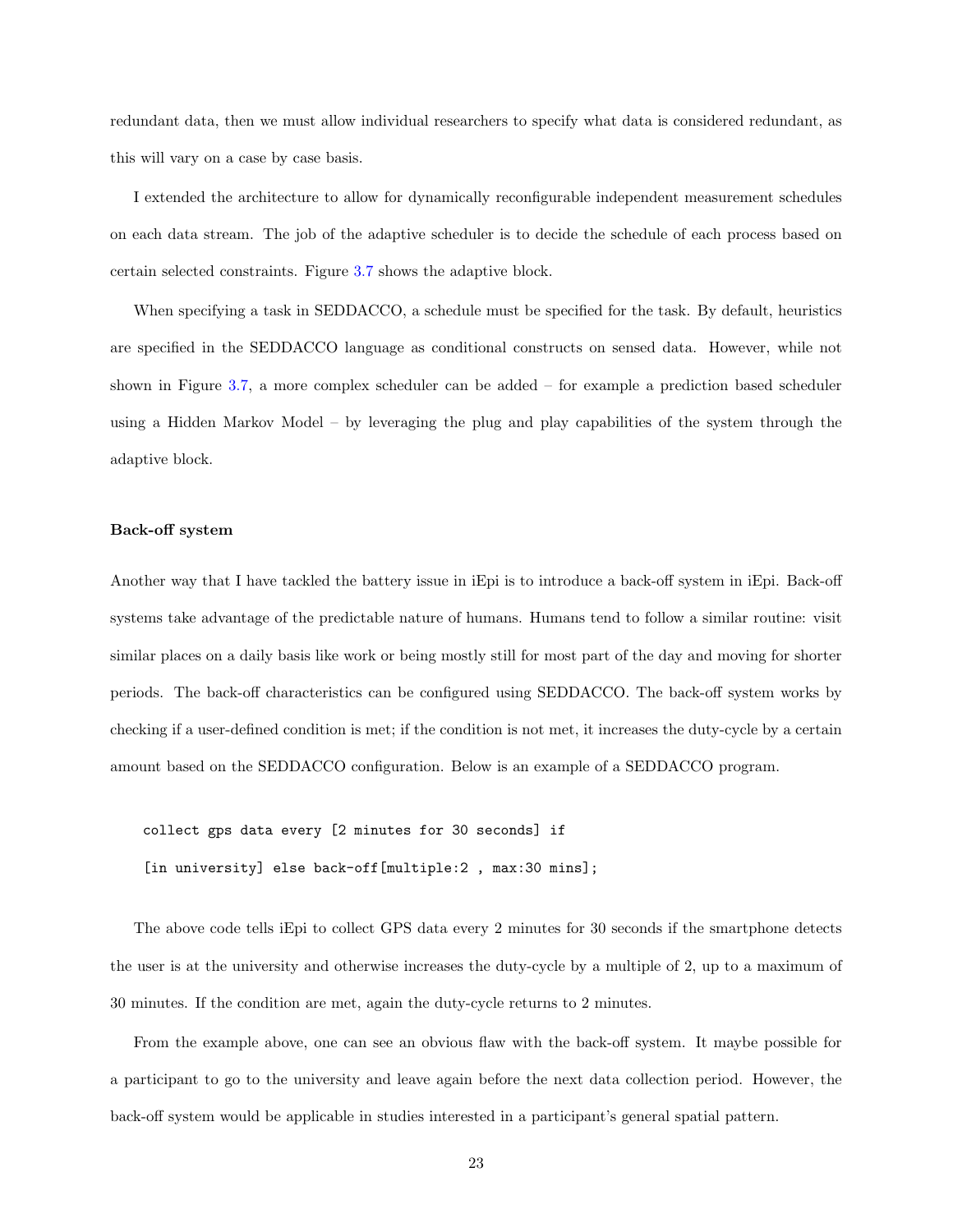#### <span id="page-32-0"></span>3.5.3 Plug and play architecture

When extending the architecture to enable adaptive scheduling, one major requirement is extensibility - how easy it is to add heuristics to the app. In many cases, patching the entire system on a case by case basis is not practical and, as such, I have implemented a plug and play architecture. From an implementation perspective, each scheduler corresponds to a module. In the plug and play design approach, a module is considered an abstract unit of computation that may have interfaces that define points of interactions to other components in the system like access to sensor data. iEpi defines the boundary of each module and to what part of the system they have access. Modules can also communicate with themselves through a broadcast-receiver architecture. For plug and play capabilities, iEpi exposes a Java abstract class for the adaptive scheduler to which developers can extend. Java reflection capabilities are employed to validate and setup the added scheduler. Ongoing call are made through the methods defined in the abstract class. Before the beginning of each task, iEpi runs each scheduler to determine when each task should start. The scheduler has access to cached sensor data if needed and can also acquire data from other sources like the Internet if the scheduler needs to acquire the current weather conditions.

<span id="page-32-1"></span>

| abstract class iEpiScheduler{<br>getSchedule()<br>setBackOff()<br>isConditionFulfilled()<br>getCurrentState() |
|---------------------------------------------------------------------------------------------------------------|
|                                                                                                               |
|                                                                                                               |
|                                                                                                               |
|                                                                                                               |
|                                                                                                               |
| getSchedulerName()                                                                                            |
|                                                                                                               |
|                                                                                                               |
|                                                                                                               |
|                                                                                                               |
|                                                                                                               |



Figure 3.6: Implementing an abstract class for the plug and play architecture.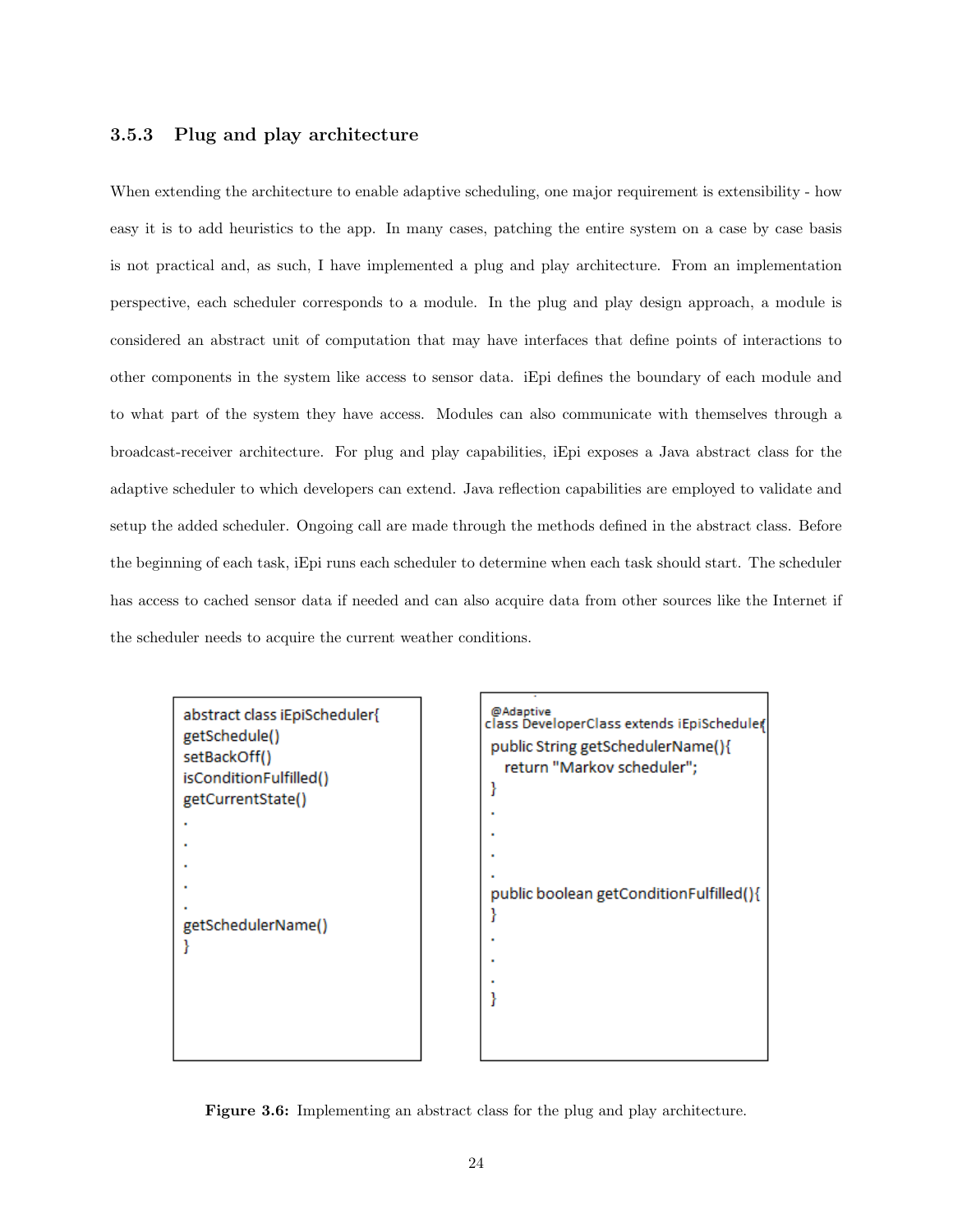A developer imports the iEpi library JAR file into their project and imports the AdaptiveScheduler abstract class. The main class is annotated using the Java Annotation class. This means developers can have multiple class files. Though only the classes annotated with the *@abstract* keyword will be run by the system. After implementing the required methods, the project should be compiled into a JAR library file and then upload to the server. Once uploaded to the server, a notification is pushed to the device, which then downloads the file. Once downloaded, iEpi creates a dictionary of scheduler names (using the method getSchedulerName already implemented by the developer) and the class, with the scheduler name as the key, and a reference to the class as the value. Scheduler names are unique. On SEDDACCO one can write the following: (collect temperature data using [schedule name]). iEpi uses the schedule name to load the required class and calls the getSchedule function which tells the system the schedule of a particular task.

<span id="page-33-0"></span>

Figure 3.7: An abstracted overview of the extended iEpi architecture.

The new architecture also uses SEDDACCO to specify the system's behaviour to enable rapid establishment and modification of device behavior based on existing functionality. In the extended architecture, one can specify high level constructs of different monitoring techniques. For example:

• ... only if .. else [new duty-cycle]: Select one of two duty-cycles if a condition is true, for example

collect gps [every 5 minutes] for 30 seconds only if [outside] else [every 3 minutes] for 30 seconds;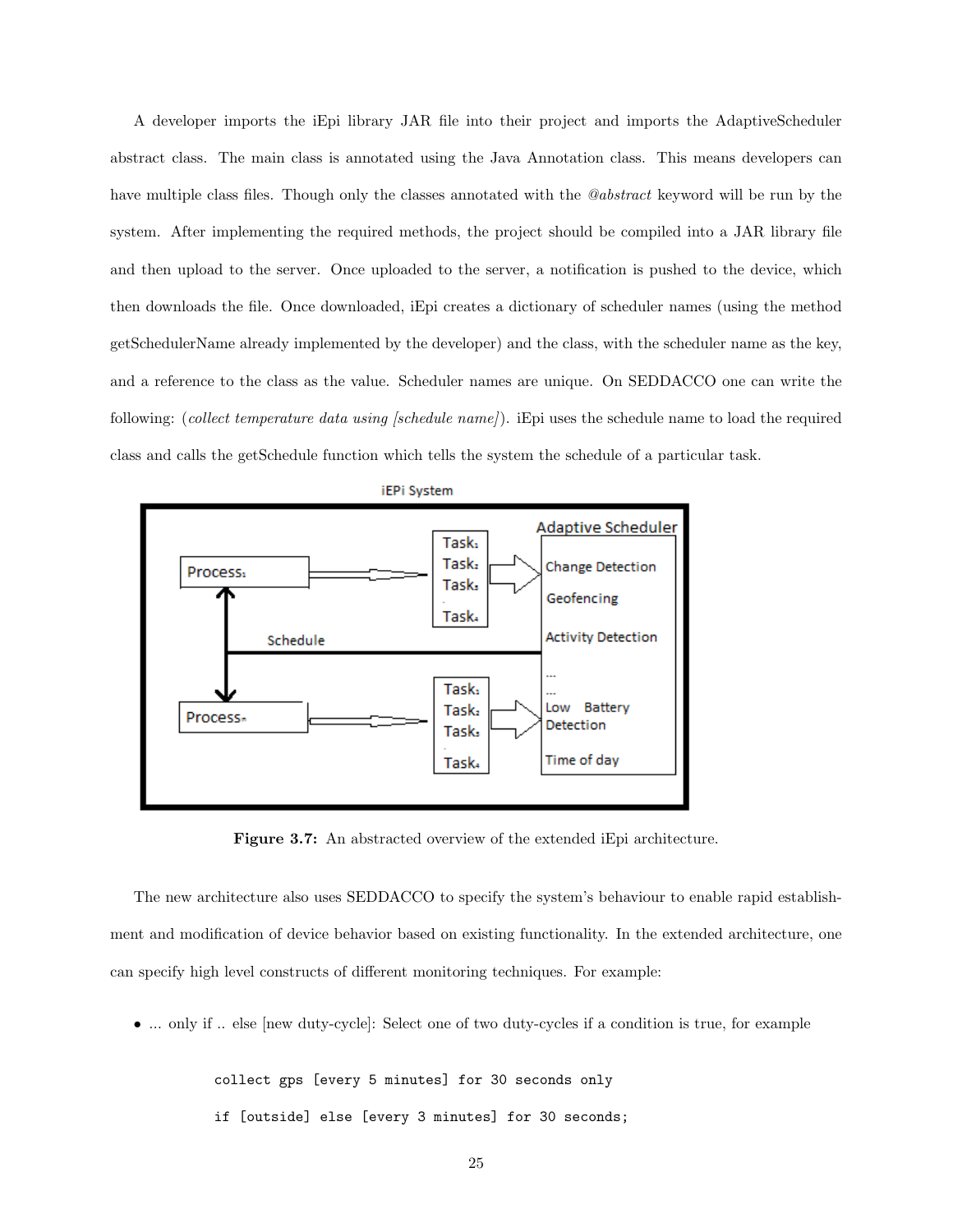using adaptive scheduler: A more complex adaptive scheduler that can model user activity and schedule, for example

collect gps using hmm scheduler;

One added feature to SEDDACCO is the ability to add parameters to the scheduler, for example: collect Wifi data using Wifi\\_only\\_scheduler[Wifi\\_router:"UofS"];

This added feature of adding parameters to the scheduler, creates a more flexible system, as a developer can create a more robust scheduler, for example, a scheduler can be created to only record GPS when around a certain coordinate. The developer will only need to create one scheduler and specify the coordinate using SEDDACCO.

### <span id="page-34-0"></span>3.6 Use cases

An advantage of this architecture is the capability of measuring only moments of interest, thereby saving battery and at the same time providing quality data. Five use cases are discussed in this section, namely temporal based measurement, spatial based measurement, activity based measurement, event triggered measurement and model triggered measurement.

- Temporal-based measurement: With this architecture one can specify different duty-cycle for different times. This will be of use for people only interested in measuring behaviour at a particular time for example a researcher may be interested in knowing the location of study participants only on work days.
- Spatial-based measurement: One can also specify duty-cycle for different locations, which can be advantageous to researchers interested in measuring participants' behaviour at a particular place, such as measuring students activity pattern when at the university.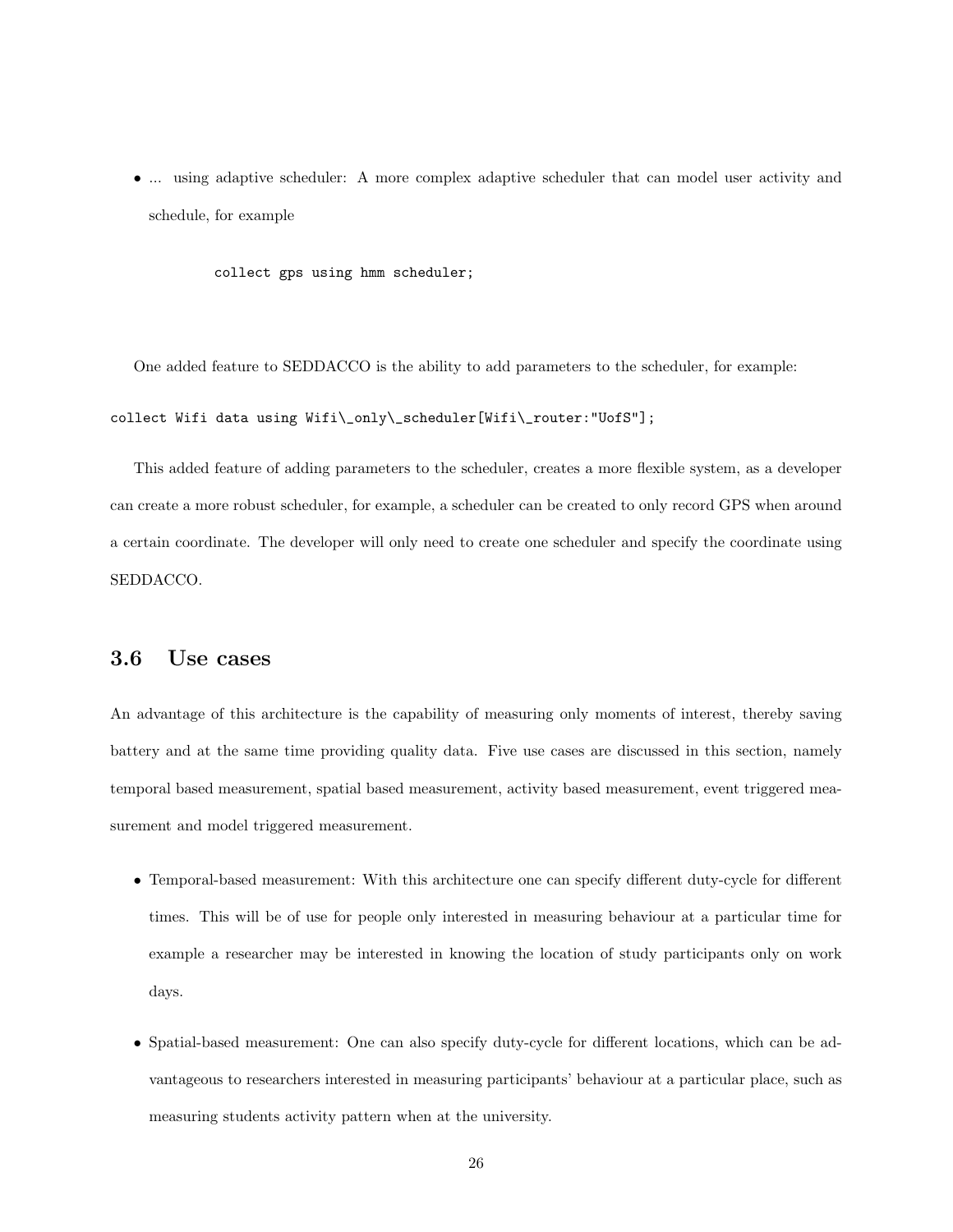• Activity-based measurement: In studies involving physical activity, researchers might be interested in measuring a participant's behaviour only at the times where the participant is active, such as knowing the surrounding temperature whenever a participant is riding a bike. With the extended architecture, this can be accomplished easily with the use of SEDDACCO like so

collect temperature data only if [onBike];

- Event/Context triggered measurement: In some studies, data might need to be collected only when a certain event occur. An example would be recording data when it is raining, or when a user is playing Pokemon GO.
- Model triggered measurement: The iEpi architecture exposes interfaces which can be used to implement a learning algorithm. This learning algorithm can be used to model a user's behaviour and then trigger measurements based on the model, for example, a researcher can implement a Markov Model of participants spatial pattern and then create a measurement schedule based on the model.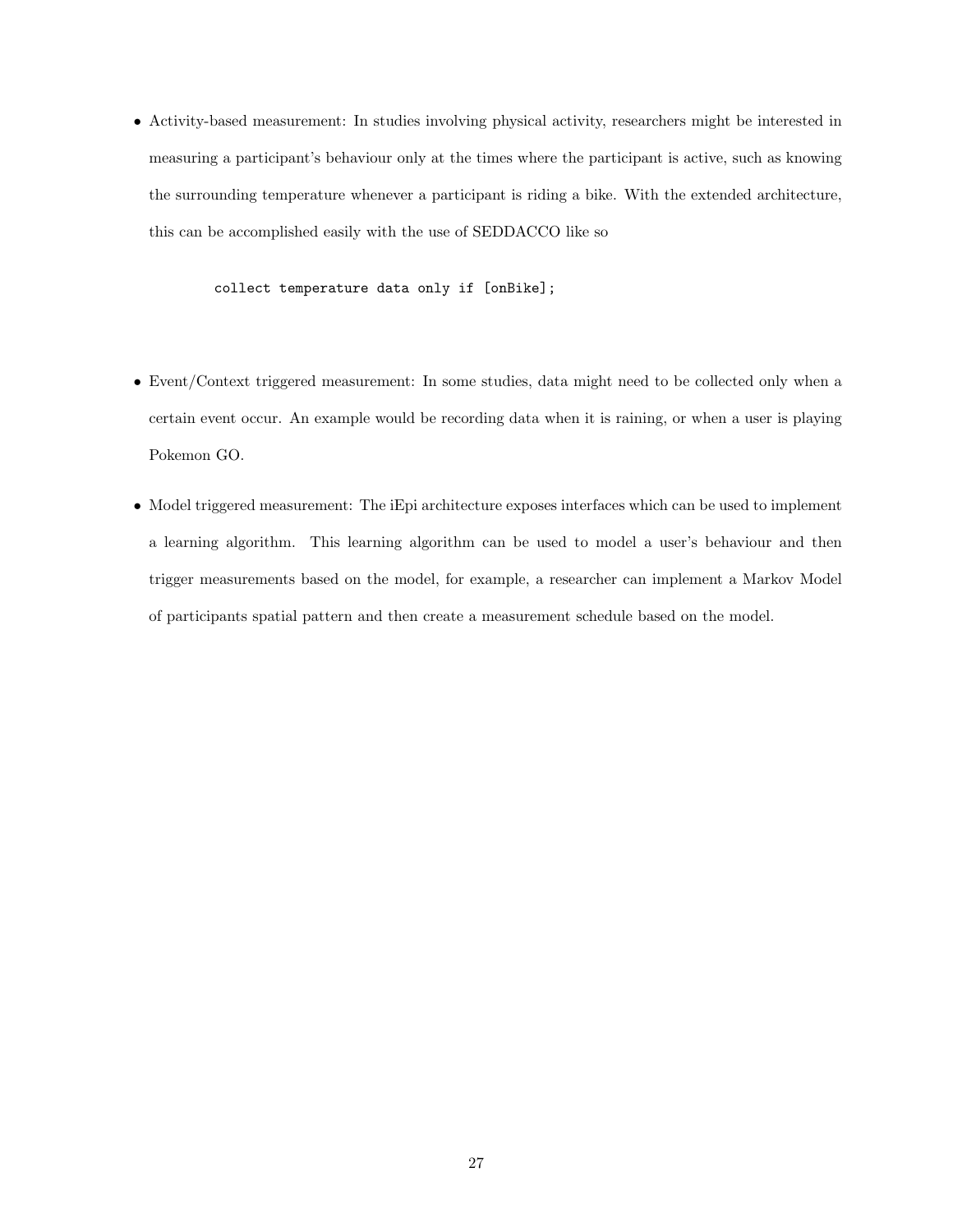# CHAPTER 4 Experimental Setup

<span id="page-36-0"></span>I assessed the efficacy of the system by conducting a pilot study to evaluate the architectural functionality and usability. I also demonstrated that the system can be used in actual real world studies by deploying the system in two Social Science studies. These studies are only described, as the analysis of the data is being conducted by other students and researchers. These studies are presented only as evidence of the practical utility of the work.

#### <span id="page-36-1"></span>4.1 Pilot study

Our experimental setup was meant to provide stylized examples of potential experimental configurations: a primarily indoor space utilization experiment [\[43\]](#page-63-15), a primarily outdoor study of commuting habits [\[52\]](#page-64-12), and a study of the spread of contagious disease [\[18\]](#page-62-0). The indoor space utilization study is primarily interested in capturing WiFi data for estimating location, as well as any opportunistic GPS readings. Critically, these estimates only need to be high fidelity while participants are at the target location. In the commuting study, the system must capture high fidelity data while the participant is moving, but does not need to record periods of stationary behavior. Finally, in the contagious disease study, changing contact patterns must be captured, as well as the location context for those contacts.

Each of these stylized experimental configurations are based on previous experiments performed using the iEpi system without adaptive sampling, and are readily represented by straightforward heuristics. The space utilization study should reduce measurement frequency when away from the location of interest; this is readily operationalized by examining the SSIDs of visible WiFi routers. The commuting study should decrease measurement frequency when stationary; this is operationalized by examining the logical Android activity stream for the flag 'STILL'. Contact patterns are typically measured with short-distance radio signals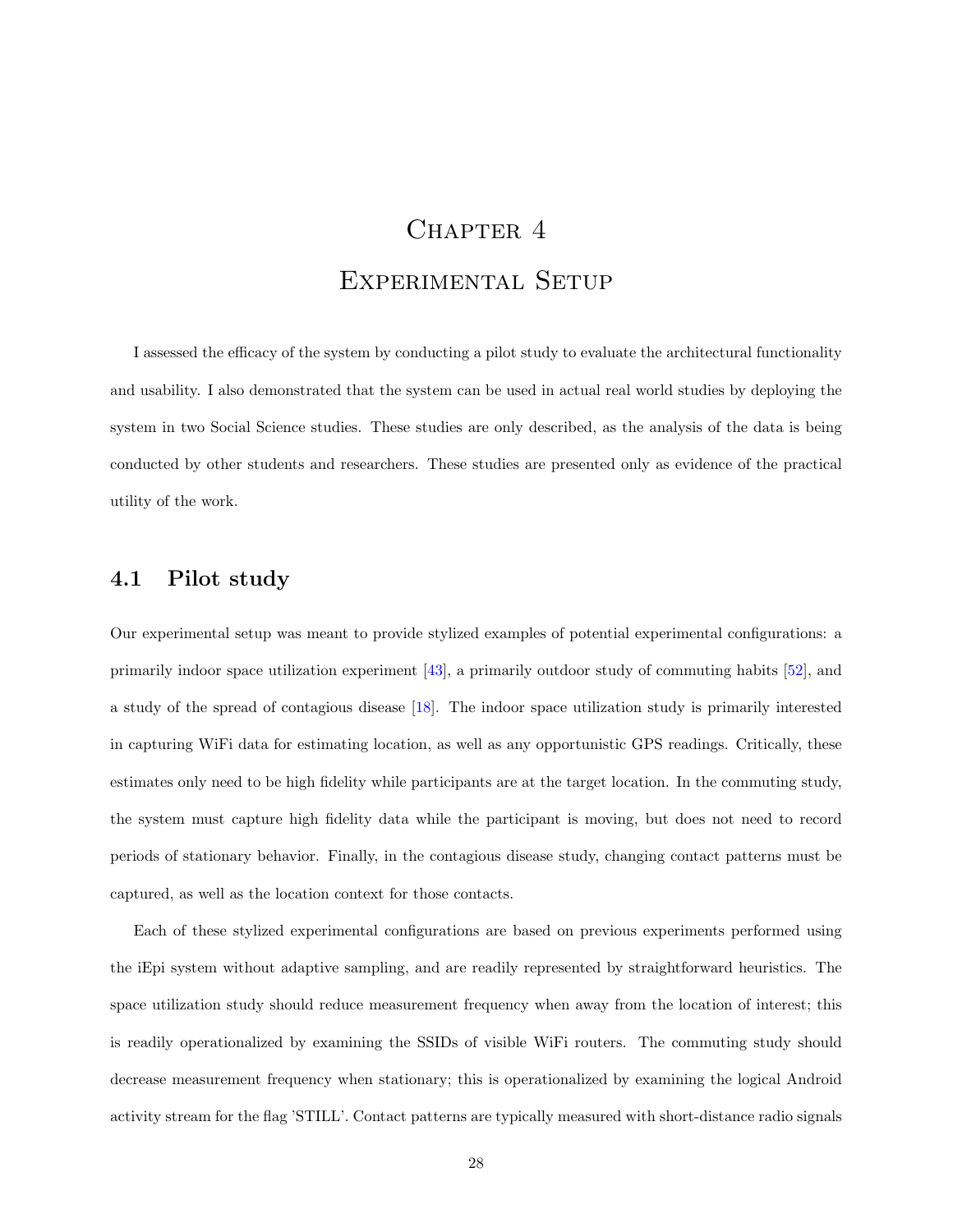like Bluetooth. Changing contact patterns can easily be detected by comparing the list of visible Bluetooth contacts from the previous measurement to the current.

To meet the needs of all three stylized experiments, we measured accelerometer, activity as deduced by the Google activity API, Bluetooth, Battery, GPS and WiFi. To detect movement, we employed the Google activity API, which employs accelerometer, gyroscope and other low power sensors to determine the likely activity state of the participants. Participants were considered to be moving if the Google API returned anything but TILTING and STILL.

I implemented 3 different monitoring schemes for each sensor. The strict duty-cycle was the control condition, as it replicates the existing iEpi scheduling system. The second approach implements a standard back-off strategy: an exponential back-off was triggered whenever a SEDDACCO statement evaluated to true. The final scheduling algorithm implements the same logic as the second, but does not employ back-off, skipping only single measurement period. The three monitoring schemes are detailed below

#### • Strict duty-cycle.

- GPS: Every 8 minutes for 90 s.
- Accelerometer, Bluetooth and Wifi: Every 2 minutes for 30 s.
- Simple Adaptive with Back-off. Back-off in multiples of 2 until a specified maximum of 16 minutes.
	- GPS: Every 8 minutes if movement and battery  $> 10\%$ .
	- Wifi: Every 120 s if a designated router is visible within the past 16 minutes and movement.
	- Bluetooth: Every 120 s if there is a change in devices over the last 16 minutes.
	- Accelerometer: Every 120 s for 60 s if movement.

#### • Simple Adaptive without Back-off.

- GPS: Every 8 minutes if movement and battery  $> 10\%$ .
- Wifi: Every 2 minutes if a designated router is visible within the past 16 minutes and movement.
- Bluetooth: Every 120 s if there is a change in devices in the last 30 minutes.
- Accelerometer: Every 120 s for 60 s if movement.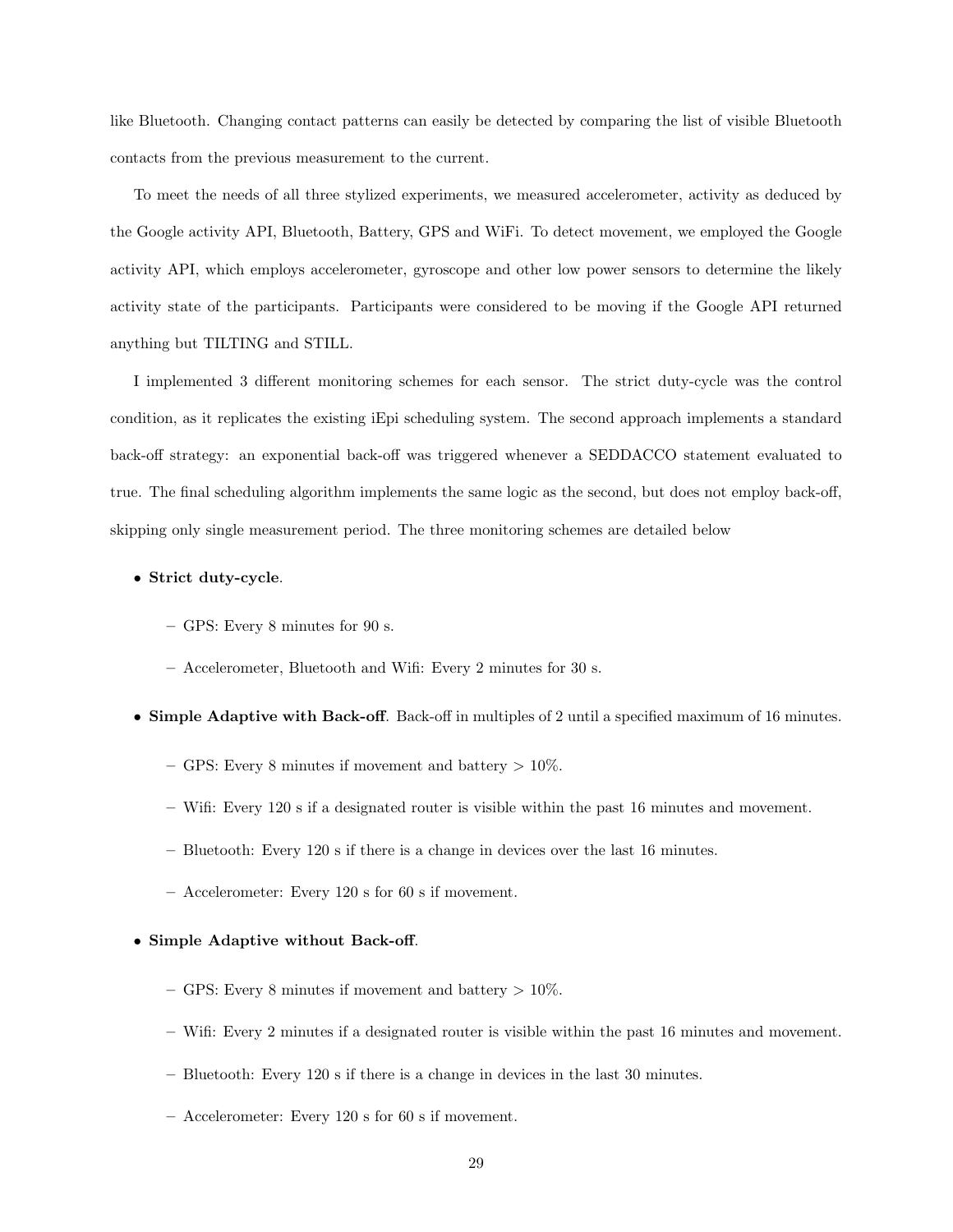I installed our version of iEpi on Samsung Galaxy S4 phones and recruited 30 participants to carry the phone for a period of three weeks, of whom 10 were graduate students, 19 were undergraduates and one was a non-student. Data was collected under the consent of the monitored in accordance with our approval from the university behavioural research ethics review board. The participants were randomly divided into three groups, each of which used a monitoring scheme for one week, with the order condition presentation randomized using a Latin square design. The data collected by the system are encrypted, compressed, and uploaded to a server. There, it is processed by the autoparser, which decrypts the data and inserts it into an appropriate database. Other tools like Tableau, Python, R are used to process, interpret, or otherwise utilize the data.

The goal of this experiment is to

- evaluate the flexibility and utility of the architecture,
- evaluate the degree of battery savings,
- evaluate the quantity and quality of data retrieved.

The flexibility will be evaluated by deploying the system with the different measuring scheme and then reconfiguring the measuring scheme after each week to make sure the system is capable of doing this. In evaluating battery saving, the battery consumption rate for each participant in the different measuring scheme will be calculated. A Friedman's non-parametric test will be used on the data to check if there is a significant difference among the three measuring scheme and which of the scheme saves the most battery. Data quality is difficult to estimate, as it is context dependent. However, the amount of information present in a string can be estimated by examining its information entropy rate. While entropy rate can be difficult to compute for arbitrary strings of data from first principles, it can be readily estimated by performing Lempel-Ziv compression using the LZ78 algorithm  $[65]$ . Entropy rate calculations were done using a Python and C++ tool developed internally [\[46\]](#page-63-13). Using entropy rate for the streams shows how much information, as defined by the researcher, is present in the stream. For example, if the system is set to record accelerometer data only when a user is moving, there should be fewer data showing the user as been still because the system will only record data when it detects movement.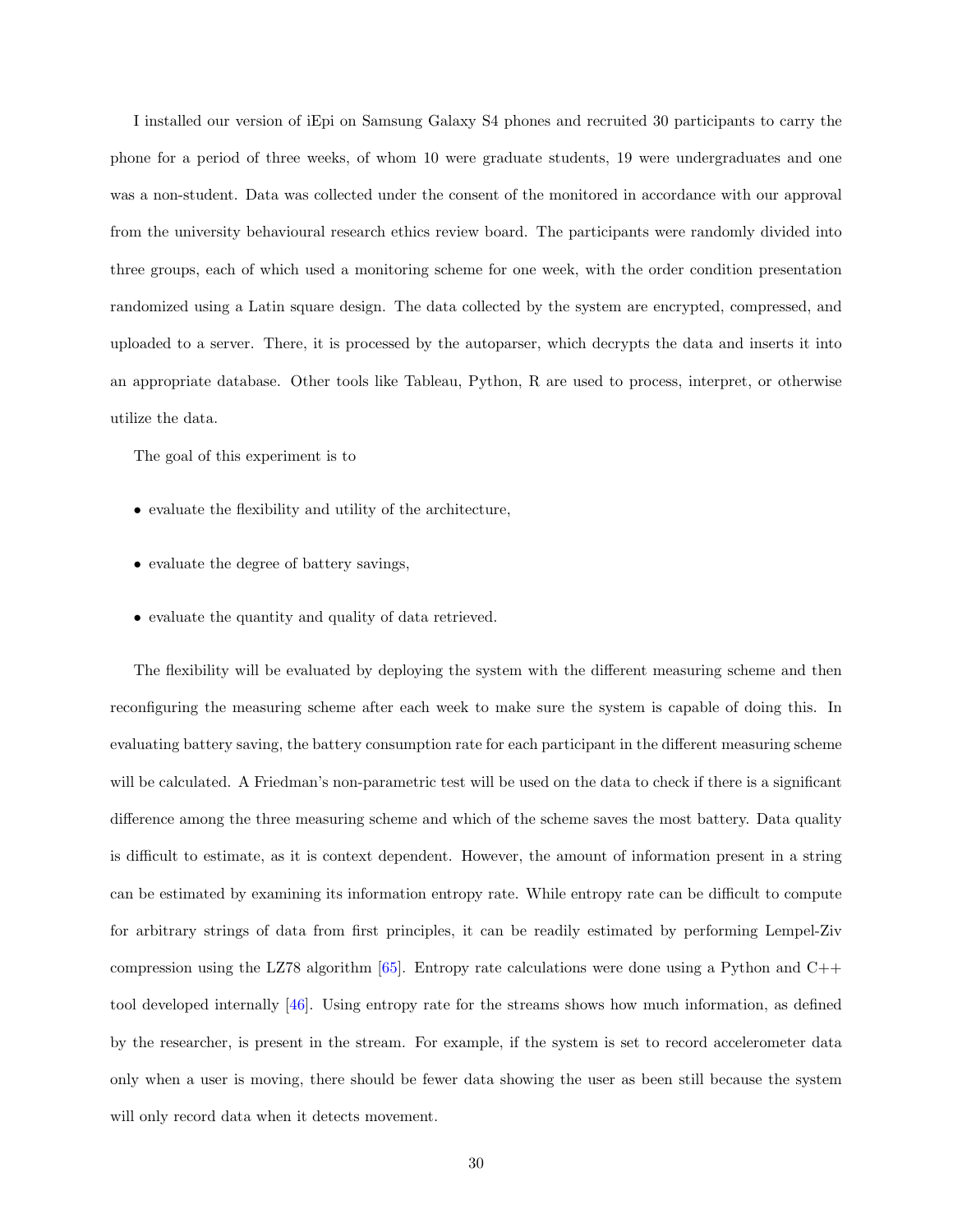#### <span id="page-39-0"></span>4.2 Social science studies

Existing literature have shown similar data collection tool with adaptive sampling [\[3,](#page-61-5) [8,](#page-61-6) [41\]](#page-63-12). However, the current tools have only been used in the context of a single experiment or have not reported moving beyond the prototype stage. In contrast, the architecture presented in this thesis has been deployed in several social science experiments. In this section, I will show the overview of each study and the configuration used in each study. The research questions in this section were proposed by other researchers and thus the final outcome of the studies are not reported in this thesis as the study is yet to be published. However, I am describing the social science studies to demonstrate the breadth of inquiry possible that can be addressed by the system.

#### <span id="page-39-1"></span>4.2.1 SHED6

SHED6 was collected as part of CMPT826 by three groups of graduate students who attempted to answer difference research questions from the same data collection event from the same population. My modified variant of iEpi was used to collect human behavioural data set named the Saskatchewan Human Ethology Dataset 6 (SHED6). iEpi was installed on either the participant's own phone or a study phone. The study lasted for 1 month. Seventy-four participants including undergraduate, graduate students and sessional lecturers were recruited from the University of Saskatchewan. Care was taken to make sure the participants were not colleagues and that no participant had a relationship with any other. They were asked to take an online survey and also provide their schedule together with their time and rough locations for comparison purposes. They were also made aware of privacy concerns and the purpose of data collection. The study was approved by the University Behavioural Ethics Review Board. Participants were asked to carry the phones with them at all times during the day and to charge them at night. Several research interest were simultaneously studied using the tool. The tool allowed simultaneous several experiments to be run simultaneously on the same device. Table [4.1](#page-40-0) shows the study summary.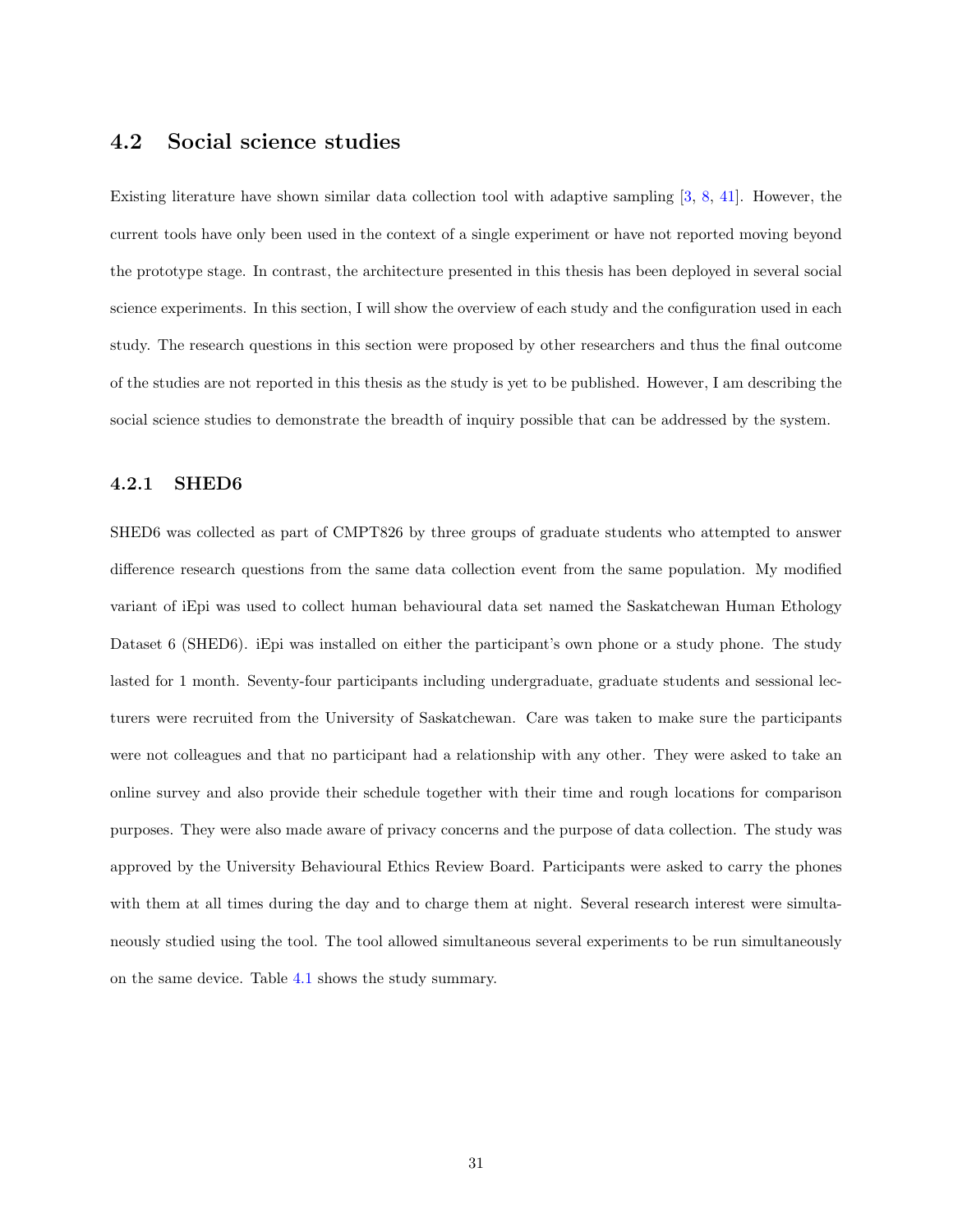<span id="page-40-0"></span>

| Demographics                             | 74 participants                                                                                                                                                                                                                                                                                                                                                                                                                                                                                                                                                                                                                                                                                                                                                                        |
|------------------------------------------|----------------------------------------------------------------------------------------------------------------------------------------------------------------------------------------------------------------------------------------------------------------------------------------------------------------------------------------------------------------------------------------------------------------------------------------------------------------------------------------------------------------------------------------------------------------------------------------------------------------------------------------------------------------------------------------------------------------------------------------------------------------------------------------|
| Duration                                 | 30 days                                                                                                                                                                                                                                                                                                                                                                                                                                                                                                                                                                                                                                                                                                                                                                                |
| Purpose                                  | • Dietary habit of University students and detecting eating<br>gestures using smart-phone sensor data.<br>• Activity times in different Neighbourhood Active Living Po-<br>tential areas.<br>• Improving indoor localization using atmospheric pressure.                                                                                                                                                                                                                                                                                                                                                                                                                                                                                                                               |
| Contextually<br>data<br>collection rules | • Location constraint: if movement is detected or location<br>accuracy is below 20 metres, collect data every 4 minutes<br>for 1 minutes otherwise backof with multiple of 2.<br>$\bullet$ Accelerometer constraint: if movement is detected and at<br>the University of Saskatchewan, collect data continuously<br>otherwise backof in multiple of 2.<br>• Pressure constraint: if location accuracy is more than 20<br>metres, collect data every 4 minutes for 30 seconds.<br>• Temperature constraint: if location accuracy is more than<br>20 metres, collect data every 4 minutes for 30 seconds.<br>• Battery: always collect 2 battery records every 4 minutes.<br>• Survey constraint: if time is between 6pm and 8pm or 7am<br>and 9am and the survey is yet to be answered. |
| Outcomes                                 | Confidential until publication.                                                                                                                                                                                                                                                                                                                                                                                                                                                                                                                                                                                                                                                                                                                                                        |
| Realized architecture<br>benefits        | • Battery consumption. The architecture's scheduler allowed<br>participants to use their personal phone, unlike previous<br>studies which were restricted to secondary phones because<br>of battery consumption.<br>• The architecture's scheduling flexibility allowed multiple<br>studies with different configurations to be run simultane-<br>ously.<br>• The plug and play feature allowed multiple changes to be<br>made while the study was in progress.                                                                                                                                                                                                                                                                                                                        |

Table 4.1: Saskatchewan Human Ethology Dataset 6 (SHED6) summary.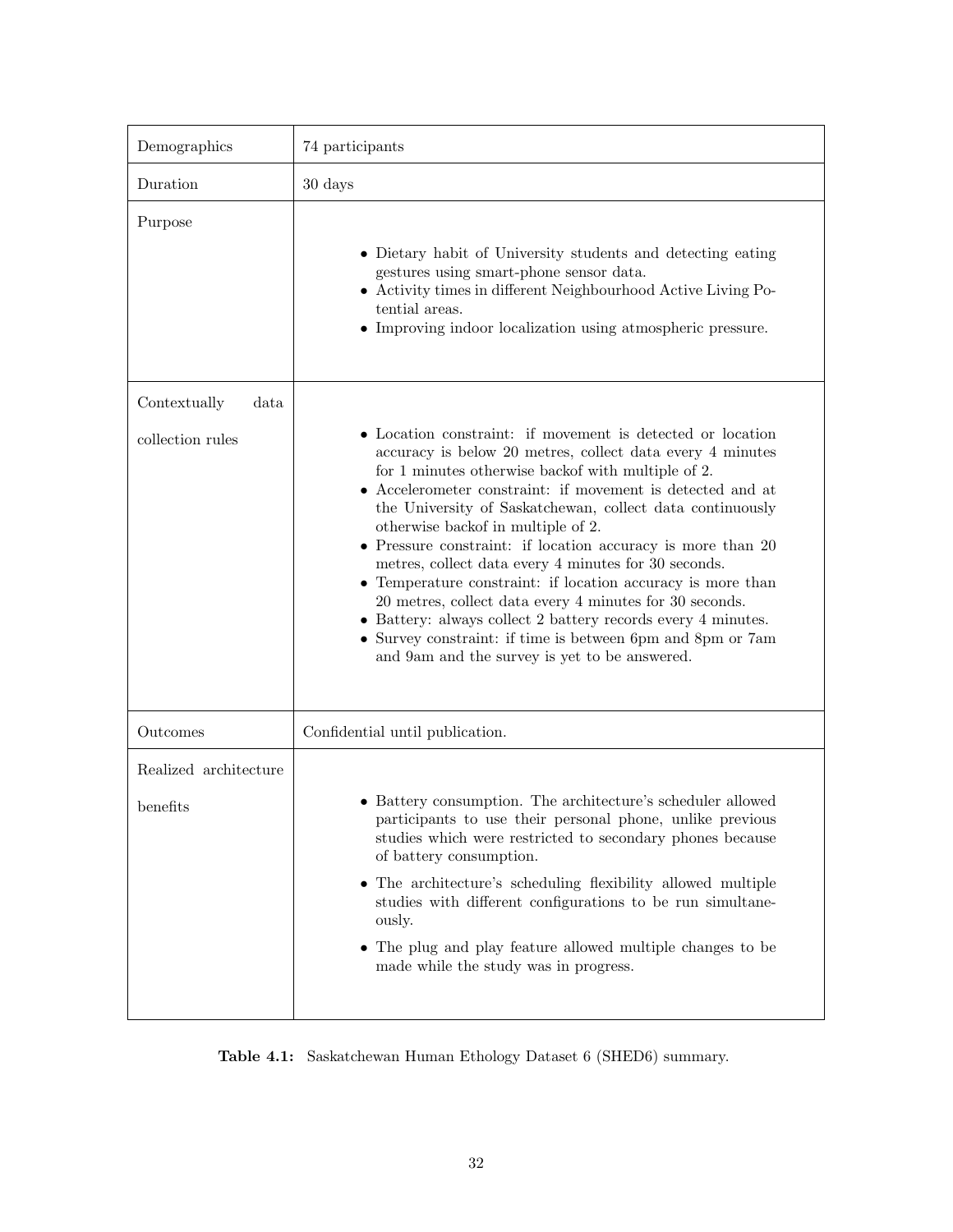The research questions that was studied using the SHED6 data are

- Dietary Habits of University of Saskatchewan Students,
- Activity Times in Different Neighbourhood Active Living Potential (NALP) Areas,
- Improving Indoor Localization Using Atmospheric Pressure.

#### Dietary habits of University of Saskatchewan Students

Healthy eating is an important factor in maintaining a healthy lifestyle. Bad eating habits have been linked with obesity. Other literature suggests that poor nutrition is also associated with adverse mental health [\[53\]](#page-64-14). Healthy eating could help control the prevalence of food related abnormalities such as obesity and mental health issues. Data could be leveraged to provide healthy nutritional intervention programs to educate the population and especially the young adults about cultivating dietary habits with regard to healthy food sources.

This study focused on understanding and analyzing dietary habits of the University of Saskatchewan students with a view of providing nutritional interventions to encourage healthy dietary attitudes among young people.

iEpi gathered sensor data from participants and uploaded the collected data to a database server over a trusted Internet connection. At the end of each day between the hours of 7:00 PM and 10:30 PM, a survey popped up, asking the participants what they ate for the various meals of the day and when they ate them. Participants were allowed to skip entering survey data for any meal of the day that was missed.

#### Activity times in different NALP areas

Physical inactivity and obesity are major public health problems. One promising strategy in fighting obesity and increasing physical activity is the creation of healthy environments [\[63\]](#page-64-15). Studies have shown that physical inactivity, along with subsequent related health outcomes, is associated with neighbourhood characteristics [\[5,](#page-61-8) [6\]](#page-61-9). Understanding characteristics of neighbourhoods that facilitate active living is an emerging challenge for researchers in increasing the prevalence of healthy lifestyles among the population. Studying how a neighbourhood can influence the health of individuals and populations involves identifying environmental variables associated with physical inactivity. This is critical in developing effective interventions targeting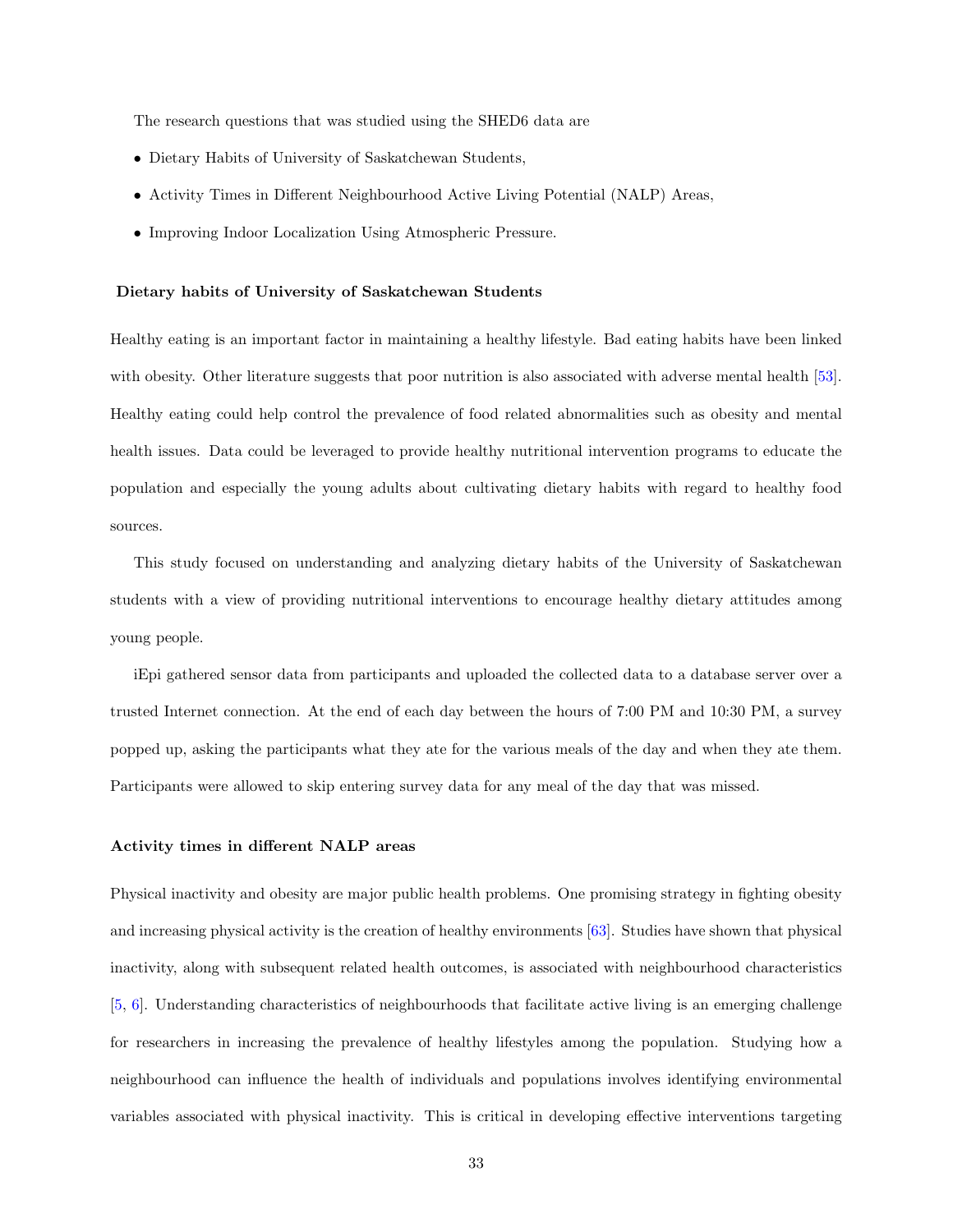environmental and policy change aiming to address the societal burden of sedentary lifestyles. Identifying those neighbourhood characteristics involves the development of a reliable and valid method that capture properties of the built environment. Researchers [\[10,](#page-61-10) [14,](#page-61-11) [15\]](#page-61-12) have used NALP to measure the likelihood of active living in a neighbourhood. NALP looks at the characteristics in a neighbourhood that can be associated with physical activity, providing a limited cross-sectional snap shot of a population.

iEpi was used as a tool for sensor data collection. Sensor data related to individual participants including location and the physical activity (such as walking, running, biking) undertaken by the participant in that location. Using ArcGIS, NALP scores were assign to the location and activity of each of individual participants during the duration of the study. Statistical analysis was used to determine if daily active living is affected by the neighbourhood in which a participant resides.

#### Improving indoor localization using atmospheric pressure

Mobile devices are widely used for location services such as GPS. GPS is the most popular technology to identify exact location outdoors but within large buildings its functionality becomes ineffective. Although indoor localization systems have been developed, to improving their accuracy and responsiveness remains a challenge. Some smartphones are equipped with atmospheric sensors that allow people monitor environmental temperature, humidity and air pressure. This study presents a method that helps to improve indoor localization by utilizing the atmospheric pressure sensor.

iEpi was used to collect WiFi, GPS and atmospheric pressure data. The WiFi data collected was filtered and was fed into the University of Saskatchewan GIS System, which was further processed in order to return the location of the closest routers. After getting the location of the routers, a particle filter was used to determine the location of a participant around campus. The atmospheric pressure was used to calculate the approximate altitude of the participant.

#### <span id="page-42-0"></span>4.2.2 Food security

Neighbourhood conditions have been studied and found to be a contributing factors in promoting health disparities [\[29,](#page-62-13) [48\]](#page-63-16). It is widely accepted that low income neighborhoods are disproportionately affected by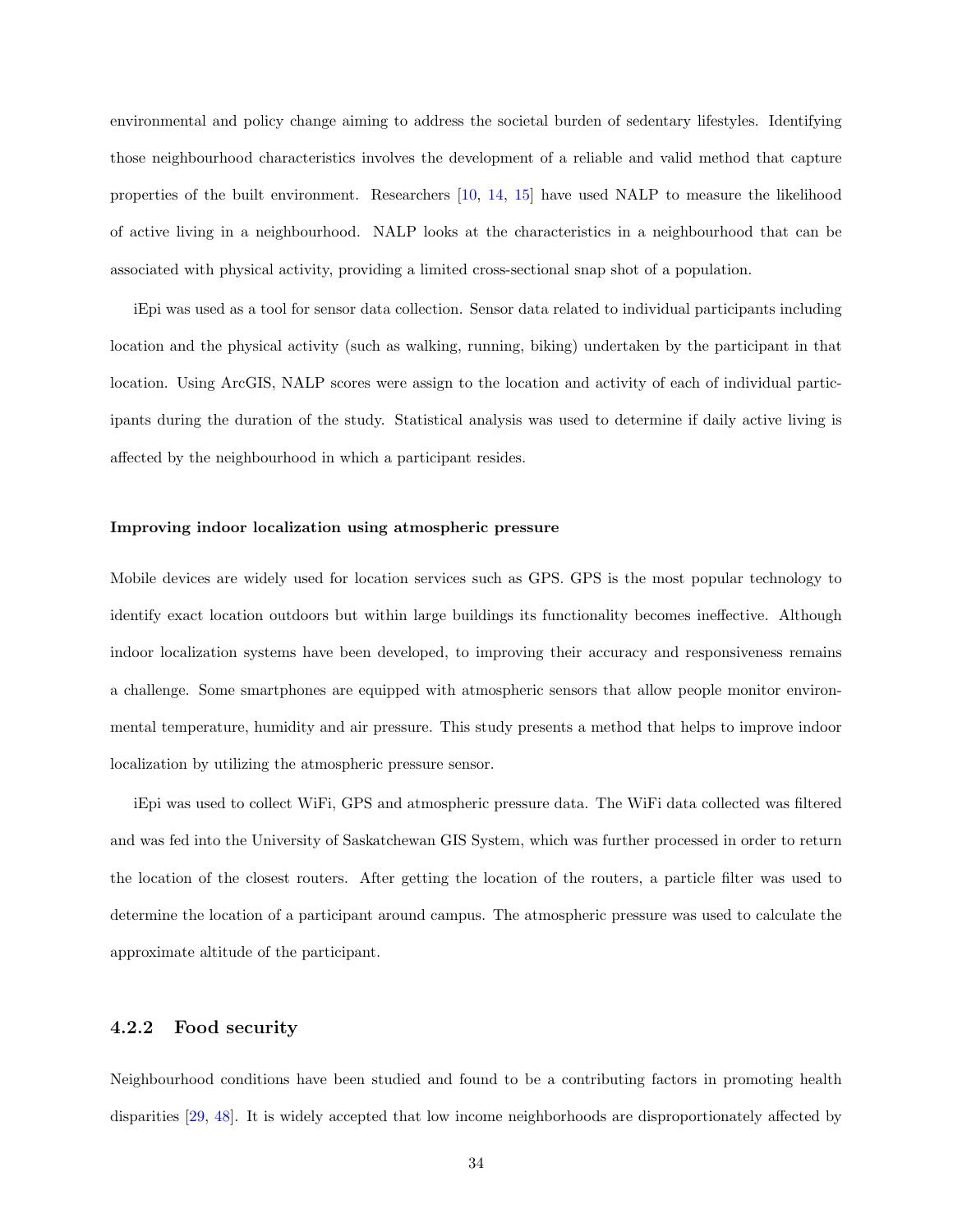increased rates of morbidity, mortality and adverse health outcomes [\[11,](#page-61-13) [12\]](#page-61-14). Several studies have reported the tendency of poor and minority neighborhoods to have fewer supermarkets which offer a larger variety of affordable and healthy foods compared to smaller convenience stores [\[35\]](#page-63-17). This is of importance due to the emergence of "food deserts" in many low-income neighborhoods that result from the absence of a supermarket. This study aimed to reveal how households in low income neighbourhoods feed themselves. The research examined the household food practices of families - the food thay they eat and how they acquire food in the context of alternative food networks and why residents do or do not access the various community-based food interventions being offered in the community.

In this study, iEpi was used to collect sensor-based traces of human behaviour, including location, contact patterns, activity levels and survey data. The photo diary functionality within iEpi was used to collect additional information about their food by asking participants to take a photograph of everything they eat over a three-day period once a month. Participants were also asked to photograph all food purchases that they make during one randomly selected week each month. Table [4.2](#page-44-0) shows the summary of the study.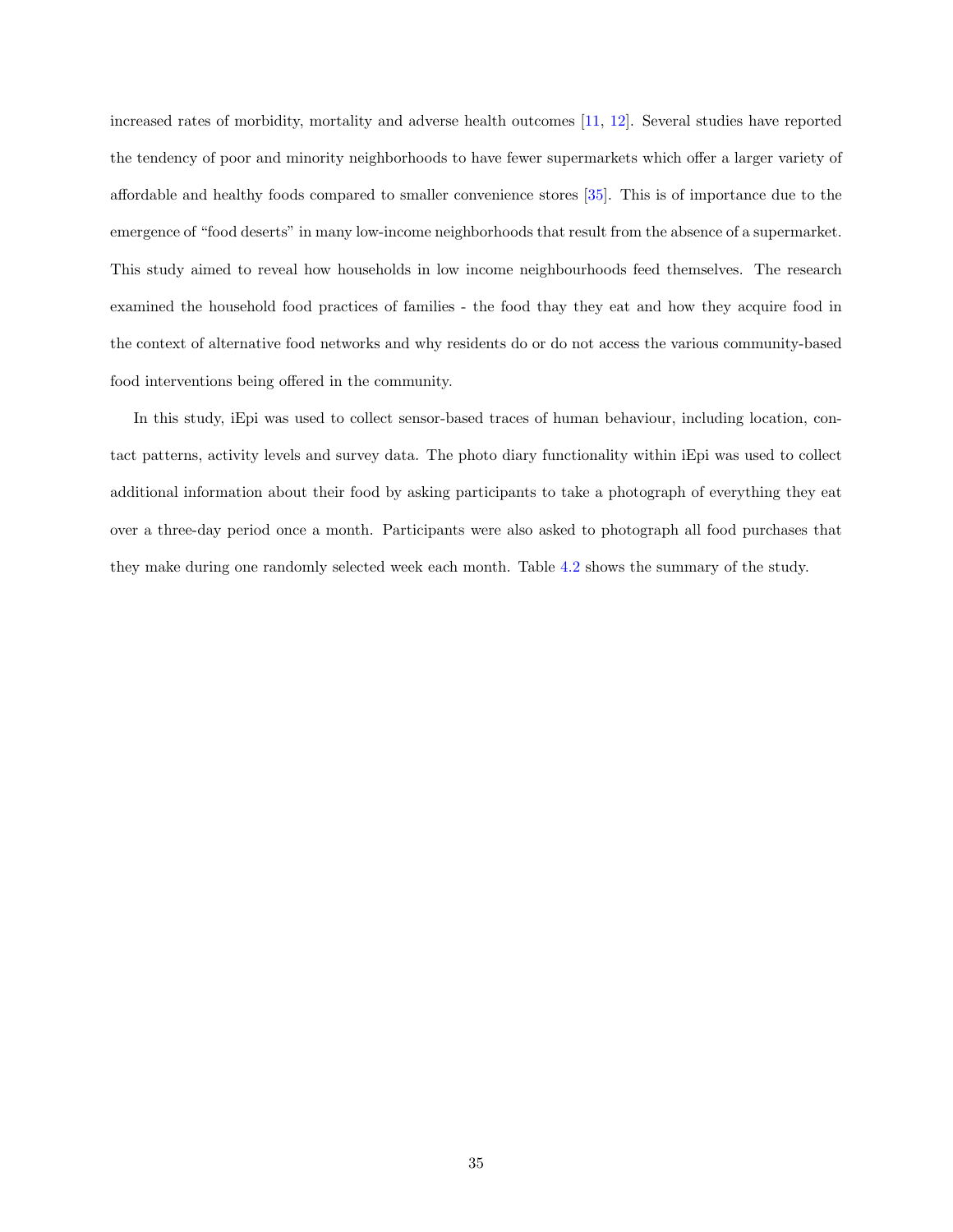<span id="page-44-0"></span>

| Demographics                        | 17 families                                                                                                                                                                                                                                                                                                                     |  |
|-------------------------------------|---------------------------------------------------------------------------------------------------------------------------------------------------------------------------------------------------------------------------------------------------------------------------------------------------------------------------------|--|
| Duration                            | 3 months                                                                                                                                                                                                                                                                                                                        |  |
| Purpose                             | Reveal how households in disadvantaged neighbourhoods                                                                                                                                                                                                                                                                           |  |
|                                     | feed their families in the context of alternative food network                                                                                                                                                                                                                                                                  |  |
|                                     | and obesogenic food environments.                                                                                                                                                                                                                                                                                               |  |
| Data collected                      | • Location constraint: always collect loca-<br>tion data every 8 minutes for 1 minute.<br>• Battery: always collect 2 battery records<br>every 4 minutes.<br>• Survey constraint: it varies with partici-<br>pant and day of the week.<br>• Photo: user triggered.                                                              |  |
| Outcomes                            | Confidential until publication.                                                                                                                                                                                                                                                                                                 |  |
| Realized architecture ben-<br>efits | • Battery consumption.<br>$\bullet$ Ease of use. Health researcher was able to<br>configure iEpi using Seddacco.<br>• The plug and play feature of the architec-<br>ture allowed multiple changes to be made<br>while the study was in progress.<br>Scheduling was used to send reminders at<br>appropriate times and contexts. |  |

Table 4.2: Summary of data collected for food security study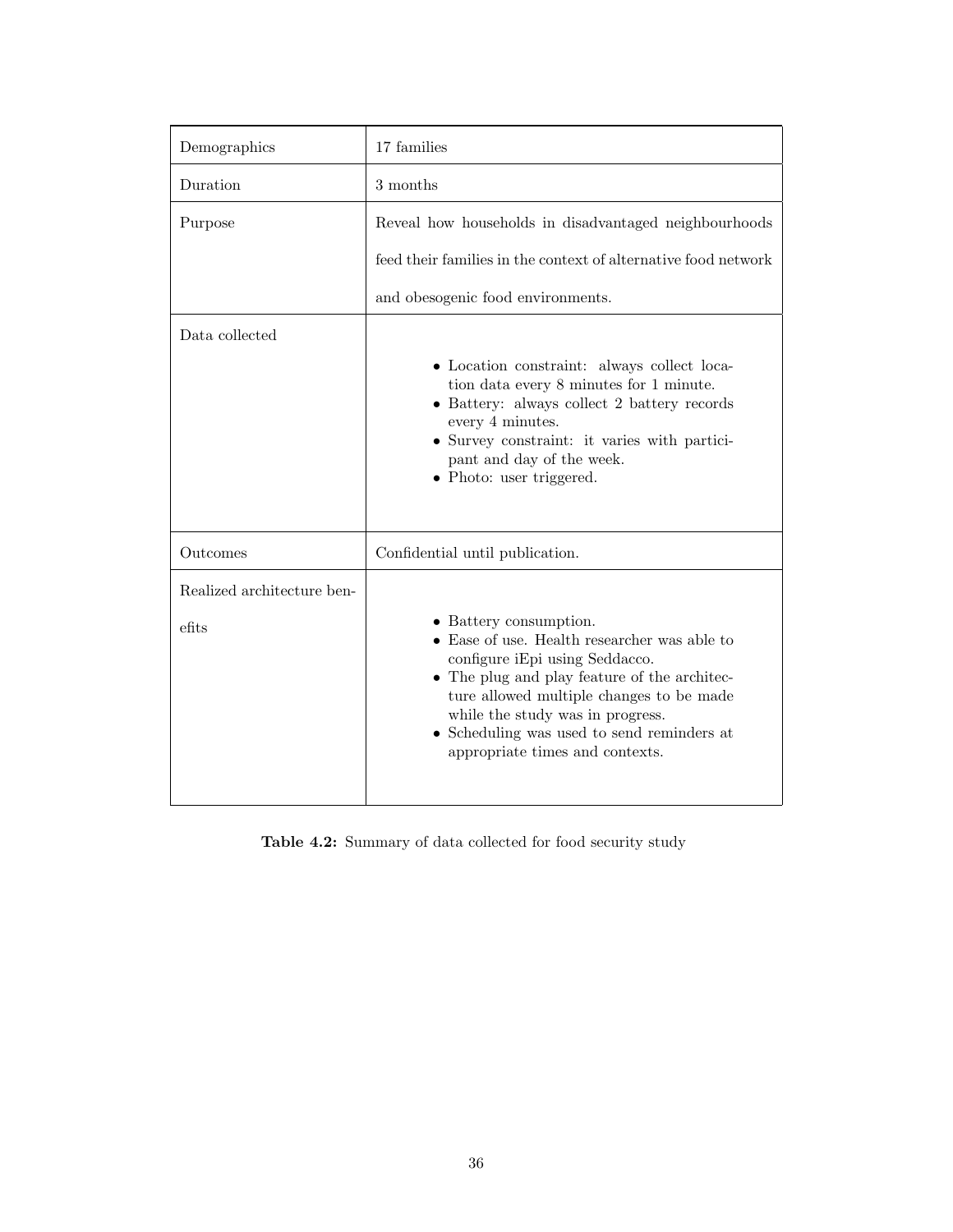# CHAPTER 5

# **RESULTS**

<span id="page-45-0"></span>This chapter discusses the results from the pilot experiment which demonstrates the technical advantages of the system. The results show the data collected from various sensors with the 3 monitoring schemes described in the previous chapter. This chapter also shows a summary of data collected from an actual social science study to demonstrate the functionality of the system beyond a proof of concept.

### <span id="page-45-1"></span>5.1 Results from pilot experiment

To determine the impact of the measurement protocols, I analyzed the collected data in four ways. First, I examined relative compliance levels amongst participants to determine overall data quality. Second, I evaluated the relative battery life of each condition. Third, I examined the number of records reported for each scheduler, and the resulting structure by post-processing data returned in the strict condition with the two adaptive algorithms. Finally, I estimated the information quality by computing the information entropy rate for the data. In subsequent comparisons in this section, the strict algorithm is referred to as Non-adaptive (N), the adaptive with back-off algorithm as Adaptive 1 (A1) and the adaptive without back-off as Adaptive 2 (A2). When boxplots are used, the whiskers represent the outer (0-25 and 75-100) quartiles, and the box represents the inner (25-50 and 50-75) quartiles.

#### <span id="page-45-2"></span>5.1.1 Compliance rate

Participant adherence to the study protocol is important for understanding the degree to which the results might be biased by poor data. Participants were asked to take a study phone wherever they went for the period of the study and to make sure to keep it charged. To estimate the compliance rate of participants, I use the charging pattern of their smartphones, labeling them as discharging and charging from either the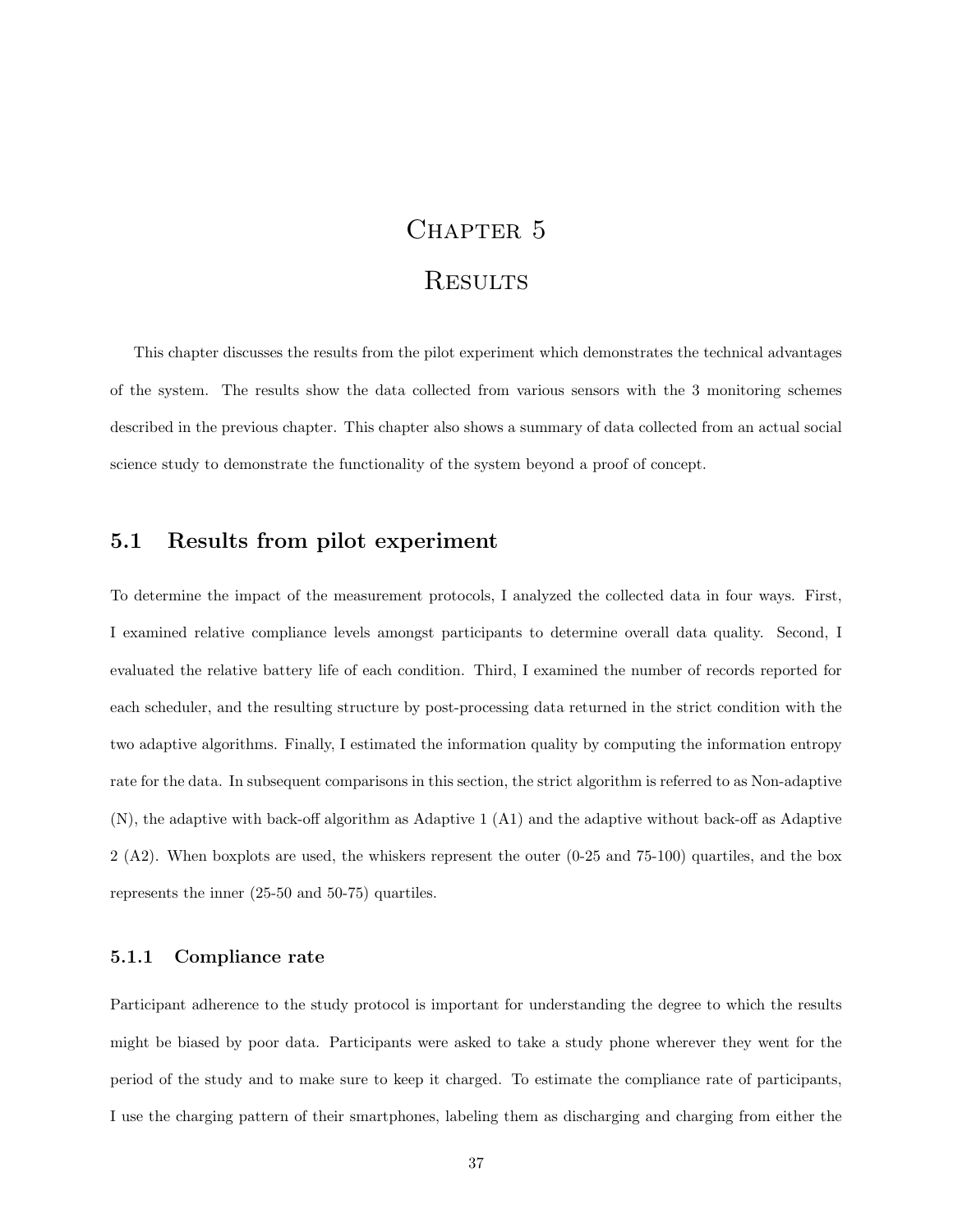main power or via a computer USB. Figure [5.1](#page-46-1) shows the charging pattern of the participants. A perfect participant will have approximately two thirds of the total number of possible records in the discharging state and another third in the charging state corresponding to the instructions to carry the phone at all times and charge it at night. For example, participant 20 in figure [5.1](#page-46-1) shows the phone has a higher number of records in the charging state compared to discharging which indicates the participant may have left the phone plugged in for a prolonged period of time.

<span id="page-46-1"></span>![](_page_46_Figure_1.jpeg)

Figure 5.1: Compliance Rate.

iEpi records battery data every 4 minutes for all measuring schemes. The total possible records is 7560 for each participant. As is evident from the figure, there is strong heterogeneity between participant compliance levels, with some reporting close to 100% of possible data and others reporting less than 20% of possible data. Possible reasons for the heterogeneity between compliance levels are due to forgetfulness or neglect, with the phone not always being charged at night, and software or hardware malfunction. Participant's compliance rate tend to reduce with time. Figure [5.2](#page-47-1) shows the amount of battery data gathered per week over the 3 weeks period. I can see the number of data begin to reduce after the first week.

#### <span id="page-46-0"></span>5.1.2 Power consumption

The primary motivation for adaptive sampling is to reduce the battery consumption. Reducing redundant data both directly saves power by leaving the phone in sleep mode, and indirectly by reducing the volume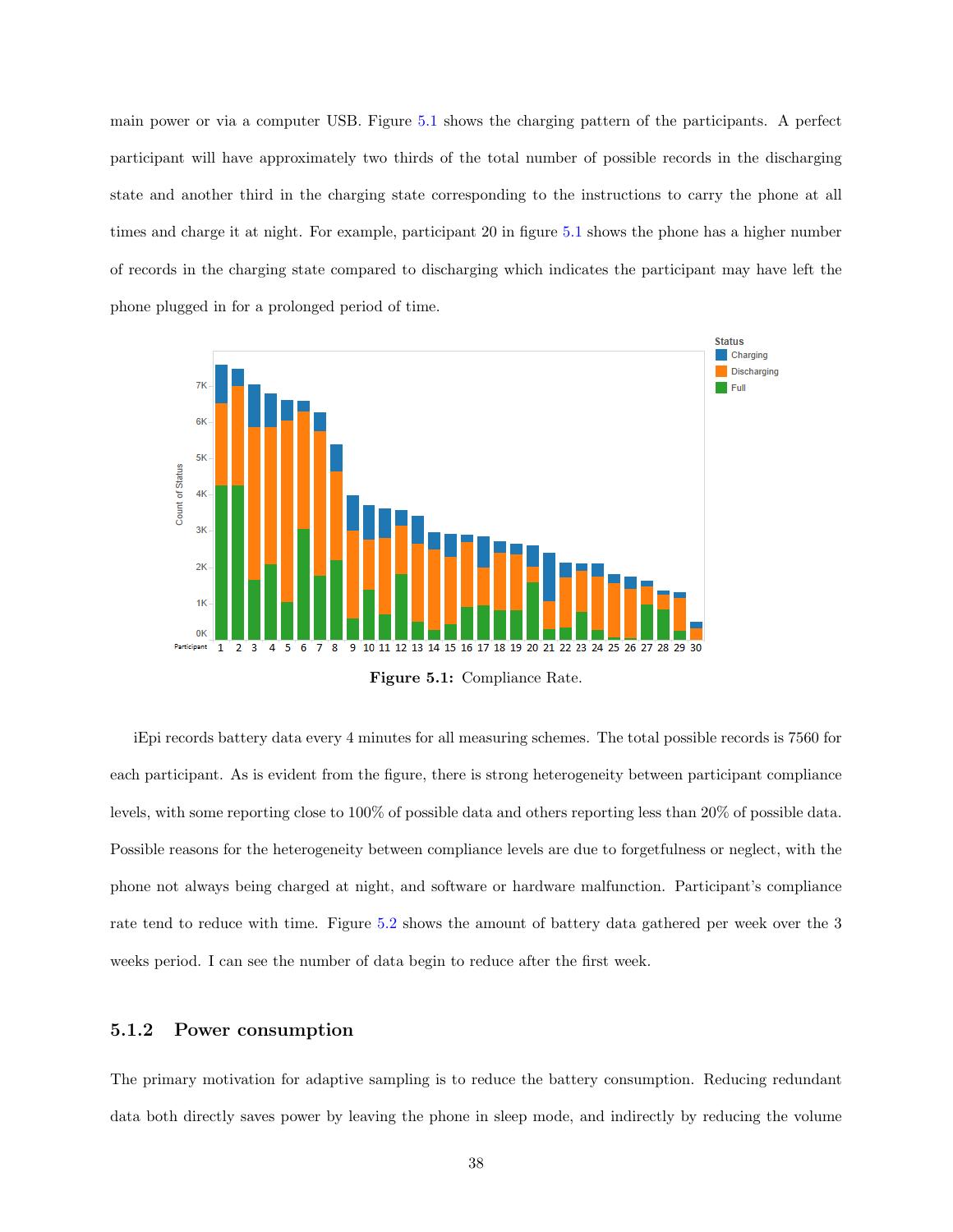<span id="page-47-1"></span>![](_page_47_Figure_0.jpeg)

Figure 5.2: Number of battery records with time.

of data that requires wireless backhaul. I measured the average battery consumption for each regime by dividing the percentage of battery lost in each discharging state by the total time spent in the discharging state as shown in Figure [5.3.](#page-48-0) I expect that the within subjects design will account for differences in app use. The non-adaptive case has a greater median, total and span of battery use across participants, as expected. While the non-back-off adaptive scheme has a higher median consumption rate, the span of battery consumption between A1 and A2 is similar. As expected, the back-off scheme has a higher probability of a lower consumption rate than the other two, as it can enter states in which measurements happen relatively rarely.

A Friedman test on the battery consumption data from the 3 duty-cycle scheme resulted in a p-value less than 0.0001, indicating that there is an overall statistically significant difference among the three measurement schemes.

#### <span id="page-47-0"></span>5.1.3 WiFi

In the adaptive cases, WiFi was limited when not at the target location. Figure [5.4](#page-49-1) shows the total records in each regime. As expected, the total number of WiFi records was numerically higher in the non-adaptive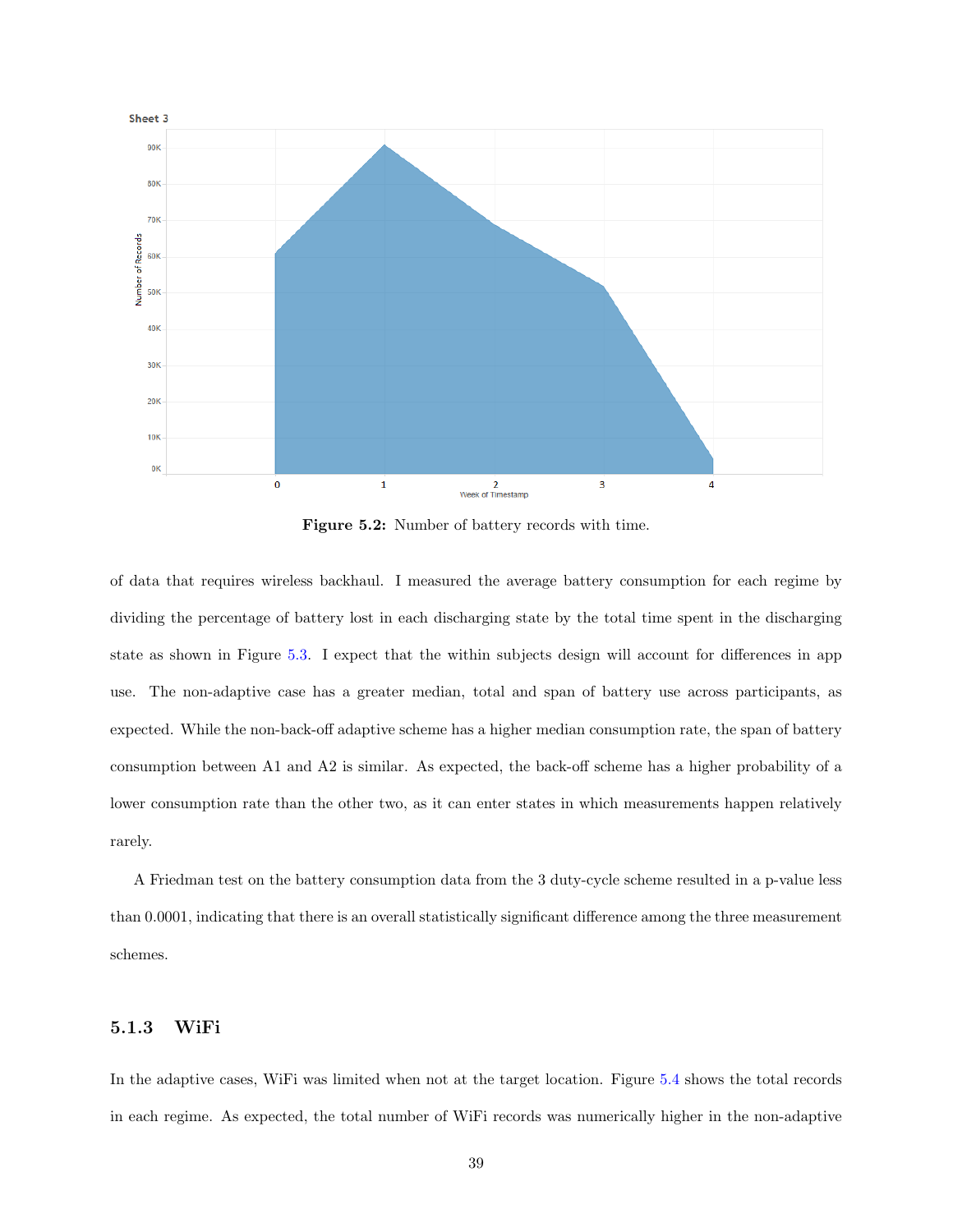<span id="page-48-0"></span>![](_page_48_Figure_0.jpeg)

Figure 5.3: Battery consumption rate for each monitoring regime

case.

Figure [5.5](#page-50-1) shows a pie chart of the ratio of times a university router was in proximity to when no university router was in proximity. As expected from the monitoring schemes, A2 has the greatest ratio of university router records, because A2 is set to only record WiFi data when the phone is around the University of Saskatchewan. A1 on the other hand, has a higher number of non-university routers than A2 because A1 is set to always record data even when not near the university; however, it will collect data less frequently due to the back-off algorithm resulting in a higher ratio of non-university router than A2. The strict measuring regime, N, has no constraints on when and where to collect data resulting in a larger ratio of non-university routers to university routers.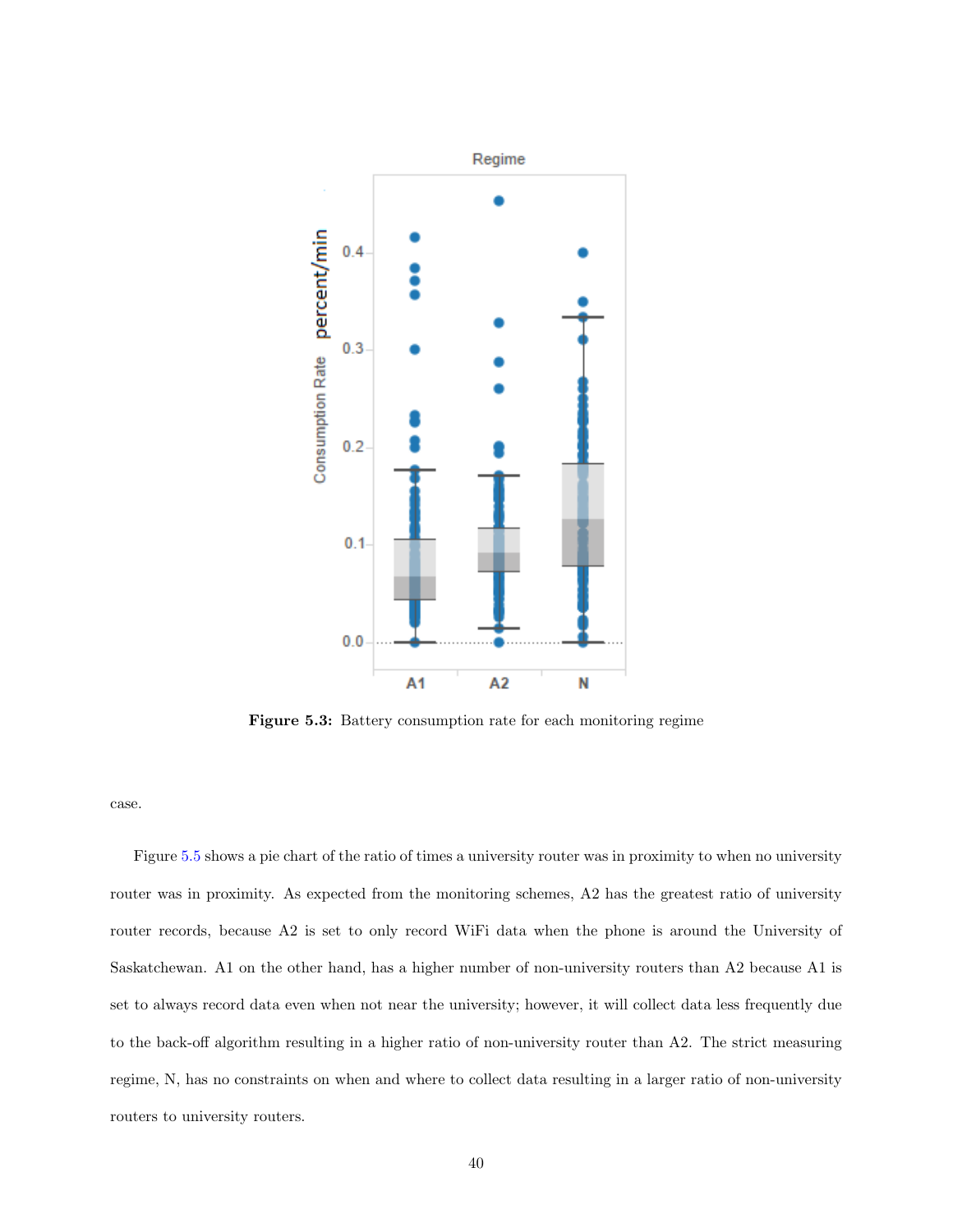<span id="page-49-1"></span>![](_page_49_Figure_0.jpeg)

Figure 5.4: Count of WiFi records in each regime.

#### <span id="page-49-0"></span>5.1.4 Location

Location records are often over-measured, as almost all people remain stationary for at least a third of the day while sleeping or eating, and most remain in the same locations (work, home or school) for prolonged periods of time [\[49\]](#page-64-16). Figure [5.6,](#page-51-0) shows the total number of location records for each condition, where A1 and A2 have less than one tenth the number of records of N. A single trace on a map (the streets where removed from the map to protect the participant's privacy) from one participant is shown in Figure [5.7,](#page-51-1) where the adaptive algorithms were applied to the data collected in the non-adaptive case. This particular trajectory starts near the top of the image. Because the participant has remained in that location for a significant amount of time, A1 is fully backed off, and does not start measuring the trajectory until later than A2. If movement patterns are important for the research question, A1 seems like a poor choice; however, if the research is primarily interested in destinations instead of routes, then A1 remains viable.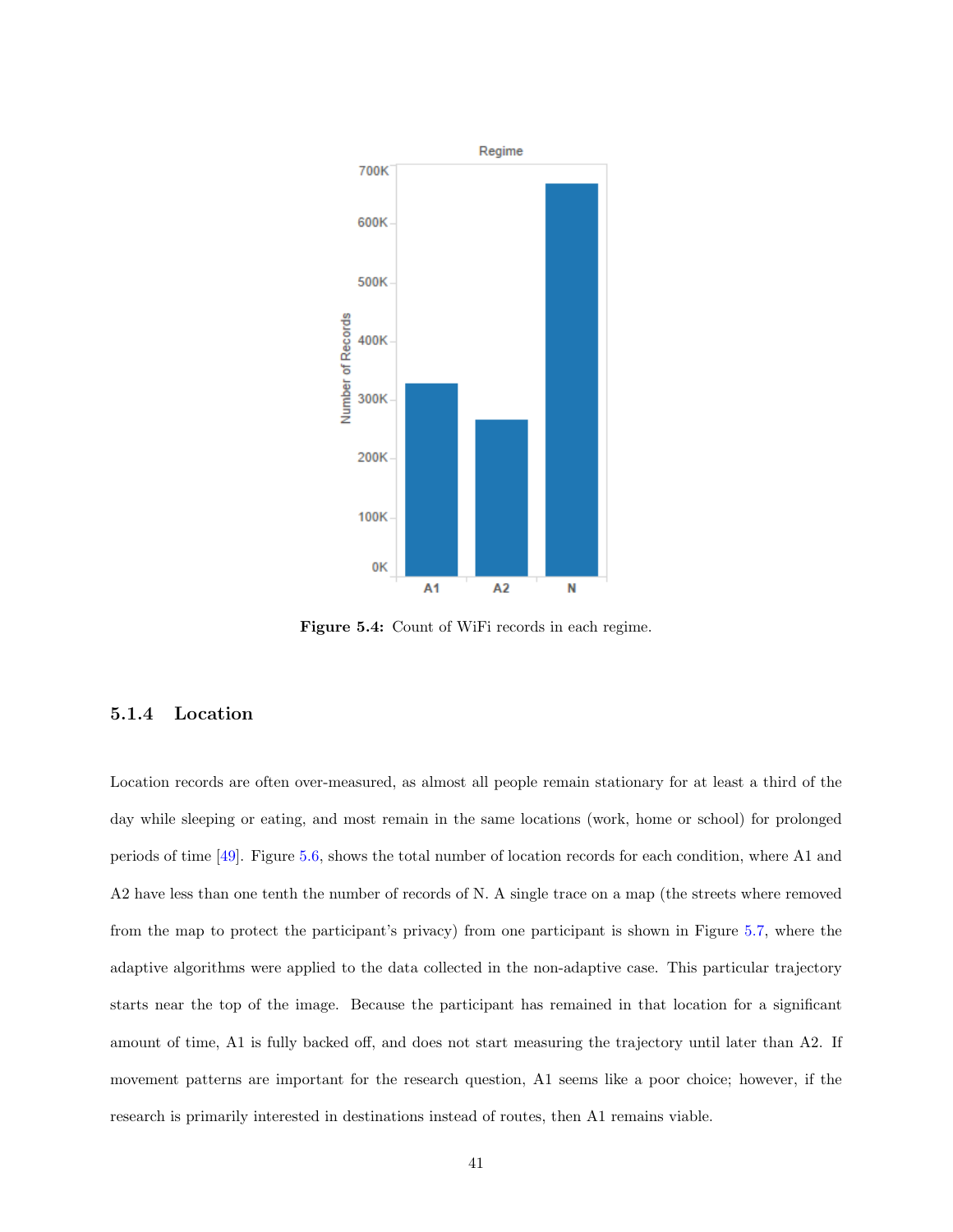<span id="page-50-1"></span>![](_page_50_Figure_0.jpeg)

Figure 5.5: Pie charts showing the ratio of number of times, for each measure scheme, a university router was in proximity to when no university router was in proximity.

#### <span id="page-50-0"></span>5.1.5 Entropy rate

The entropy rate can be used to estimate the information density of a stream of data. Increasing entropy rate corresponds to increasing information density, and is desirable for selective downsampling. While this metric cannot replace expert domain knowledge for particular experiments and streams, it can be used to determine if the information density of adaptive regimes is greater than or comparable to the non-adaptive cases. I approximated the entropy rate of the location, battery and activity streams, as shown in Figure [5.8.](#page-52-0) Running Friedman's test to compare the three measurement schemes resulted in a p-value of less than 0.0001, indicating that there is an overall statistically significant different among the three measurement schemes.

The battery entropy rate, as in Figure [5.8,](#page-52-0) corresponds to the behavior of the participants, as battery measurements were not adapted. As expected, the entropy rate for all three are generally similar, although in case A2, the median is drawn down by outliers, who likely left their phones plugged in, leading to repeated charging measurements. As expected from Figure [5.7,](#page-51-1) A2 has the greatest mobility entropy rate, as it eliminates long repetitions of the same location (which have low entropy rates), but captures mobility patterns (which have higher entropy rates). A1 and N have lower entropy rates, but A1 is still on average higher than N. Finally, I compared the entropy rates of strings made from activity labels, and again, as anticipated by Figure [5.7,](#page-51-1) A2 has the highest entropy rate, for similar reasons to the location entropy rate. N has a low entropy rate given the dominance of repeated "STILL" labels in the string. A1 has a lower rate because it misses many of the short transitions due to overly long back-off periods, while A2 eliminates repetition, but captures transitions.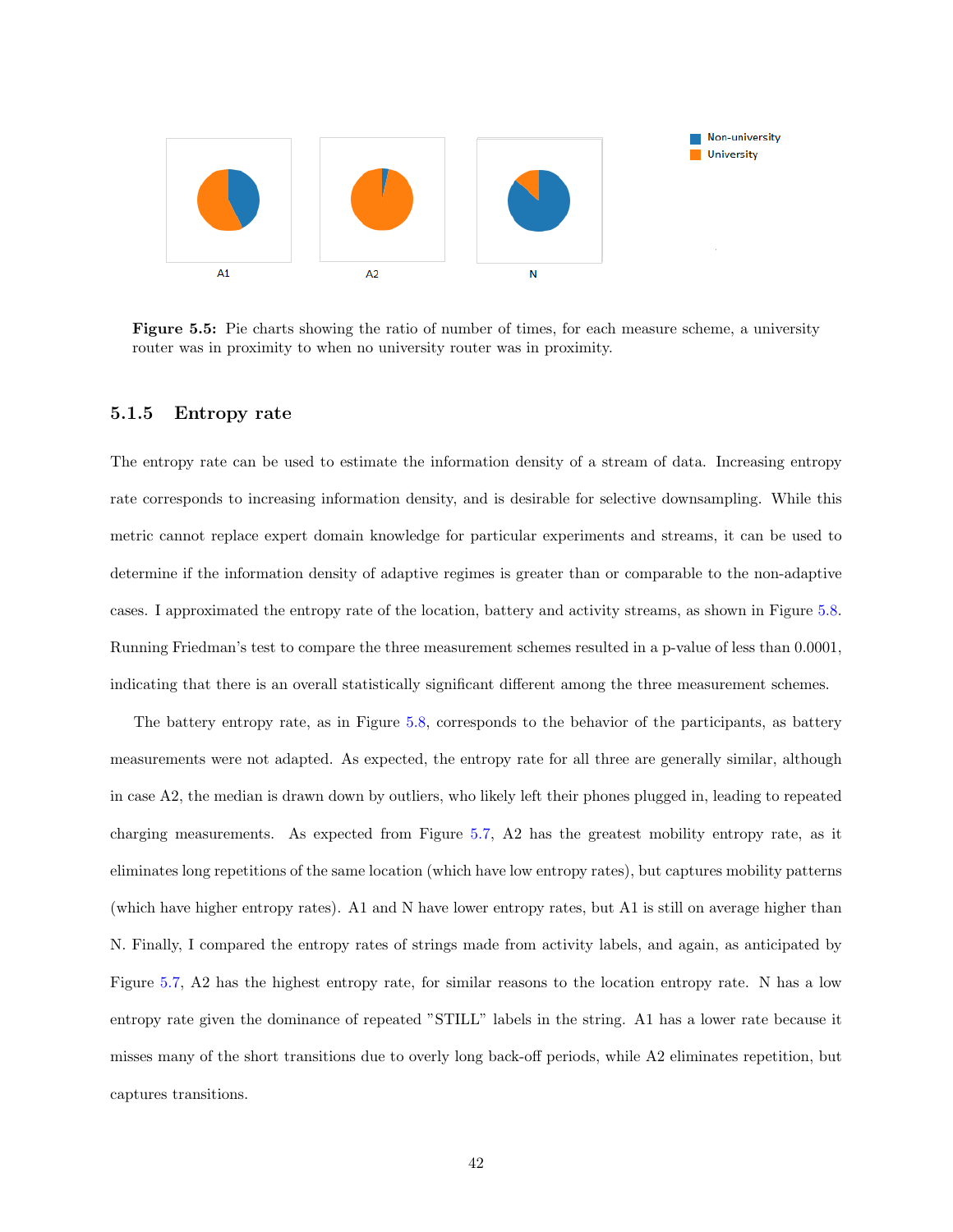<span id="page-51-0"></span>![](_page_51_Figure_0.jpeg)

Figure 5.6: Count of locations records in each regime.

<span id="page-51-1"></span>![](_page_51_Figure_2.jpeg)

Figure 5.7: A participant's trajectory in each measuring scheme for a single day.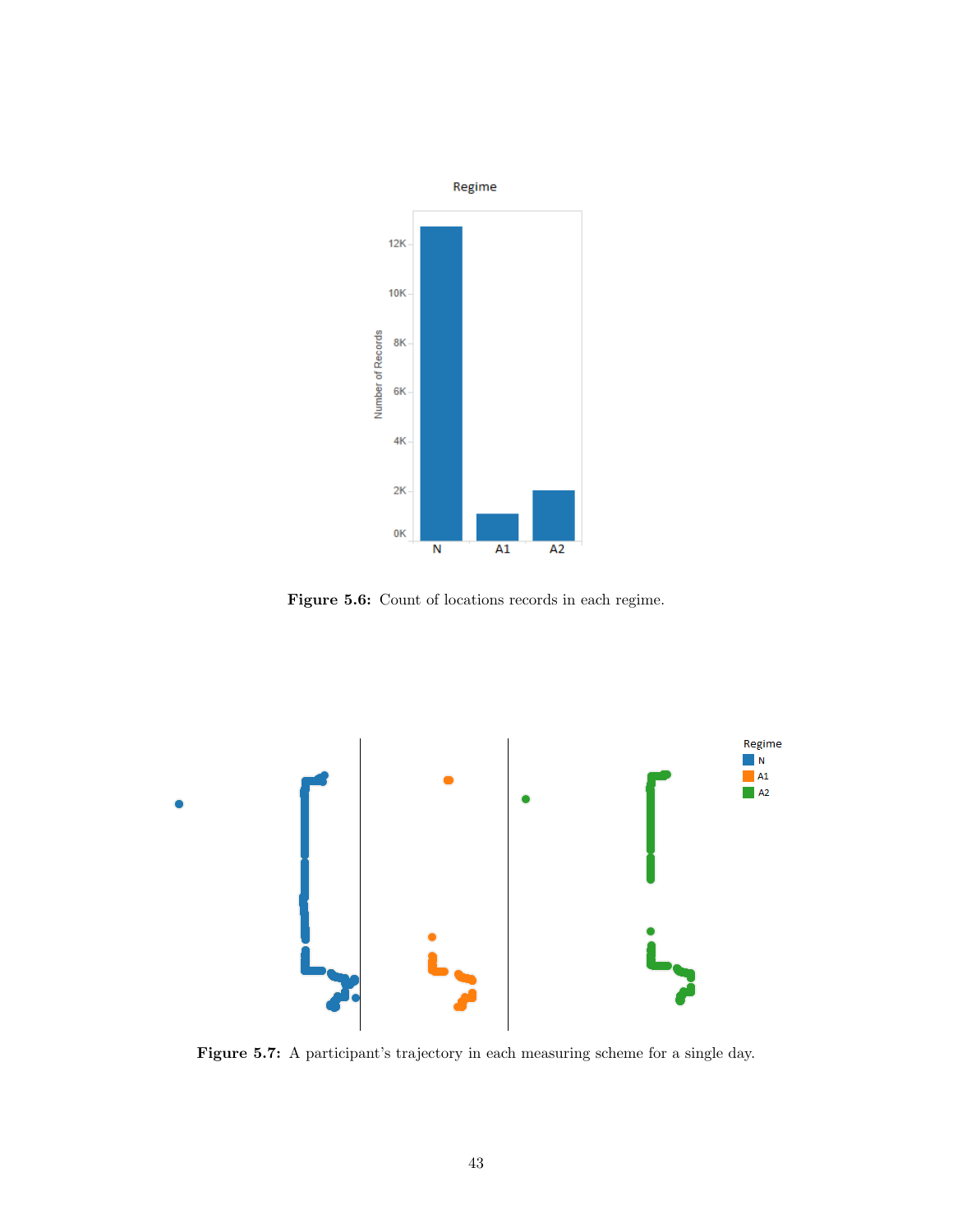<span id="page-52-0"></span>![](_page_52_Figure_0.jpeg)

Figure 5.8: Entropy rate of all participants' battery, activity and location data.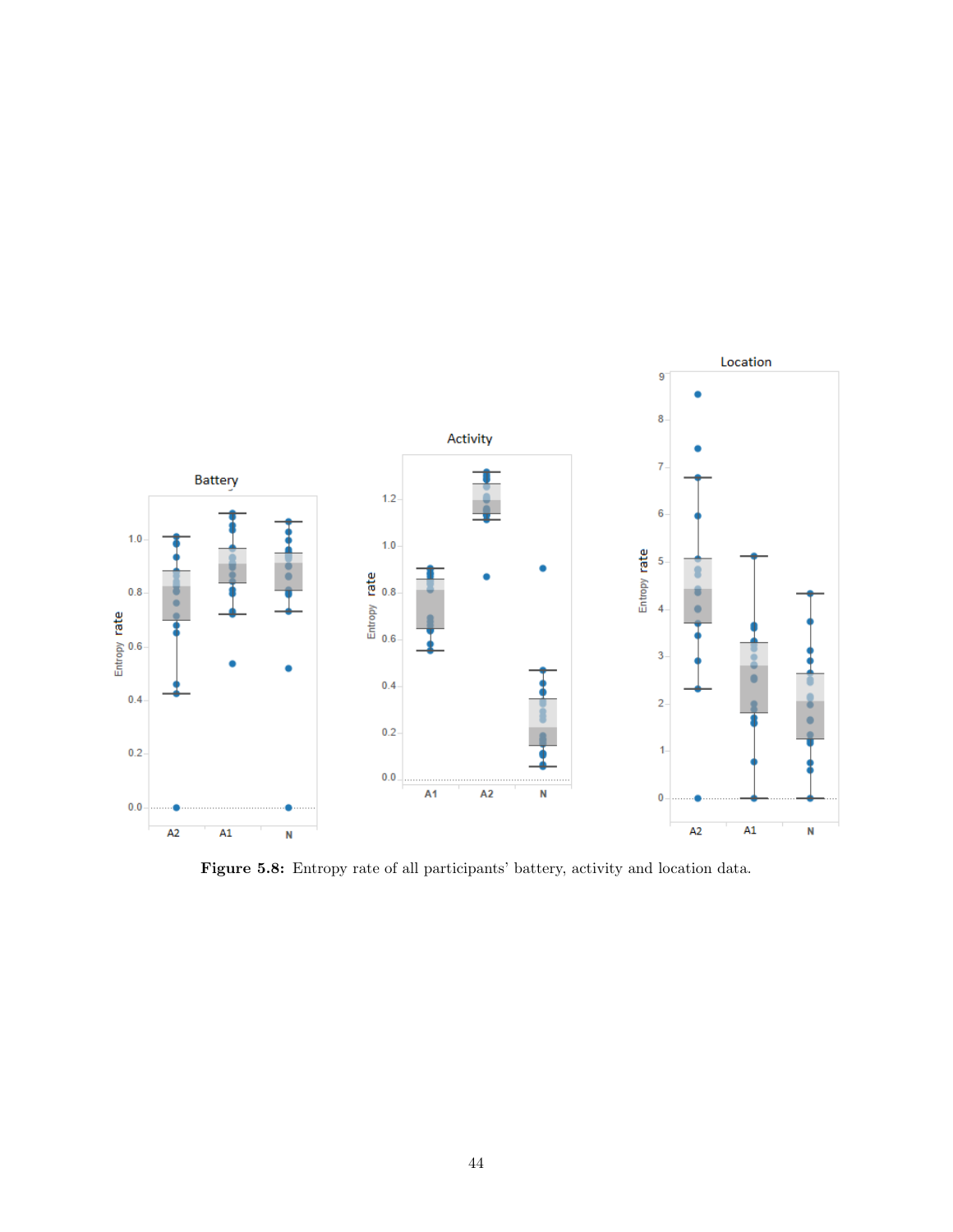# <span id="page-53-0"></span>5.2 Data summary from deployment

In addition to this pilot data, iEpi has successfully been used for 2 data collection studies. The first study involves the food acquisition and consumption habit of 17 families. These families were monitored for a period of 6 months. The research goal was to reveal how households in disadvantaged neighbourhoods feed their families in the context of a series of important community-based food interventions unfolding in obesogenic food environments. iEpi was used to record their mobility and activity patterns. The analysis aimed to identify the relationship between mobility pattern and food acquisition/consumption. The second study, known as SHED6, involves the collection of data from 30 students for a period 30 days. There were multiple research questions been studied using the data collected. While the data is still being investigated and studied by the researchers, I have provided here a brief summary of the data collected as shown in Table [5.1](#page-53-1) and Table [5.2](#page-54-0) to show that system was successfully deployed in actual health and social science studies. This section do not show the results or the outcome of the experiments.

<span id="page-53-1"></span>

| Data summary from food security study |                   |                          |  |
|---------------------------------------|-------------------|--------------------------|--|
| Date                                  | Number of Records | Average records per par- |  |
|                                       |                   | ticipant                 |  |
| Accelerometer                         | 44,565,153        | 1,937,615                |  |
| <b>GPS</b>                            | 14,67,785         | 66,717                   |  |
| WiFi                                  | 1,205,792         | 54,808                   |  |
| Picture diary                         | 686               | 35                       |  |

Table 5.1: Number of records for each data acquisition task.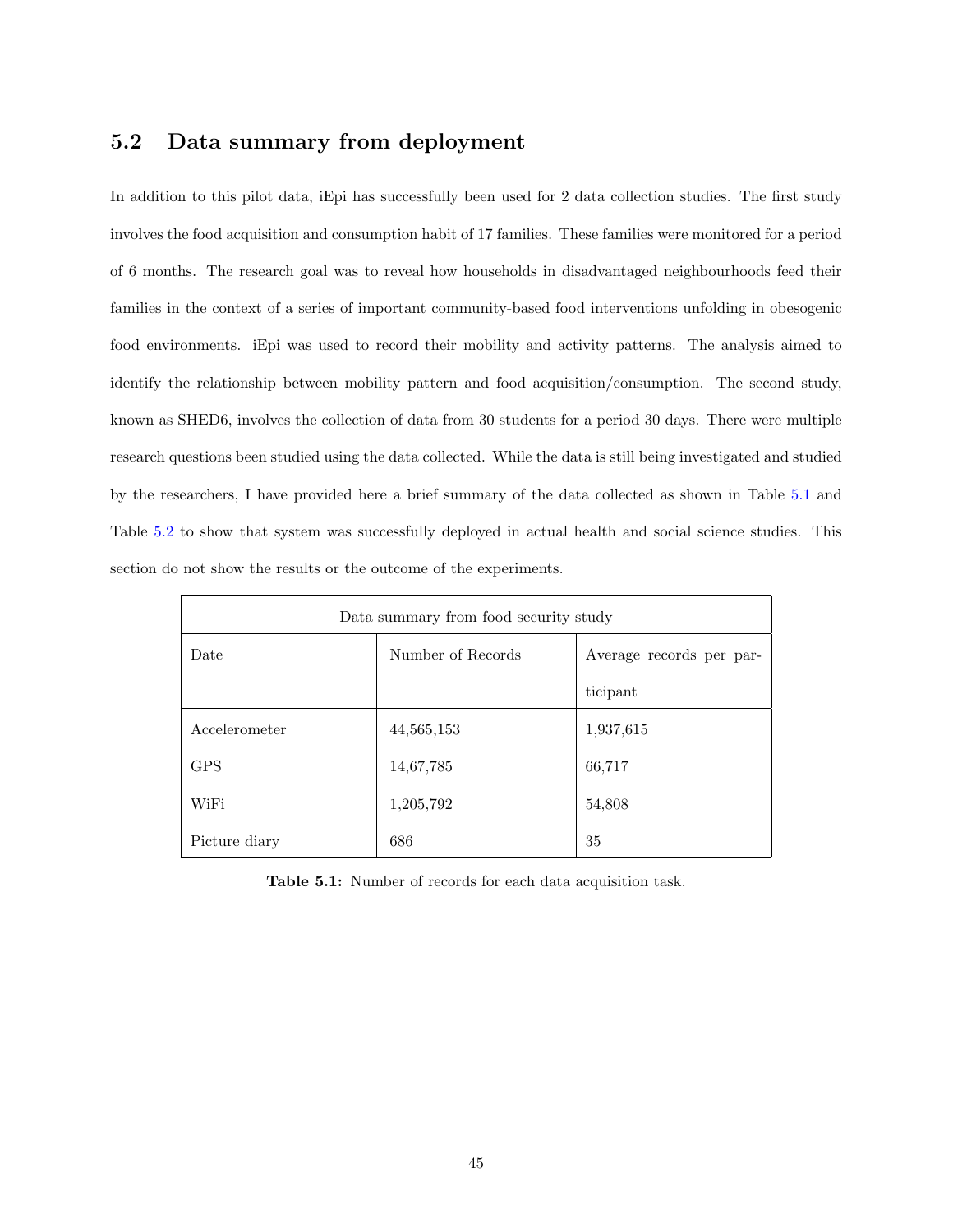<span id="page-54-0"></span>

| Data summary from SHED6 |                   |                          |  |
|-------------------------|-------------------|--------------------------|--|
| Date                    | Number of Records | Average records per par- |  |
|                         |                   | ticipant                 |  |
| Accelerometer           | 65,996,176        | 1,534,794                |  |
| <b>GPS</b>              | 52,493            | 1,312                    |  |
| WiFi                    | 4,72,191          | 11,805                   |  |
| Bluetooth               | 219,813           | 5,111                    |  |
| Pressure                | 12,674,841        | 294,763                  |  |
| Temperature             | 1,270,085         | 29,536                   |  |
| Survey records          | 1844              | 686                      |  |

Table 5.2: Number of records for each data collection task.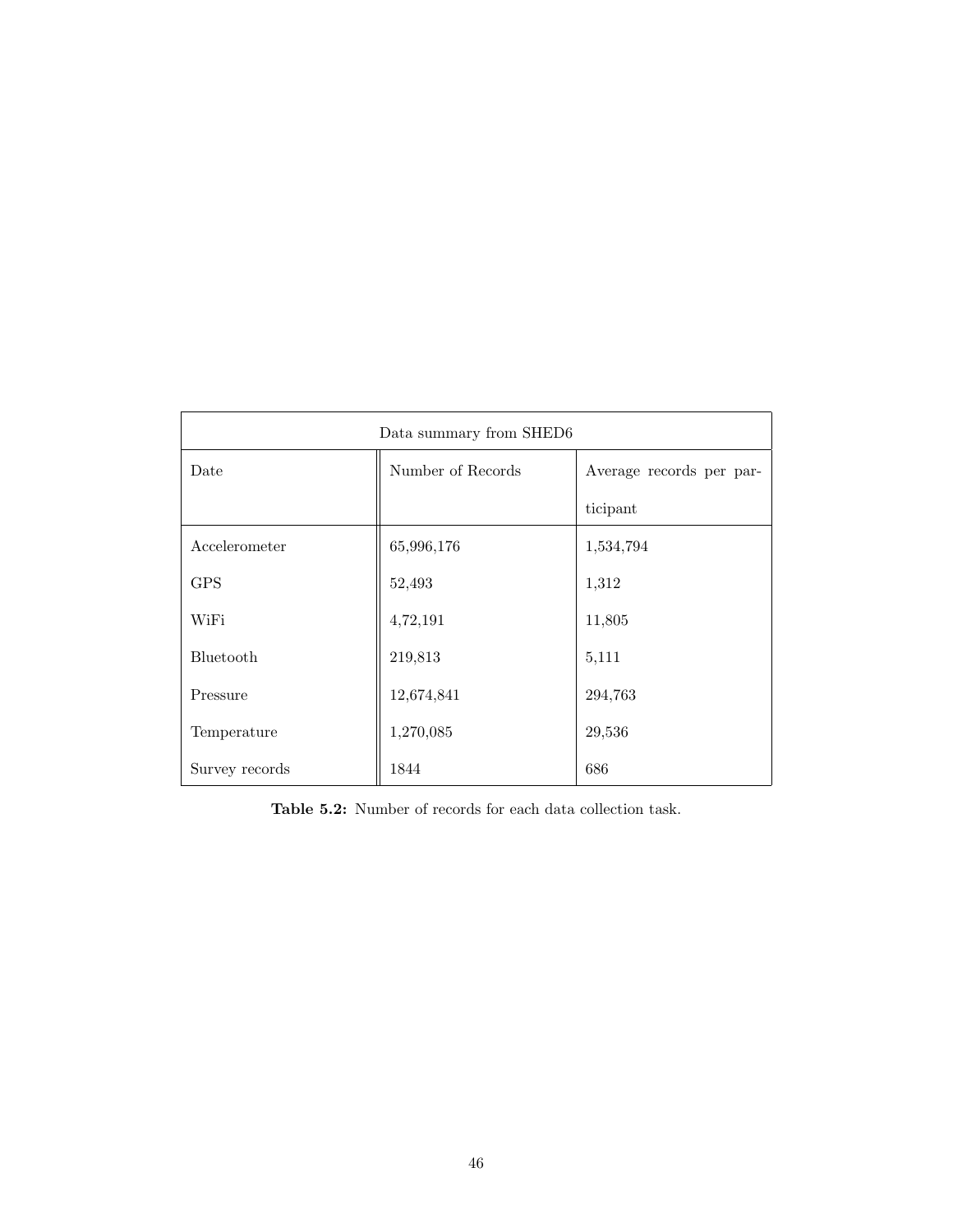# <span id="page-55-0"></span>5.3 Chapter Summary

In this chapter, I showed the result from the pilot study and the data summary from two social science studies. The results from the pilot study aimed to show the architectural functionality and usability. Energy savings was demonstrated through analysis of energy consumption rates, which were lower across both adaptive conditions. I also showed the result from the adaptive regime for Wifi and GPS which had less than 50 percent of the total number of data gotten by the strict duty cycle regime. With such reduced quantity, I was able to demonstrate that important information was captured in the adaptive cases by employing a recent metric – the information entropy rate of the sensor streams – I was able to show an increase in information density for the non-back-off adaptive algorithm, and better or equal information density for the back-off algorithm, allowing us to conclude that redundant data was removed. Based on the post-processed analysis of the non-adaptive data using the adaptive algorithms, and the increase in information entropy rate for the adaptive algorithms, I believe that I have demonstrated that the data quality is sufficient. Lastly, I showed that the system was successfully used in two human behaviour study by providing the summary of the data collected in both studies.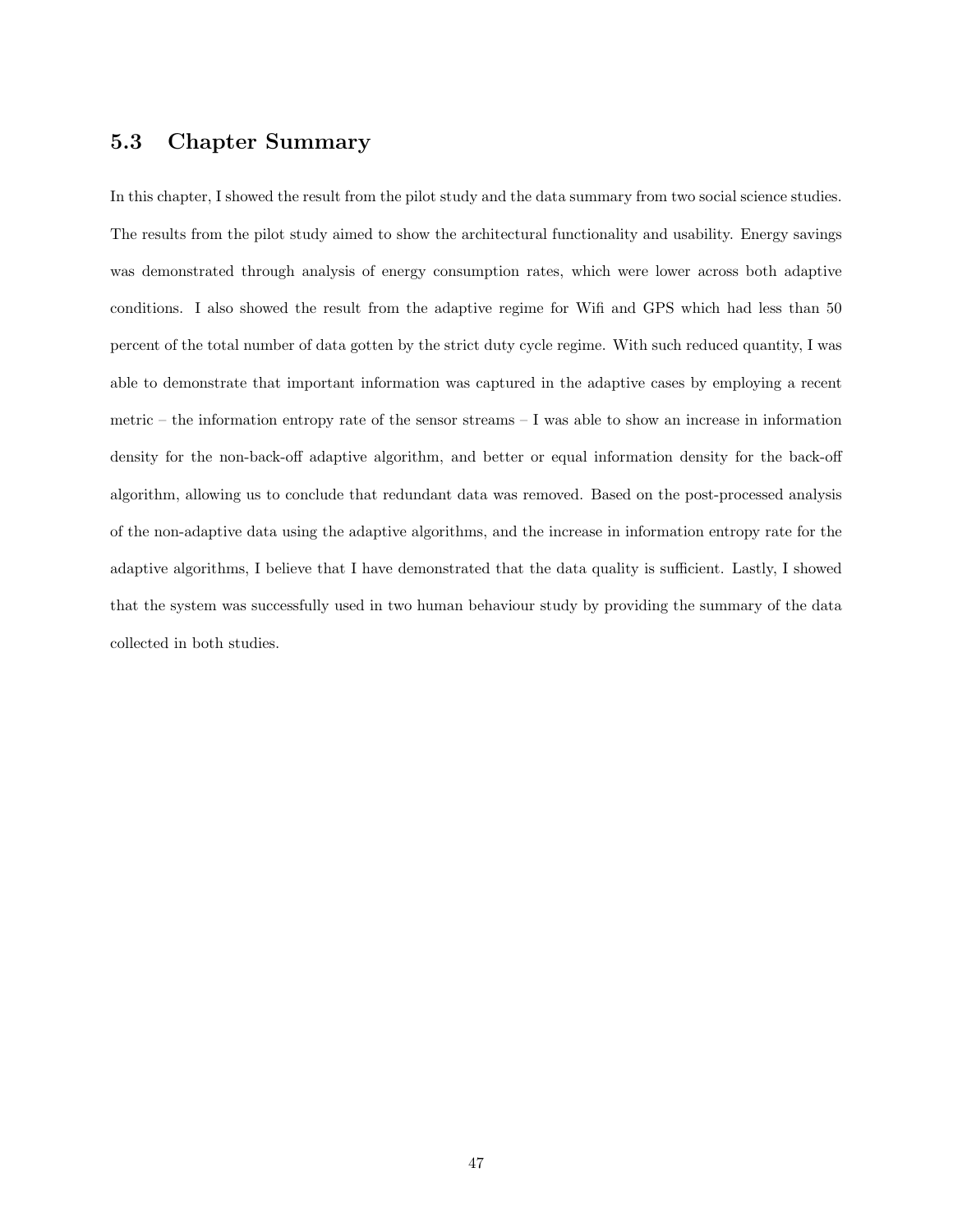# CHAPTER 6

# Conclusion

<span id="page-56-0"></span>I have described a novel system and architecture for specifying adaptive patterns based on logic embedded in a SEDDACCO configuration file. This system was evaluated in a three week user study that established ease of use, energy efficiency, and data quality of the implemented adaptive approaches, and employed in two large studies demonstrating the system's utility.

#### <span id="page-56-1"></span>6.1 Summary

The thesis proposes a new, flexible, and energy-efficient architecture for human behavior measurement using smartphones. A flexible system for defining adaptive measurement heuristics was described as an extension to an existing system. The system was evaluated in a user study to determine the impact on data quality and battery life of different heuristics applied separately to different sensor streams. Using both traditional methods and the more novel information entropy rate metric, we were able to demonstrate that the adaptive schemes saved significant battery consumption. This thesis also showed that the system was successfully used in two human behaviour studies. The first study involved monitoring the food consumption habits of 17 families and the second study, known as SHED6, involved the collection of data from 74 students for a period of 30 days. The versatility of the system was tested as iEpi was configured to record specific sensor data at specific instances. This work represents an important step in extending the capabilities of smartphone measurement platforms, which will impact both future system designs and researchers using similar systems for scientific inquiry.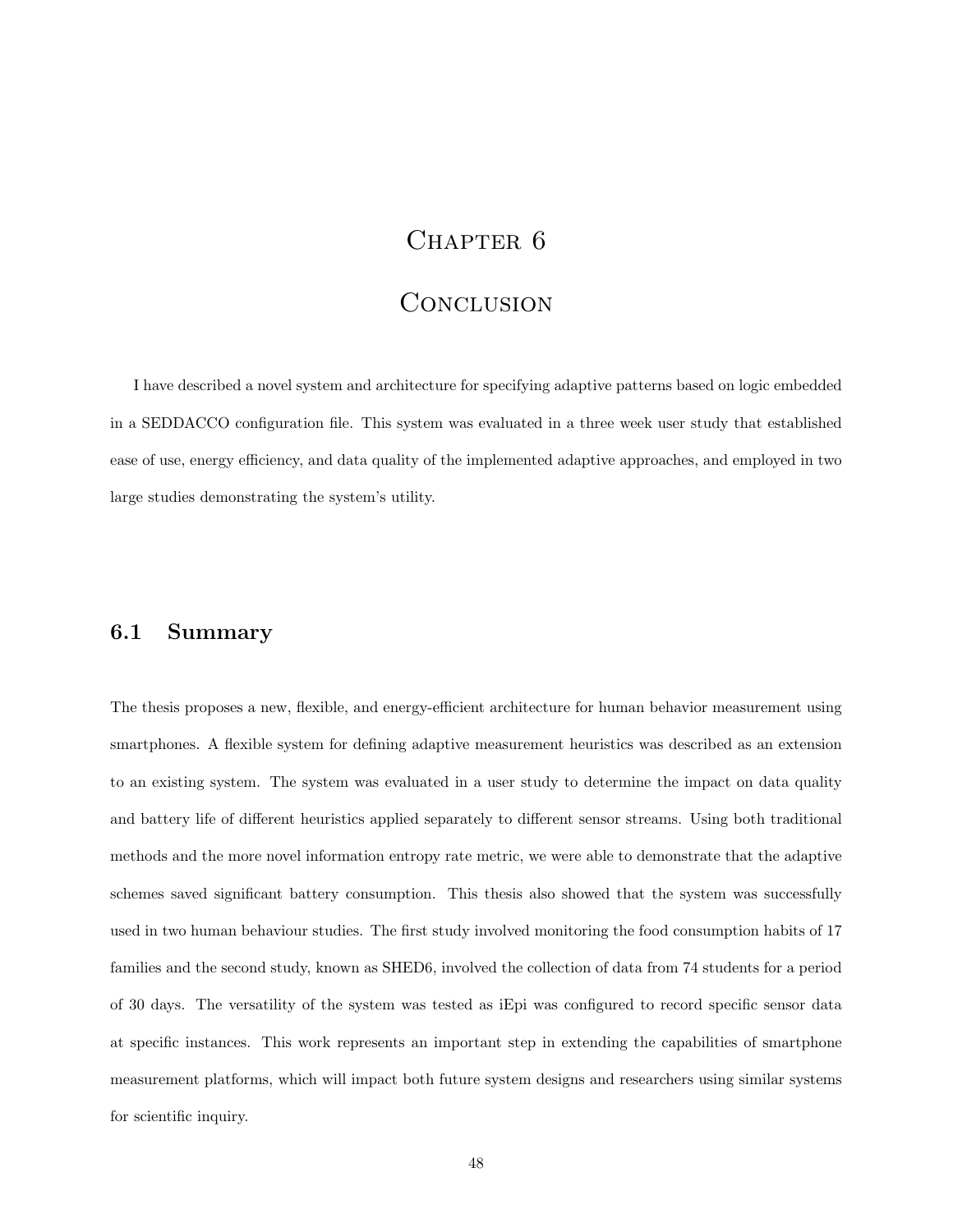# <span id="page-57-0"></span>6.2 Conclusions

In this work, I did not directly evaluate the usability of the architecture, which would require additional experiments using techniques from the Human Computer Interaction and Software Engineering literatures. However, I was able to successfully deploy a set of adaptive measurement heuristics on several sensor streams, providing some confidence that our first goal – ease of use – is plausible. Our second goal – achieved energy savings – was clearly demonstrated through analysis of energy consumption rates, which were lower across both adaptive conditions. Data quality is more difficult to quantify, but I was able to demonstrate that important information was captured in the adaptive cases. Employing a recent metric – the information entropy rate of the sensor streams – I was able to show an increase in information density for the non-backoff adaptive algorithm, and better or equal information density for the back-off algorithm, allowing us to conclude that redundant data was removed. Based on the post-processed analysis of the non-adaptive data using the adaptive algorithms, and the increase in information entropy rate for the adaptive algorithms, I believe that I have demonstrated that the data quality is sufficient.

Comparing the back-off and non-back-off cases provides additional insights. There were incremental energy savings in the back-off case, but at the expense of transient data. For researchers primarily interested in broader behaviors, for example, where participants shop, simple adaptive sampling with back-off could be a viable choice. However, for researchers interested in transitions, for example studying how transit schedules change participants' shopping habits, the back-off case would miss critical transient behaviors, compared to simple adaptive sampling without back-off.

The following significant contributions were made:

- Flexible Architecture: While previous work has examined the impact of adaptive sampling, this thesis is the first to my knowledge to provide an architecture where adaptation can be configured at run time through scripting.
- Usage Profiling: The results provide valuable insight into the trade-offs in employing a classic backoff-style scheduler, which may miss important transition periods.
- Entropy rate as a metric: To the best of my knowledge, this thesis is the first to employ the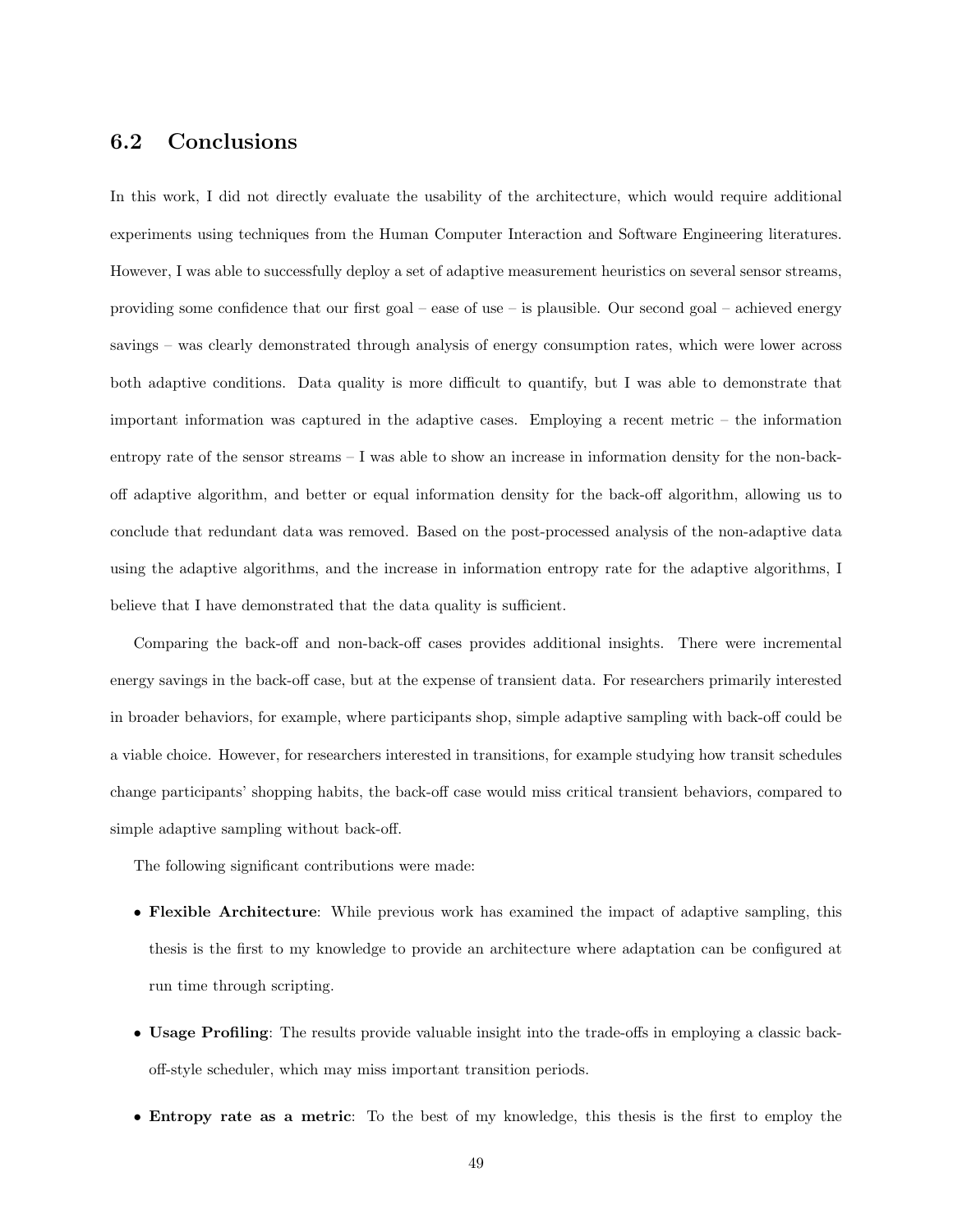information entropy of the downsampled stream as a performance metric for adaptive sampling of human behaviour. This important measure could benefit other researchers attempting to evaluate the efficacy their algorithms.

- Plug and Play architecture: The system provides a modular architecture where more functionality can be added. This helps designers easily design multiple studies and also allows for change during a study. The architecture also allows communication between module using the Android broadcast capability.
- **SEDDACCO**: SEDDACCO has been extended to allow specification of multiple scheduling schemes.

The capability of the system has successfully been used for two studies. The first study involves the food acquisition and consumption habit of 17 families. These families were monitored for a period of 3 months. iEpi recorded their mobility and activity patterns over the 3 months period. The photo diary functionality in iEpi was used to store pictures and audio from the participants. The second study, known as SHED6 involves the collection of data from 30 students for a period 30 days. The versatility of iEpi was tested as iEpi was configured to record specific sensor data at specific instances, like pressure data when at the university. Participants were allowed to use their own phone, something that was not possible with earlier version of iEpi due to battery constraints. During the 30 day study, participants reported their phone lasting close to a full day.

With these contributions, I believe this work could benefit engineers and computer scientists trying to design similar systems, geographers, civil engineers and social scientists trying to better understand their data, and data analysts trying to better quantize the impact of sampling.

#### <span id="page-58-0"></span>6.3 Future Work

iEpi has been shown to be more than a research curiousity by the number of studies that have used it [\[27\]](#page-62-4). However, there is still work to be done on to optimize and extend its operation, including memory and CPU optimization, as well as usability, security and functional improvements.

• Cache optimization: iEpi temporarily stores data so different conditioned statements can be processed.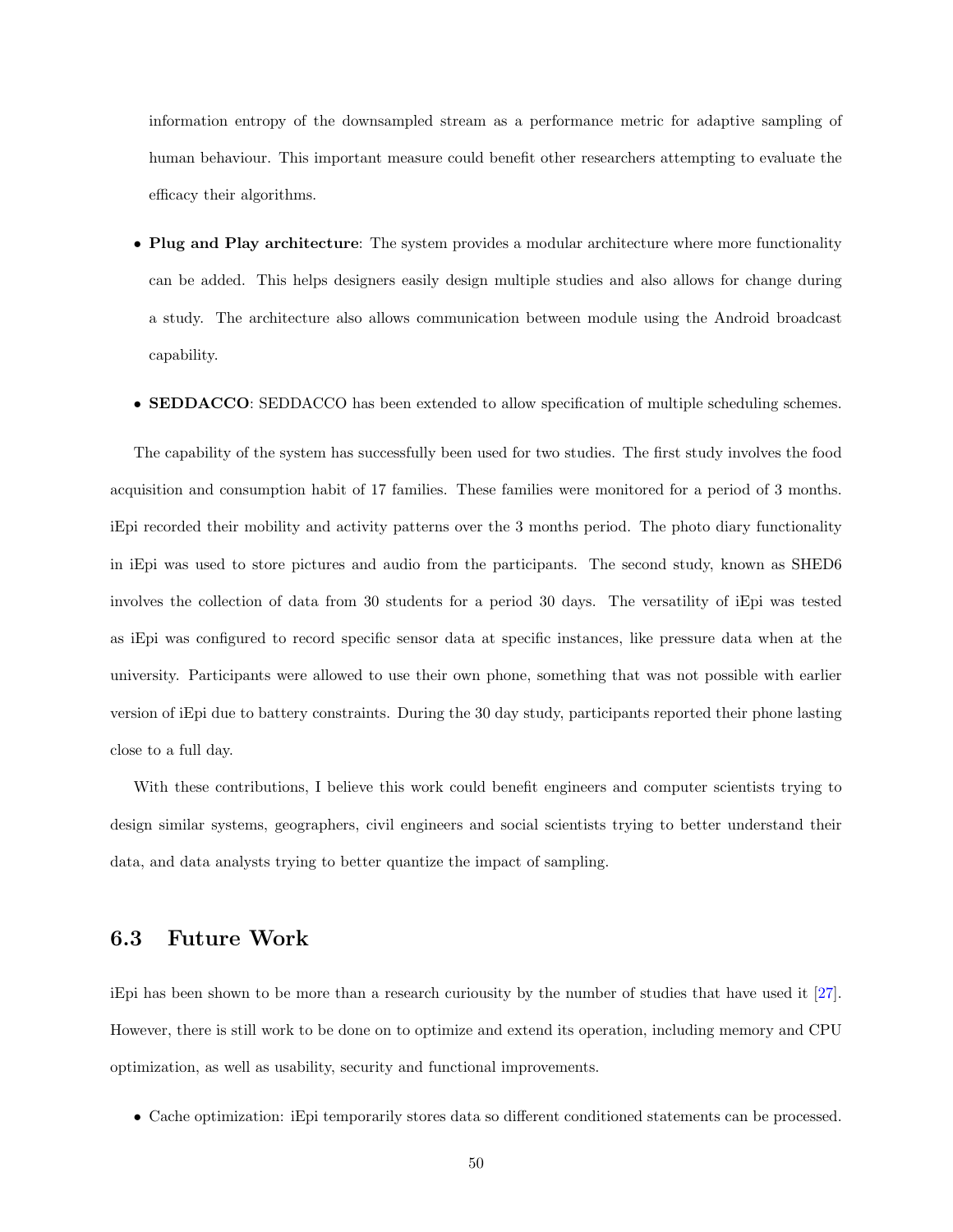For example, a scheduler might want to check if the participant has moved in the last 10 minutes, requiring a cache check. These caches uses SQLite to store the data. However, SQLite on Android has usability and reliability issues. A more efficient is possible [\[20,](#page-62-14) [21\]](#page-62-8). This new solution has the potential to reduce the overhead associated with the existing cache system, and to make context recognition and condition evaluation possible at the moment changes occur.

- Improve concurrency: iEpi relies on multiple processes running simultaneously. There have been instances where multiple processes try to use the same resources, thereby causing missing data and crashes. This also affects the energy usage of the device: a process waiting for a resources to be released keeps the device from going into an idle state.
- Energy profiling: The study done in this paper did not take into account the energy used by other apps. A full energy usage profile would better inform developers on parts that need optimization.
- Improve database storage: iEpi has a central task that stores all data. The task periodically flushes the data in the cache database into a file. Currently, the data are saved one at a time rather than in batch. Single insertion in Android is slow and inefficient. A better approach will be for iEpi to accumulate the data in memory and store directly into a file instead of first storing it into a database.
- Snooze mode: iEpi allows users to stop iEpi from recording their data for defined time. However, the approach used for this functionality is constantly using the cpu to check if iEpi is in a snooze state, thereby draining the device battery.
- Parallel tasks: Parallelization is increasingly important in computing applications. The current architecture requires a custom scheduler to achieve task parallelization i.e., allowing data output from one task to multiple sources. A better approach would be to expose this functionality in Seddacco, for example the following syntax could allow for more sophisticated parallel operation.

<task chain> then simultaneously <task chains> (done; | when done <task chain>)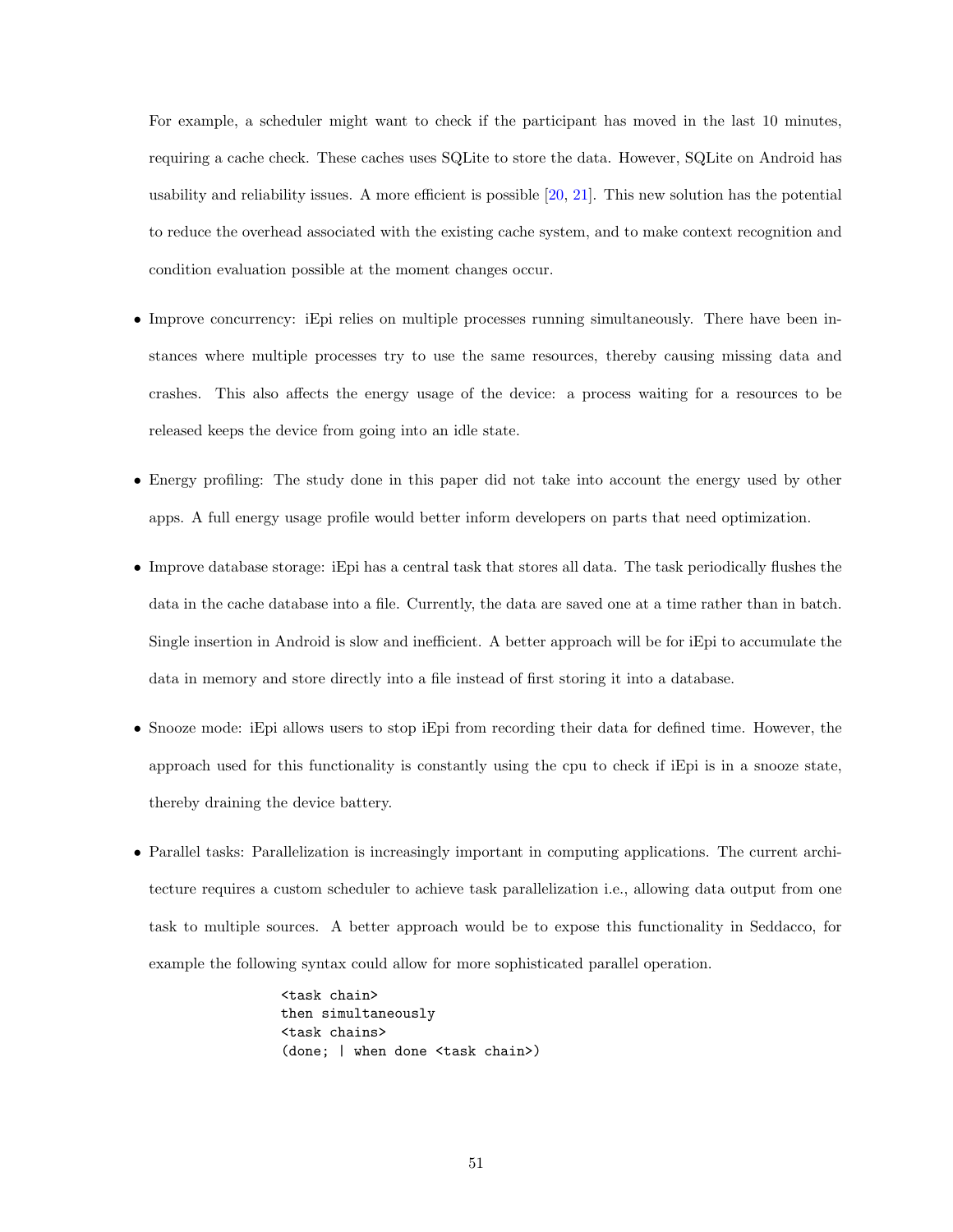For example:

```
collect accelerometer data
every 5 minutes for 30 seconds
then simultaneously
update map icon;
stream location to server;
done.
```
• Events: Events are useful when attempting to detect context changes. The current architecture requires an adaptive scheduler to detect and respond to events, which is less flexible. A better approach would be to enable specification in SEDDACCO. For example

> when <condition expression> becomes <br/>boolean> <parallel task chains> done. when <outside> and <raining> becomes true issue ''bad weather survey''; sample accelerometer for 30 seconds; done.

In addition to the architectural change, in the future, deploying this system in a larger study could evaluate the impact over a longer term, with a larger participant pool. Evaluation by users of the suitability of the extensions to SEDDACCO will be necessary. Finally, combining the adaptive sampling regime with learning algorithms, would allow the parameters of the adaptive sampling to adapt to different users or situations.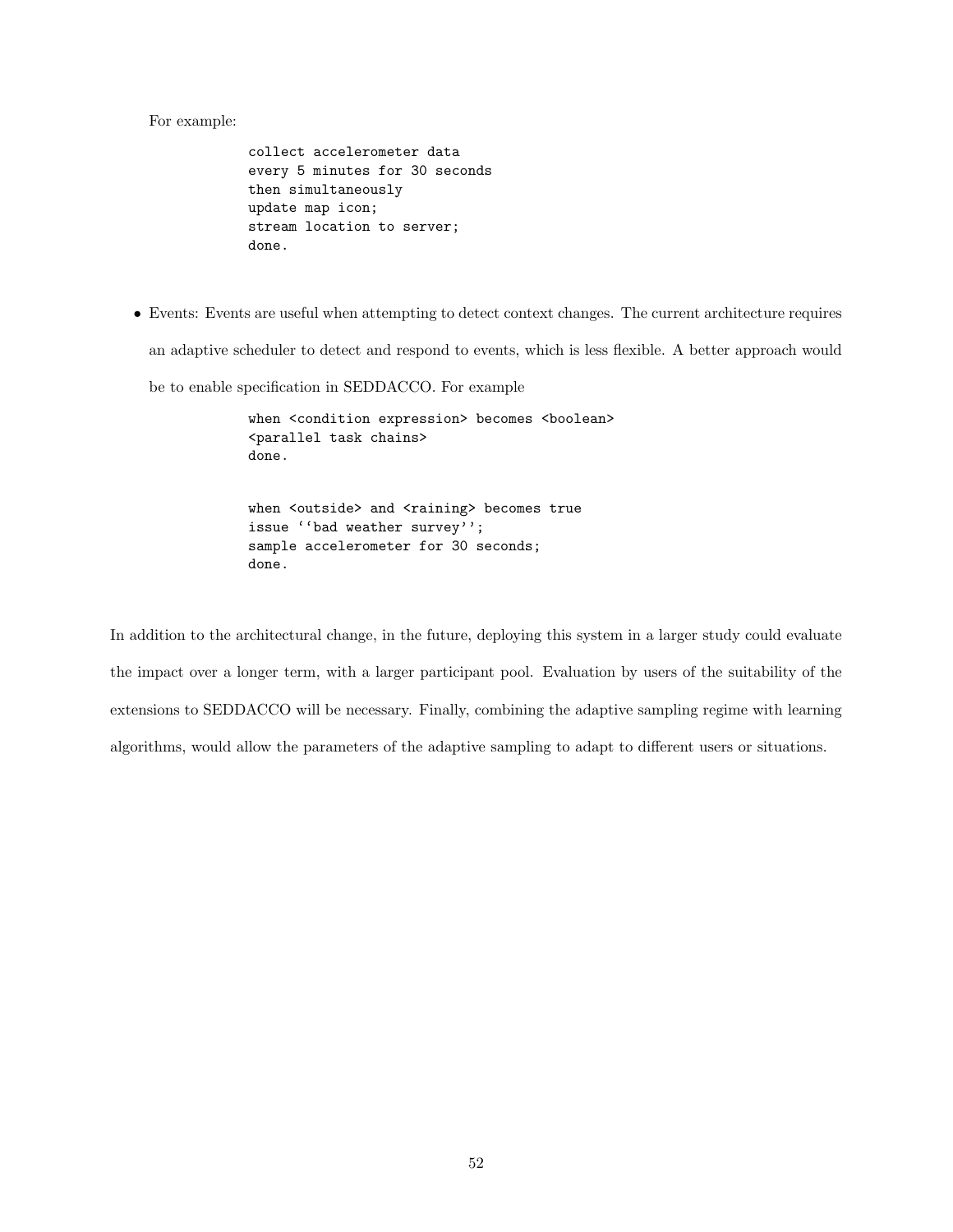# **REFERENCES**

- <span id="page-61-2"></span>[1] Aanensen, D. M., Huntley, D. M., Feil, E. J., and Spratt, B. G. (2009). Epicollect: linking smartphones to web applications for epidemiology, ecology and community data collection. PloS One,  $4(9)$ :e6968.
- <span id="page-61-1"></span>[2] Abbate, S., Avvenuti, M., Bonatesta, F., Cola, G., Corsini, P., and Vecchio, A. (2012). A smartphonebased fall detection system. Pervasive and Mobile Computing, 8(6):883–899.
- <span id="page-61-5"></span>[3] Becker, R. A., Caceres, R., Hanson, K., Loh, J. M., Urbanek, S., Varshavsky, A., and Volinsky, C. (2011). Route classification using cellular handoff patterns. In Proceedings of the 13th International Conference on Ubiquitous Computing, pages 123–132.
- <span id="page-61-7"></span>[4] Ben Abdesslem, F., Phillips, A., and Henderson, T. (2009). Less is more: energy-efficient mobile sensing with senseless. In Proceedings of the 1st ACM workshop on Networking, Systems, and Applications for Mobile Handhelds, pages 61–62.
- <span id="page-61-8"></span>[5] Booth, S. L., Sallis, J. F., Ritenbaugh, C., Hill, J. O., Birch, L. L., Frank, L. D., Glanz, K., Himmelgreen, D. A., Mudd, M., and Popkin, B. M. (2001). Environmental and societal factors affect food choice and physical activity: rationale, influences, and leverage points. Nutrition Reviews, 59(3).
- <span id="page-61-9"></span>[6] Brownson, R. C., Baker, E. A., Housemann, R. A., Brennan, L. K., and Bacak, S. J. (2001). Environmental and policy determinants of physical activity in the United States. American Journal of Public Health, 91(12):1995–2003.
- <span id="page-61-4"></span>[7] Carroll, A. and Heiser, G. (2010). An analysis of power consumption in a smartphone. In Proceedings of the 2010 USENIX annual technical conference, volume 14, pages 21–21.
- <span id="page-61-6"></span>[8] Chon, Y., Kim, Y., Shin, H., and Cha, H. (2014a). Adaptive duty cycling for place-centric mobility monitoring using zero-cost information in smartphone. IEEE Transactions on Mobile Computing, 13(8):1694–1706.
- <span id="page-61-3"></span>[9] Chon, Y., Talipov, E., Shin, H., and Cha, H. (2014b). SmartDC: Mobility prediction-based adaptive duty cycling for everyday location monitoring. IEEE Transactions on Mobile Computing, 13(3):512–525.
- <span id="page-61-10"></span>[10] Corburn, J., Osleeb, J., and Porter, M. (2006). Urban asthma and the neighbourhood environment in New York City. Health & Place, 12(2):167–179.
- <span id="page-61-13"></span>[11] Cubbin, C., Hadden, W. C., and Winkleby, M. A. (2000). Neighborhood context and cardiovascular disease risk factors: the contribution of material deprivation. Ethnicity & Disease,  $11(4)$ :687–700.
- <span id="page-61-14"></span>[12] Deaton, A. and Lubotsky, D. (2003). Mortality, inequality and race in American cities and states. Social Science & Medicine, 56(6):1139–1153.
- <span id="page-61-0"></span>[13] Eagle, N. and (Sandy) Pentland, A. (2006). Reality mining: sensing complex social systems. Personal and Ubiquitous Computing, 10(4):255–268.
- <span id="page-61-11"></span>[14] Gauvin, L., Riva, M., Barnett, T., Richard, L., Craig, C. L., Spivock, M., Laforest, S., Laberge, S., Fournel, M.-C., and Gagnon, H. (2008). Association between neighborhood active living potential and walking. American Journal of Epidemiology, 167(8):944–953.
- <span id="page-61-12"></span>[15] Gray, L. and Leyland, A. H. (2009). A multilevel analysis of diet and socio-economic status in Scotland: investigating the 'Glasgow effect'. Public Health Nutrition, 12(09):1351–1358.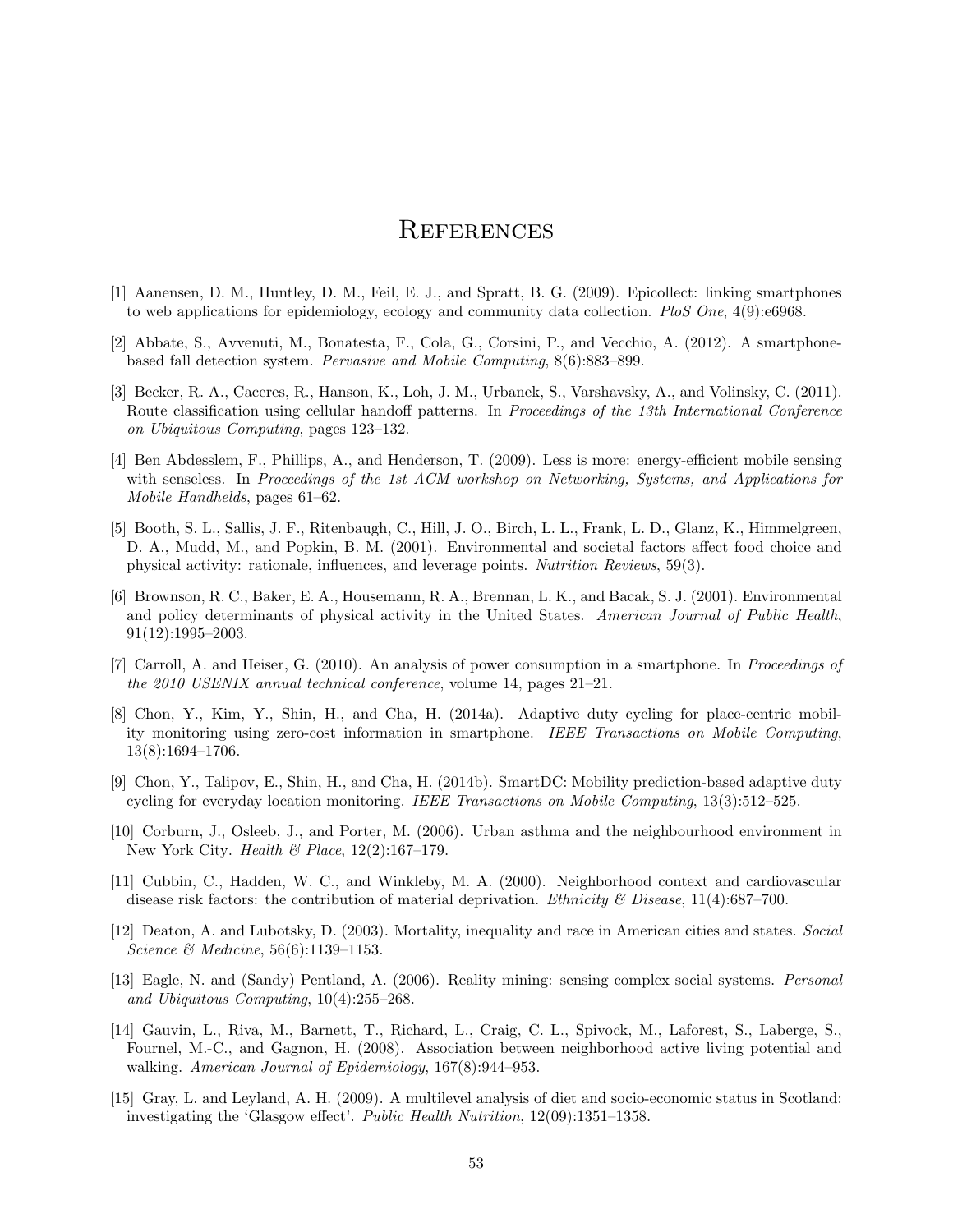- <span id="page-62-5"></span>[16] Gummadi, R., Gnawali, O., and Govindan, R. (2005). Macro-programming wireless sensor networks using Kairos. In Proceedings of the 2005 Distributed Computing in Sensor Systems, pages 126–140.
- <span id="page-62-1"></span>[17] Hashemian, M., Knowles, D., Calver, J., Qian, W., Bullock, M. C., Bell, S., Mandryk, R. L., Osgood, N., and Stanley, K. G. (2012). iEpi: an end to end solution for collecting, conditioning and utilizing epidemiologically relevant data. In Proceedings of the 2nd ACM International Workshop on Pervasive Wireless Healthcare, pages 3–8. ACM.
- <span id="page-62-0"></span>[18] Hashemian, M. S., Stanley, K. G., and Osgood, N. (2010). Flunet: Automated tracking of contacts during flu season. In Modeling and Optimization in Mobile, Ad Hoc and Wireless Networks (WiOpt), 2010 Proceedings of the 8th International Symposium on Modeling and Optimization in Mobile Ad Hoc Networks, pages 348–353.
- <span id="page-62-7"></span>[19] Hnat, T. W., Sookoor, T. I., Hooimeijer, P., Weimer, W., and Whitehouse, K. (2008). Macrolab: a vector-based macroprogramming framework for cyber-physical systems. In Proceedings of the 6th ACM conference on Embedded network Sensor Systems, pages 225–238.
- <span id="page-62-14"></span>[20] Kang, S., Lee, J., Jang, H., Lee, H., Lee, Y., Park, S., Park, T., and Song, J. (2008). Seemon: scalable and energy-efficient context monitoring framework for sensor-rich mobile environments. In Proceedings of the 6th International Conference on Mobile Systems, Applications, and Services, pages 267–280.
- <span id="page-62-8"></span>[21] Kang, S., Lee, J., Jang, H., Lee, Y., Park, S., and Song, J. (2010). A scalable and energy-efficient context monitoring framework for mobile personal sensor networks. IEEE Transactions on Mobile Computing, 9(5):686–702.
- <span id="page-62-2"></span>[22] Kim, D. H., Kim, Y., Estrin, D., and Srivastava, M. B. (2010). Sensloc: sensing everyday places and paths using less energy. In Proceedings of the 8th ACM Conference on Embedded Networked Sensor Systems, pages 43–56.
- <span id="page-62-9"></span>[23] Kirovski, D., Oliver, N., Sinclair, M., and Tan, D. (2007). Health-os:: a position paper. In Proceedings of the 1st ACM SIGMOBILE International Workshop on Systems and Networking Support for Healthcare and Assisted Living Environments, pages 76–78.
- <span id="page-62-11"></span>[24] Kjærgaard, M. B., Bhattacharya, S., Blunck, H., and Nurmi, P. (2011). Energy-efficient trajectory tracking for mobile devices. In Proceedings of the 9th International Conference on Mobile Systems, Applications, and Services, pages 307–320.
- <span id="page-62-12"></span>[25] Knowles, D. (2015). The design and use of a smartphone data collection tool and accompanying configuration language. Master's thesis.
- <span id="page-62-3"></span>[26] Knowles, D., Stanley, K. G., and Osgood, N. D. (2014a). Seddacco: An extensible language in support of mass collection of health behavior data. In Proceedings of the 2014 ACM SIGKDD Workshop on Health Informatics.
- <span id="page-62-4"></span>[27] Knowles, D. L., Stanley, K. G., and Osgood, N. D. (2014b). A field-validated architecture for the collection of health-relevant behavioural data. In Proceedings of the 2014 IEEE International Conference on Healthcare Informatics, pages 79–88.
- <span id="page-62-6"></span>[28] Kothari, N., Gummadi, R., Millstein, T., and Govindan, R. (2007). Reliable and efficient programming abstractions for wireless sensor networks. In Proceedings of the 2007 ACM SIGPLAN Notices, volume 42, pages 200–210.
- <span id="page-62-13"></span>[29] Lee, C. (2005). Environmental justice. Environmental Health: From Global to Local., pages 170–196.
- <span id="page-62-10"></span>[30] Lin, K., Kansal, A., Lymberopoulos, D., and Zhao, F. (2010). Energy-accuracy trade-off for continuous mobile device location. In Proceedings of the 8th International Conference on Mobile Systems, Applications, and Services, pages 285–298.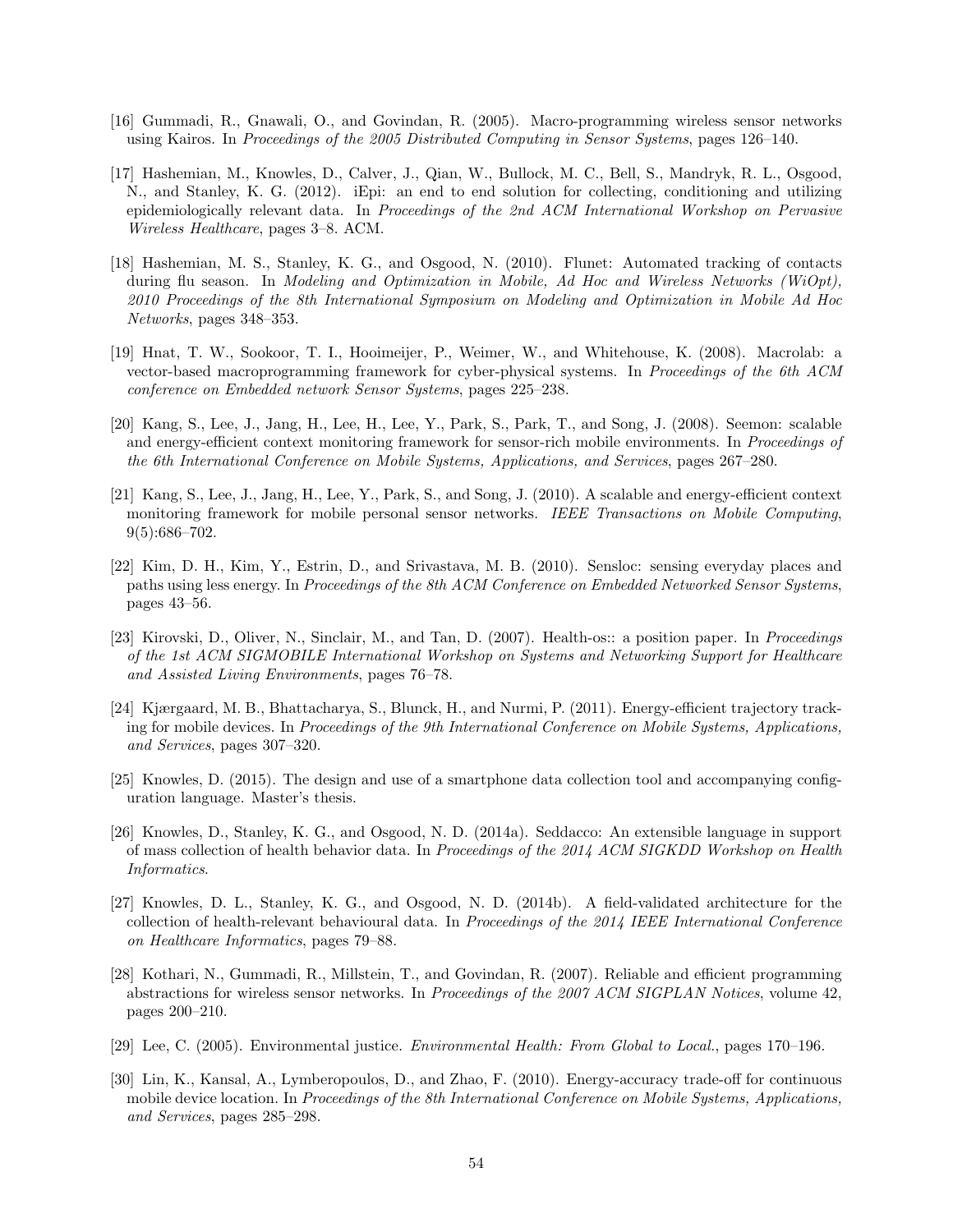- <span id="page-63-10"></span>[31] Liu, Y., Xu, C., and Cheung, S.-C. (2013). Where has my battery gone? finding sensor related energy black holes in smartphone applications. In Proceedings of the 2013 IEEE International Conference on Pervasive Computing and Communications, pages 2–10.
- <span id="page-63-6"></span>[32] Madden, S., Franklin, M., and Hellerstein, J. A tiny aggregation service for ad hoc sensor network. In Proceedings of the 5th Symposium on Operating Systems Design and Implementation, pages 131–146.
- <span id="page-63-5"></span>[33] Miller, J. S., Dinda, P. A., and Dick, R. P. (2009). Evaluating a basic approach to sensor network node programming. In Proceedings of the 7th ACM Conference on Embedded Networked Sensor Systems, pages 155–168.
- <span id="page-63-7"></span>[34] Min, C., Yoo, C., Lee, Y., and Song, J. (2011). Healthopia: Towards your well-being in everyday life. In Proceedings of the 4th International Symposium on Applied Sciences in Biomedical and Communication Technologies, pages 108–113.
- <span id="page-63-17"></span>[35] Morland, K., Wing, S., Roux, A. D., and Poole, C. (2002). Neighborhood characteristics associated with the location of food stores and food service places. American Journal of Preventive Medicine, 22(1):23–29.
- <span id="page-63-2"></span>[36] Mukhopadhyay, S. C. (2015). Wearable sensors for human activity monitoring: A review. IEEE Sensors Journal, 15(3):1321–1330.
- <span id="page-63-9"></span>[37] Naik, B. A. and Chavan, R. (2015). Optimization in power usage of smartphones. International Journal of Computer Applications, 119(18):7–13.
- <span id="page-63-1"></span>[38] Naqvib, N. Z., Kumar, A., Chauhan, A., and Sahni, K. (2012). Step counting using smartphone-based accelerometer. International Journal on Computer Science and Engineering, 4(5):675–681.
- <span id="page-63-14"></span>[39] Osgood, N. D., Paul, T., Stanley, K. G., and Qian, W. (2016). A theoretical basis for entropy-scaling effects in human mobility patterns. PloS One, 11(8):e0161630.
- <span id="page-63-11"></span>[40] Paek, J., Kim, J., and Govindan, R. (2010). Energy-efficient rate-adaptive GPS-based positioning for smartphones. In Proceedings of the 8th International Conference on Mobile Systems, Applications, and Services, pages 299–314.
- <span id="page-63-12"></span>[41] Paek, J., Kim, K.-H., Singh, J. P., and Govindan, R. (2011). Energy-efficient positioning for smartphones using cell-id sequence matching. In Proceedings of the 9th International Conference on Mobile Systems, Applications, and Services, pages 293–306.
- <span id="page-63-4"></span>[42] Peltonen, E., Lagerspetz, E., Nurmi, P., and Tarkoma, S. (2016). Where has my battery gone?: A novel crowdsourced solution for characterizing energy consumption. IEEE Pervasive Computing, 15(1):6–9.
- <span id="page-63-15"></span>[43] Petrenko, A., Bell, S., Stanley, K., Qian, W., Sizo, A., and Knowles, D. (2013). Human spatial behavior, sensor informatics, and disaggregate data. In Proceedings of the 2013 International Conference on Spatial Information Theory, pages 224–242.
- <span id="page-63-0"></span>[44] Podsakoff, P. M., MacKenzie, S. B., Lee, J.-Y., and Podsakoff, N. P. (2003). Common method biases in behavioral research: a critical review of the literature and recommended remedies. Journal of Applied Psychology, 88(5):879–903.
- <span id="page-63-3"></span>[45] Priyantha, B., Lymberopoulos, D., and Liu, J. (2011). Littlerock: Enabling energy-efficient continuous sensing on mobile phones. IEEE Pervasive Computing, 10(2):12–15.
- <span id="page-63-13"></span>[46] Qian, W., Stanley, K. G., and Osgood, N. D. (2013). The impact of spatial resolution and representation on human mobility predictability. In Proceedings of the 2013 International Symposium on Web and Wireless Geographical Information Systems, pages 25–40.
- <span id="page-63-8"></span>[47] Sandhu, R. S. and Samarati, P. (1994). Access control: principle and practice. IEEE Communications Magazine, 32(9):40–48.
- <span id="page-63-16"></span>[48] Sexton, K. (2000). Socioeconomic and racial disparities in environmental health: is risk assessment part of the problem or part of the solution? Human and Ecological Risk Assessment, 6(4):561–574.